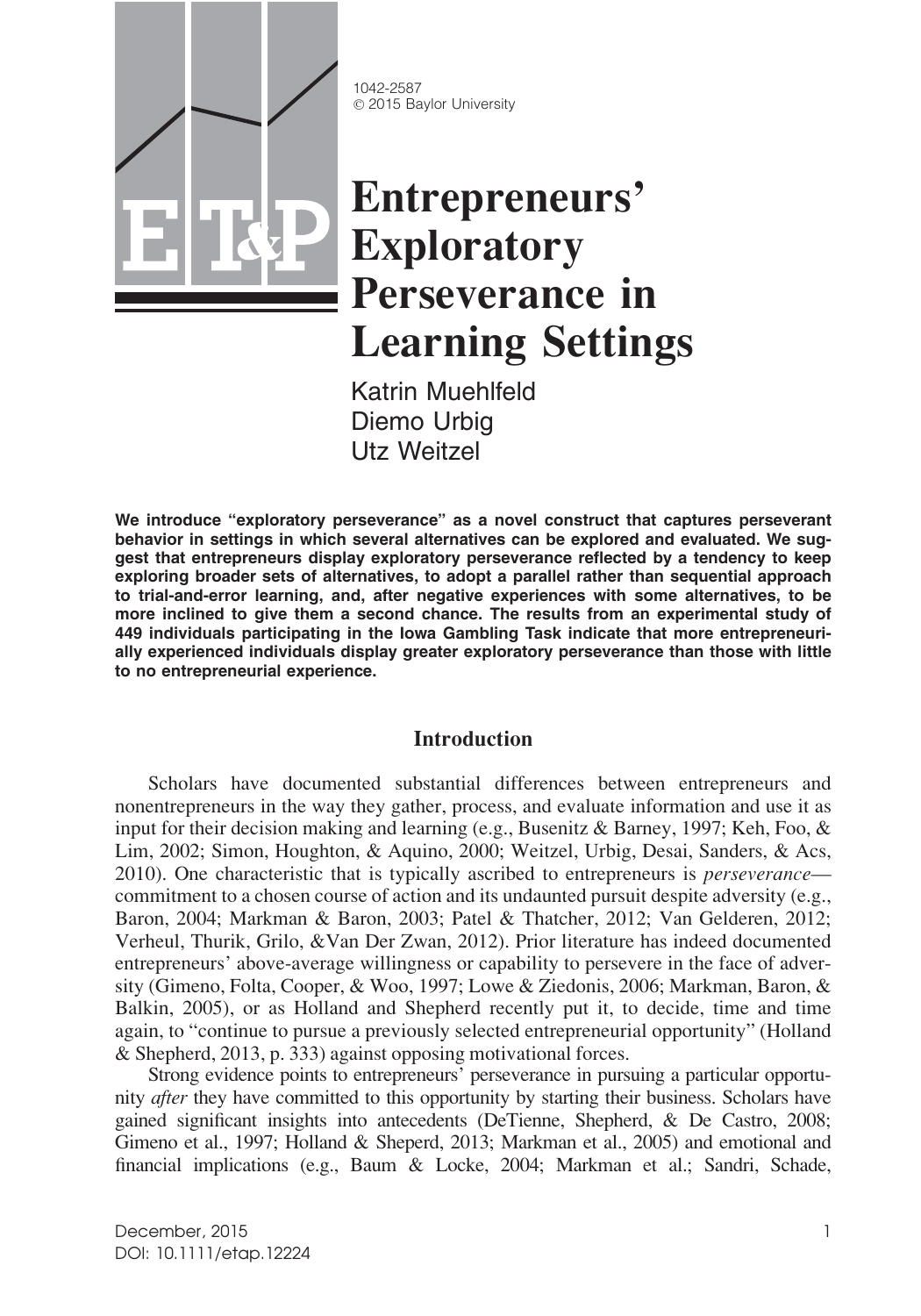Mußhoff, & Odening, 2010; Shepherd, Wiklund, & Haynie, 2009) of such perseverance. However, it remains an open question whether entrepreneurs are also more perseverant prior to having selected a particular opportunity. If several viable opportunities exist what does it actually mean to be perseverant? In entrepreneurial situations that require the exploration of several alternatives, for example, when choosing product or technology portfolios or business partners, do entrepreneurs *quickly* choose one path on which they "continue [...] regardless of counterinfluences or enticing alternatives" (Holland & Shepherd, p. 333)?

As a first step toward addressing this research question, we investigate entrepreneurs' perseverance in a setting that captures important aspects of entrepreneurs' exploration of alternatives. This setting includes the structuring of information-gathering processes, learning from informational cues, (re-)evaluating available options, and the assessment of whether and when to exclude an option from further consideration (e.g., technology or product portfolio development, market segments). This setting is characterized by the possibility of making choices from a set of alternatives, where each choice carries both a payoff consequence and an informational cue. This informational cue points to the long-term payoff of the corresponding alternative, which may, however, diverge considerably from shortrun payoffs. Repeat choices from the same set of all alternatives are feasible. At each step of this process, new information may prompt a reevaluation of the options within the set. We refer to this type of setting as a *concurrent learning setting* because several options can be explored virtually in parallel. Because this setting substantially differs from those in previous studies of entrepreneurs' perseverance, we are able to shed new light on this concept.

For concurrent learning settings, we conceptually develop *exploratory perseverance* as a behavioral pattern. Exploratory perseverance implies choosing repeatedly, over a sequence of decision moments, from a *broad choice set* of alternatives, despite adverse experiences with some of them ("keep going back to other options, despite setbacks"). The second critical feature of exploratory perseverance is therefore a *tolerance for nega*tive outcomes when exploring alternatives, resulting in a broader set of informational cues to learn from, which—as a third feature—is coupled with a parallel approach to exploring alternatives. As such, exploratory perseverance involves sustained openness and deliberate choices that include seemingly inferior alternatives that are awarded a "second chance." Our basic proposition is that entrepreneurs exhibit such exploratory perseverance in concurrent learning settings. We concur that entrepreneurs are likely to continue sampling information about options that have previously produced negative results and do so to a greater degree than nonentrepreneurial individuals.

We assess these questions using an extensively validated neuropsychological framework for the study of exploratory decision making and learning—the Iowa Gambling Task (IGT)—and compare entrepreneurs' and nonentrepreneurs' decisions in performing this task. In so doing, we follow a nascent literature that analyzes entrepreneurial decision making using laboratory and experimental methods (e.g., Burmeister  $\&$  Schade, 2007; Haynie, Shepherd, & Patzelt, 2012). We sample 449 individuals from two populations: students with varying levels of entrepreneurial experience, as well as a heterogeneous set of entrepreneurs and a matched subsample from the general population. The data and results robustly support our hypotheses.

This study makes two major contributions. First, it adds to the literature on entrepreneurial perseverance/persistence<sup>1</sup> by (1) conceptualizing exploratory perseverance as a

<sup>1.</sup> The terms "perseverance" and "persistence" are sometimes but not always used interchangeably in the literature to denote continued pursuit of a course of action despite opposition. To avoid conceptual ambiguities, we use the term "perseverance" to capture this notion.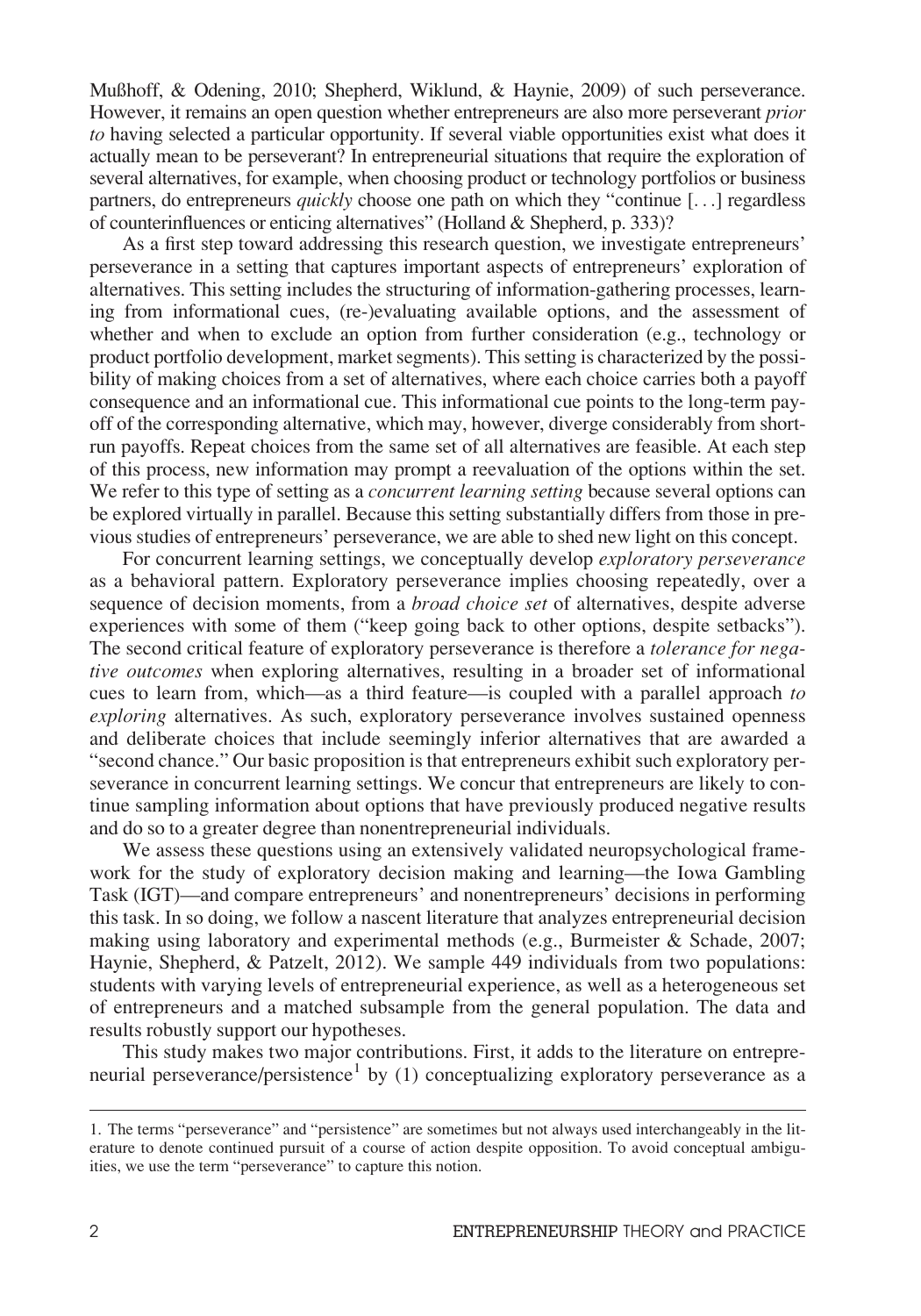novel theoretical construct, (2) by pointing out the possibility of distinguishing between types of perseverance and especially the distinction between referring to an individual action or a behavioral pattern, and (3) by suggesting differences in the phase-specific relevance of these types. Our study enables future research to more accurately conceptualize and analyze the contexts and ways in which we expect entrepreneurs to persevere. Furthermore, the results from this study demonstrate that differences in perseverance can be detected outside the entrepreneurial venture when zooming in on selected features of entrepreneurial ventures, such as learning opportunities in explorative settings. We find that perseverance is a distinct feature of entrepreneurs' decision making in a context that is largely devoid of factors such as switching costs, vested interests, social norms, and so on. This suggests that exploratory perseverance is rather fundamental in nature and not solely a context-contingent characteristic of entrepreneurs. Our findings, therefore, help to reconcile prior research on entrepreneurs' perseverance that did not find evidence of entrepreneurs' stronger perseverance in settings outside of the entrepreneurial venture (e.g., Burmeister & Schade, 2007; Sandri et al., 2010).

Second, this study adds to research on entrepreneurial learning, which investigates how entrepreneurs "acquire and transform information and experience" (Corbett, 2007, p. 97). We show how entrepreneurs' learning differs from that of others: entrepreneurs are more likely to continue sampling information about options that have previously produced negative results. That is, they are "once bitten, twice still not shy." Thereby, this study identifies entrepreneurs' exploratory motivation as a complementary driver of their perseverance, adding to individual characteristics such as elevated overconfidence (Baron, 1998; Busenitz & Barney, 1997; Forbes, 2005; Koellinger, Minniti, & Schade, 2007; Simon et al., 2000; Wu & Knott, 2006); reduced loss aversion (Burmeister & Schade, 2007); and related personality characteristics, for example, neuroticism (Bibby  $\&$  Ferguson, 2011; Patel  $\&$ Thatcher, 2012), which have been discussed in other contexts. Rather than simply being less averse to losses, their persistence when faced with adversity may partially result from accepting losses as an inevitable part of exploratory learning. Thus, perseverance with a venture may result from an exploration motive.

### Theory and Hypotheses

# Foundations of Entrepreneurs' Decision Making and Learning: Perseverance and Exploration

Intragroup heterogeneity notwithstanding, marked differences appear to exist between the typical patterns of the decision making, thinking, and learning of entrepreneurs and nonentrepreneurs (for a recent overview, see Shepherd, Williams, & Patzelt, 2015). Perseverance is one such feature that is often viewed as particularly characteristic of entrepreneurs' decision making and learning (e.g., Baron, 2004; Markman & Baron, 2003; Patel & Thatcher, 2012; Van Gelderen, 2012; Verheul et al., 2012). Perseverance can generally be defined as the pursuit of a chosen course of action in spite of adversity and counterinfluences.<sup>2</sup> Scholars have indeed empirically documented entrepreneurs' above-average willingness or capability to persevere when faced with obstacles (Gimeno et al., 1997;

<sup>2.</sup> While our definition of "perseverance" is generic, Holland and Shepherd (2013) provide a similar definition applied specifically to the entrepreneurial context. They define entrepreneurial persistence as "when the entrepreneur chooses to continue with an entrepreneurial opportunity regardless of counterinfluences or enticing alternatives" (Holland & Shepherd, p. 331).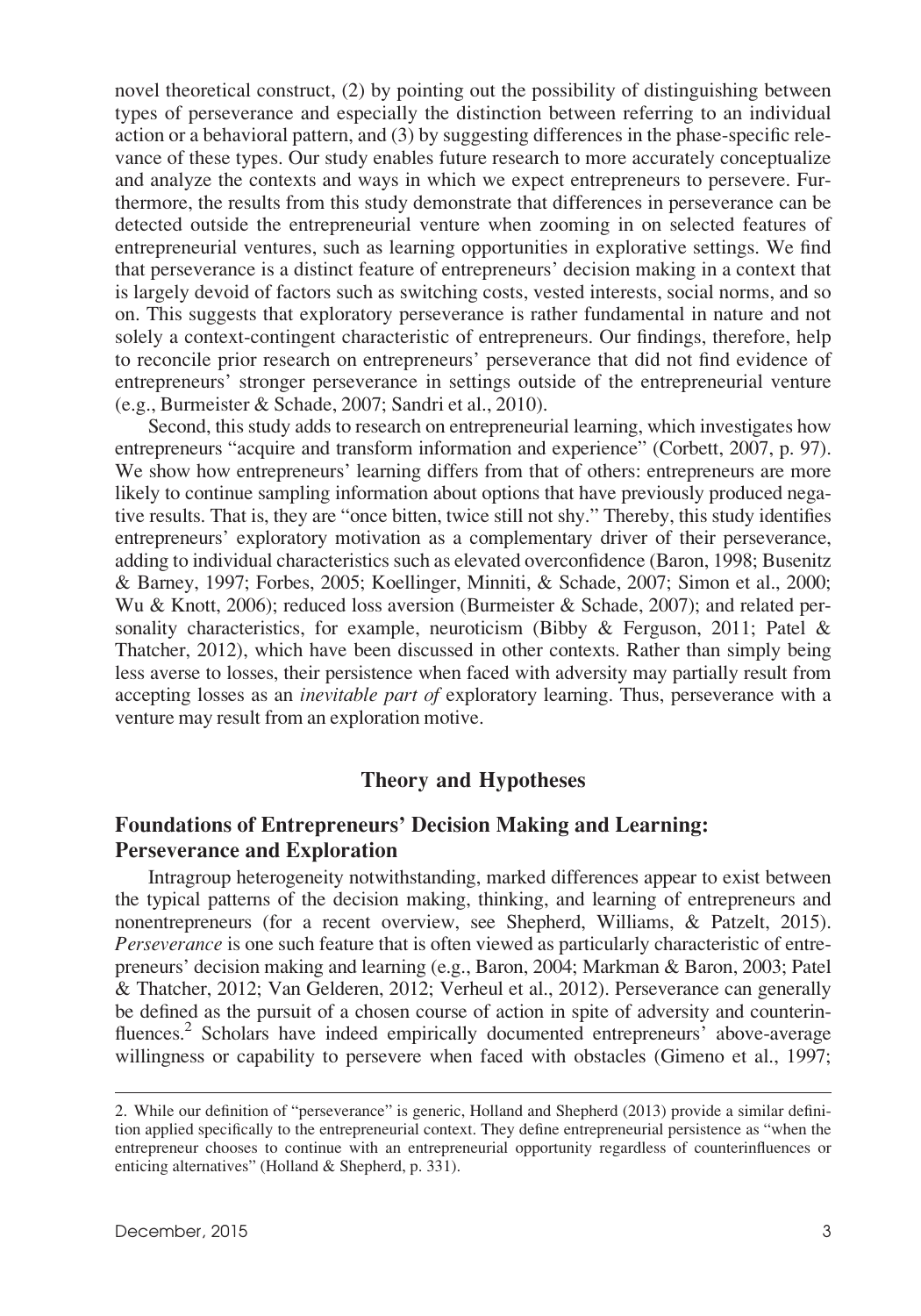Lowe & Ziedonis, 2006; Markman et al., 2005). Lowe and Ziedonis, for example, found that entrepreneurs continued development efforts for longer periods of time when faced with negative outcomes than established firms did. Prior behavioral evidence of entrepreneurs' particular adeptness at "sticking to it" has primarily been obtained for the specific context of entrepreneurial venture operations, that is, after entrepreneurs have already committed themselves to a particular opportunity. Such a focus allows little inference as to whether perseverance is a context-independent, fundamental characteristic of entrepreneurs.

Evidence from the few studies that have investigated factors related to entrepreneurs' perseverant behavior in contexts other than entrepreneurial venture operations have mostly failed to yield significant support for perseverance as a distinct, *general* characteristic of entrepreneurs vis-à-vis nonentrepreneurs. For example, Burmeister and Schade (2007) analyzed, in an experimental setting, whether entrepreneurs were affected by status quo bias in their decision making, with status quo bias being defined as "the tendency to select a previously chosen alternative disproportionately often" (Burmeister  $\&$  Schade, p. 340). While they found support for this basic hypothesis, entrepreneurs were not more susceptible than students and less susceptible than bankers. Sandri et al. (2010) experimentally analyzed disinvestment choices of enterprising and other individuals in the laboratory as "a problem of optimal stopping, stylizing a context-free choice to abandon a project for a constant termination value" (Sandri et al., p. 35). They found evidence of "psychological inertia"—which can be interpreted as a form of perseverance—in the sense that participants tended to "hold on to a losing project" (Sandri et al., p. 30) for too long. Holding on for "too long" was assessed in comparison to a rational benchmark in a real-options framework that incorporated a rational value for waiting. However, there was no significant difference between entrepreneurs and nonentrepreneurs in terms of delayed exit from the project.

We argue that it would be premature to conclude from these studies that aboveaverage perseverance is *not* a general characteristic of entrepreneurs vis-à-vis nonentrepreneurs. Instead, we suggest that previous insignificant results may stem from too narrow an interpretation of the perseverance construct, as well as from the specific characteristics of the lab settings employed in these studies. "Real-world" entrepreneurial venture operations, in which superior perseverance of entrepreneurs has been documented, are characterized by two core features: First, time and time again, entrepreneurs are faced with the choice between two options: stay the course after having committed to a particular opportunity or exit and "abandon the effort" (Shane, Locke, & Collins, 2003, p. 271). One of the choices, to exit, is largely irreversible. The entrepreneur can opt to exit only once (at least relating to a specific venture). Second, as Holland and Shepherd (2013) argue, if the entrepreneur repeatedly chooses to persist with the venture, s/he obtains new information and feedback and thereby continues to learn something (e.g., about the viability of the venture). Thereby, learning may also include learning about the specific path or strategy a venture follows, that is, learning to select an optimal strategy from a multitude of strategic options.

Prior lab studies that failed to find evidence of entrepreneurs' superior perseverant behavior have zoomed in on the first of these two features and have modeled decisions between alternatives in which one of them was irreversible (exit). Therefore, the second property related to information acquisition, feedback, and learning about an initially unknown state was either absent or marginalized in the lab settings employed in earlier work. We complement these prior studies by focusing on this second core feature.

Specifically, we investigate whether entrepreneurs display above-average perseverance in "concurrent learning settings" that involve choices from a set of alternatives (1) where each choice carries both a payoff consequence and an informational cue about the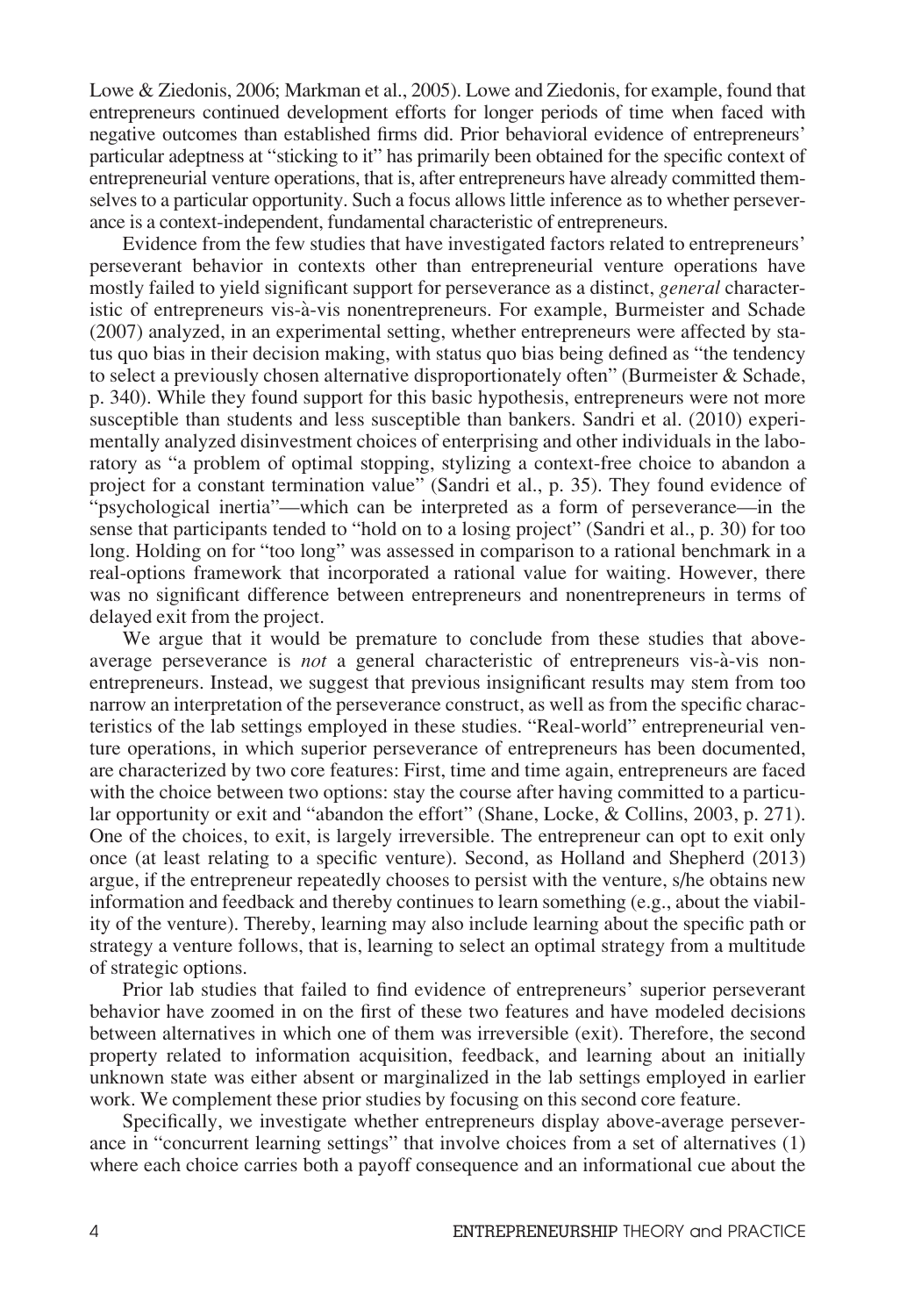long-term benefit of the corresponding alternative, (2) where repeat choices from the same set of all alternatives are feasible (no irreversible option included), and (3) where there may be a trade-off between short-run payoffs and long-run payoffs from the various alternatives. At each step of this learning process, new information may prompt a reevaluation of the options within the set. Business practice is rich in contexts that fall into this category during all stages of the entrepreneurial process, from opportunity identification to exploitation. Early venture stages may be particularly rife, for example, when entrepreneurs consider paid employment (continuation, scaling, reentry) vis-à-vis episodic selfemployment (e.g., Parker, 2004; Patel & Thatcher, 2012), time allocation between a new venture and paid employment (Burmeister-Lamp, Lévesque, & Schade, 2012), and the selection of technology or product portfolios.

Previous entrepreneurship research on perseverance (e.g., Gimeno et al., 1997; Holland & Shepherd, 2013) usually relates to persevering with a business that the entrepreneur has already started and where no viable alternative other than exiting the chosen business exists. Corresponding perseverance is affected by self-justification and switching costs and so on. Such perseverance is, by definition, absent from the type of concurrent learning setting that we study, where several alternatives but no option to exit exist. Complementing this type of setting by considering concurrent learning settings, we explicitly capture behavioral patterns that accord with entrepreneurs' typical approach to information acquisition and processing.

In concurrent learning settings, perseverance can assume different meanings. First, perseverance may capture a behavior that implies the repeated, successive choice of the same alternative in spite of the possible negative information cues and experiences with this alternative and in spite of other readily available options. Relating to the general definition of perseverance as commitment to a chosen course of action and its pursuit in spite of adversity, the activity in question is interpreted as essentially equivalent to the chosen alternative. Hence, we refer to this type of perseverance as narrow perseverance.

Second, if the equivalence between the activity and the alternative is relaxed, perseverance in such a concurrent learning setting can also refer to the continued pursuit of a course of action that implies retaining, over a sequence of decision moments and despite adverse experiences with at least some of them, a broad choice set of alternatives, as opposed to narrowing down the choice set early in the process. A choice set is defined as the set of alternatives from among the initially available alternatives that a person does not exclude from his or her information search. We refer to this specific behavioral pattern as exploratory perseverance. Unlike narrow perseverance, that is, sticking to a particular alternative ("keep going with the same option, despite setbacks") from an early stage of the exploration process onward, exploratory perseverance aims at continuing to try and learn for longer ("keep exploring options, despite setbacks").<sup>3</sup>

Hence, the two types of perseverance that we focus on and which apply to concurrent learning settings are conceptually different from and complement prior conceptualizations of perseverance. For example, in business reality, an entrepreneur might persist with one business that he/she has already started while at the same time continuing to explore other possibilities (exploratory perseverance) related to, for example, a potential second business opportunity. Portfolio entrepreneurs or, generally, entrepreneurs that persist with one particular "business" but are simultaneously inclined to consider other new

<sup>3.</sup> As such, exploratory perseverance is related to research on feedback-based learning that has found interpersonal differences in learning during noisy tasks in which feedback has a reduced value (Hogarth & Villeval, 2010): While some individuals exit early because they believe further signals have no informative value, others persist and keep collecting more information by observing more signals across time.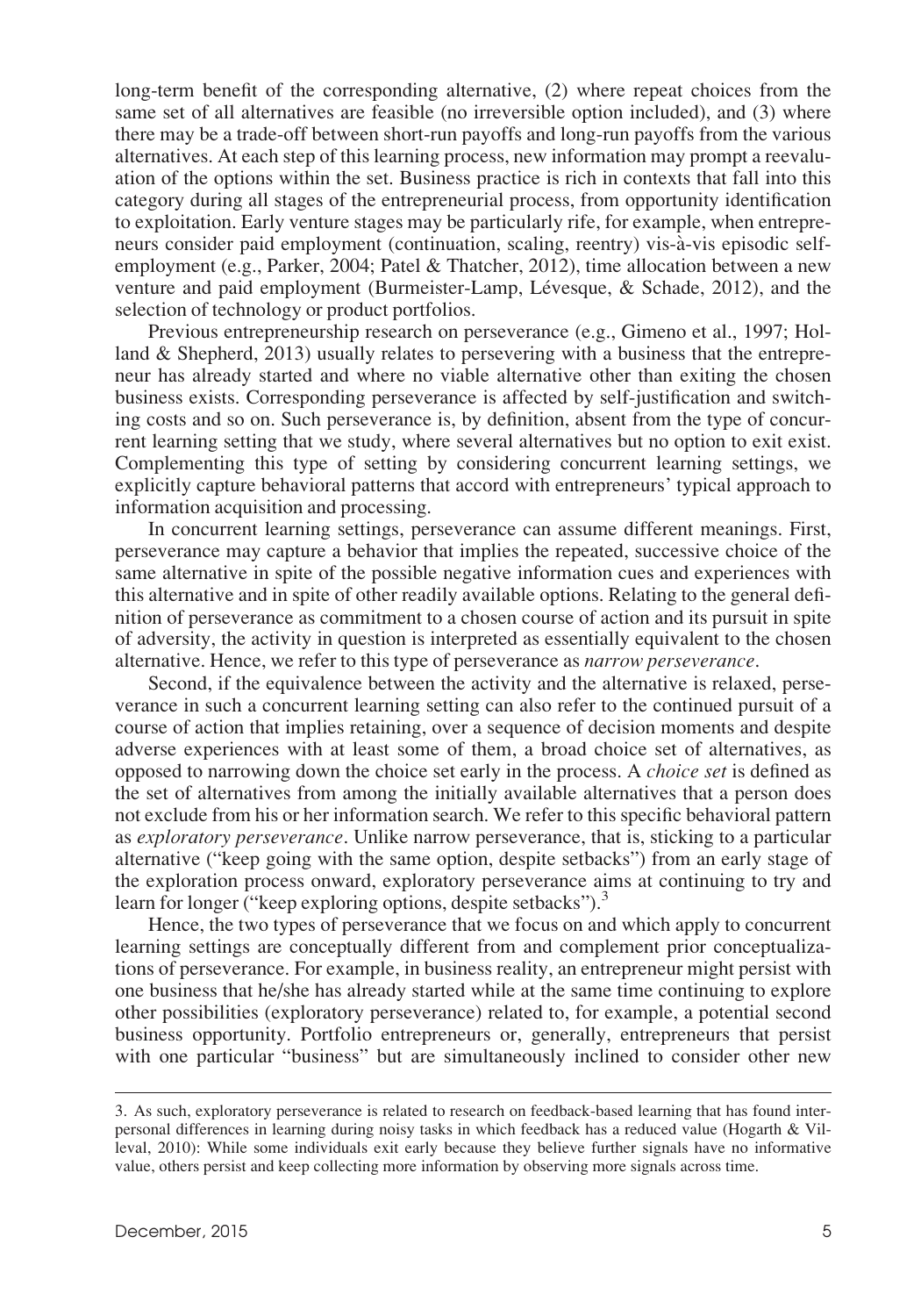products or markets are examples that illustrate the complementarity of the concept of exploratory perseverance with perseverance as it has previously been studied in the literature.

In fact, entrepreneurs have been shown to have a greater inclination to explore many alternatives (Baron, 2004; Busenitz, 1996) and to favor experimentation over exploitation (Busenitz; Crossan, Lane, & White, 1999; Wang, 2008). A preference for exploratory perseverance in concurrent learning settings would be consistent with entrepreneurs' observed tendency to continue to believe in the potential value of several alternatives from a range of options, even when negative feedback during the exploration of the particular alternative signals its potential inferiority (Corbett, 2007; Markman & Baron, 2003; McMullen & Shepherd, 2002). Nonentrepreneurs, in contrast, are more easily convinced that an option in question is not worth pursuing and are, therefore, more likely to exclude it from further consideration. The same objective failure probabilities are, thus, less likely to deter entrepreneurs from exploring alternatives (Corbett; McMullen & Shepherd). As such, perseverance motivated by a need for exploration reflects both sustained openness and a tolerance for negative experiences, that is, a willingness to consider seemingly inferior alternatives for a longer time period.<sup>4</sup> Such behavior could also explain prior observations that entrepreneurs seem to be comparatively slow at incorporating information (Parker, 2006): they require more information (e.g., on costs and benefits of individual alternatives) before they are satisfied with the amount and depth of information such that they actually modify their decisions. Instead of assuming that they learn less, we might interpret the observation as entrepreneurs aiming at more information to guide their decision making. In other words, they persevere for longer in their exploration.

# Broad Choice Set vs. Concentration of Choices

The typical approach of entrepreneurs to information acquisition and processing has been described as being geared toward examining greater numbers of distinct alternatives (e.g., Busenitz, 1996; Corbett, 2007; Crossan et al., 1999; Wang, 2008). Recent studies into their shared cognitive, affective, and motivational tendencies underpin this view. From a *cognitive* perspective, researchers have argued that entrepreneurs differ from nonentrepreneurs in their frames, their learning from, thinking about, interpreting, and exploring the world (e.g., Baron, 1998, 2004; Cooper, Folta, & Woo, 1995; Corbett; Gaglio & Katz, 2001; Krueger, 2003). Many of the identified differences are consistent with keeping a broader rather than a narrower choice set. Gaglio and Katz and Gaglio (2004), for example, suggest that entrepreneurs' cognition is characterized by chronic alertness, which makes them particularly acutely aware that existing means-ends frameworks may be inappropriate. Studies into entrepreneurs' cognitive breadth (Kim, Clelland, & Bach, 2010) and their ability to identify potentially complex patterns in business models (Baron & Ensley, 2006; Baron & Ward, 2004) suggest that more entrepreneurially experienced individuals are better able to cognitively deal with complex patterns and to keep a larger number of potentially conflicting ideas in play.

Evidence from studies that focus on affect or integrate emotional aspects related to entrepreneurs' decision making into the cognitive perspective (e.g., Hayton & Cholakova, 2012) also lends support to the notion that entrepreneurs might retain a broad

<sup>4.</sup> A broader choice set could also result from a perception of alternatives as equally good. A tolerance for negative outcome histories could also lead to a perpetual repetition of the same inferior behavior. Thus, both behaviors are simultaneously needed for a behavioral pattern of exploratory perseverance to emerge.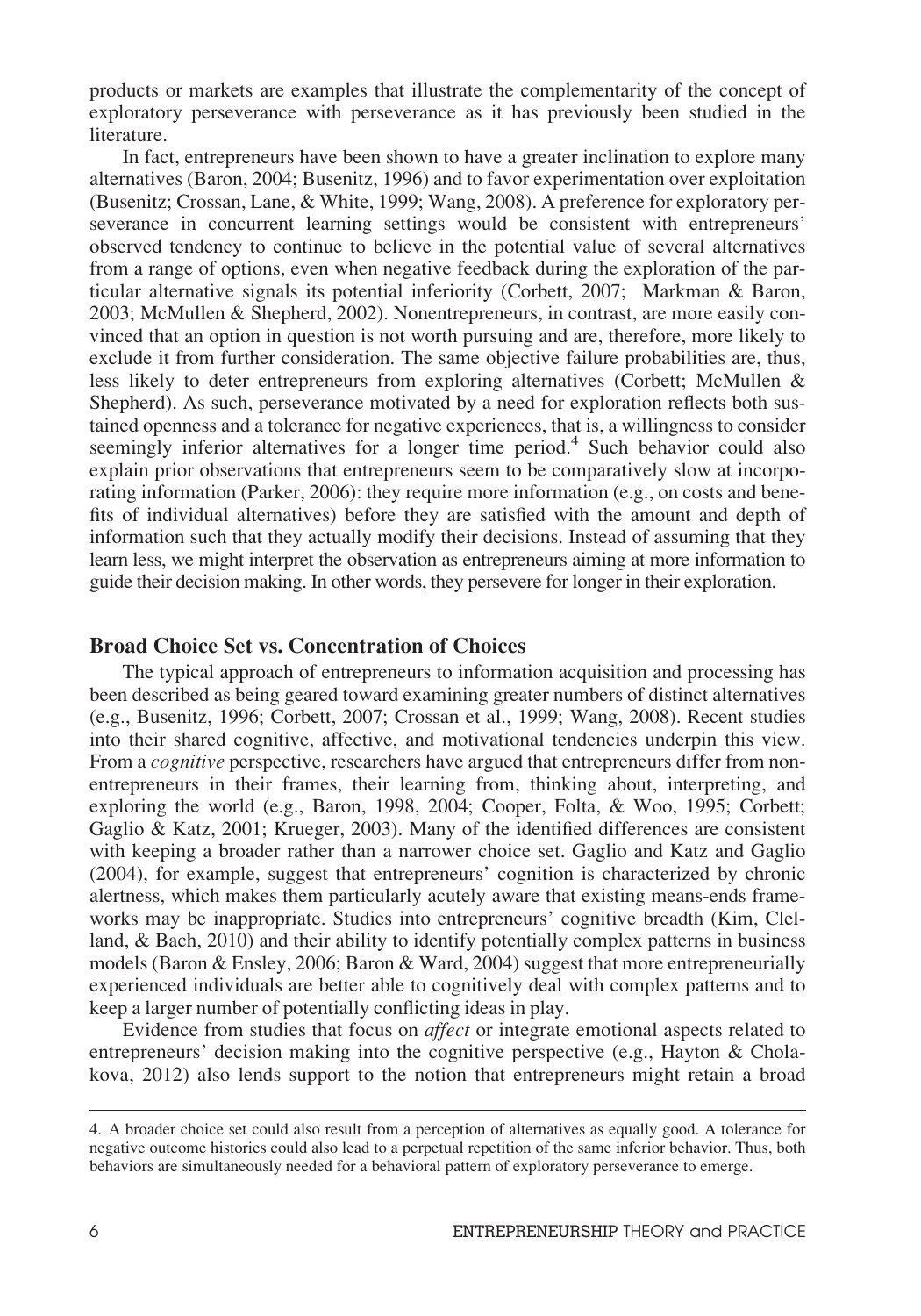choice set. Studies in this line of research have, for example, found that entrepreneurs tend to be high in dispositional positive affect, that is, they expect positive moods and emotions often andin a wide range of contexts (Baron, Hmieleski, & Henry, 2012; Baron, Tang, & Hmieleski, 2011). Dispositional positive affect expands the scope of an individual's attention, cognition, and action (Baron et al., 2012; Fredrickson & Barnigan, 2005). Positive affect, in general, broadens the mindset by stimulating considerations of a wider range of possibilities and actions (Fredrickson, 2001) and reduces the selectivity of attentional filters (Rowe, Hirsh, & Anderson, 2007).

Finally, research on the foundations of entrepreneurs' *motivational* systems is also indicative of a greater width of choice sets. In particular, scholars have drawn on regulatory focus theory (Carver & Scheier, 1998; Higgins, 1997, 1998) to explain differences between entrepreneurs and nonentrepreneurs in the processes of setting goals, selecting means, and evaluating progress toward goal attainment (Baron, 2004; Brockner, Higgins, & Low, 2004). According to this perspective, goal-directed behavior is governed by two motivational systems (Higgins, 1997, 1998). The prevention system features an orientation toward "oughts" and induces people to aim at avoiding mistakes by abstaining from actions that might produce negative outcomes (Pham & Higgins, 2005). The promotion system implies an orientation toward ideals and encourages individuals to generate and consider a larger set of alternatives, out of an eagerness to seize opportunities (Liberman, Molden, Idson, & Higgins, 2001; Pham & Higgins). Entrepreneurs appear to share a tendency toward a "dispositional" promotion focus and the associated behaviors (Alvarez & Busenitz, 2001; Bryant, 2007; Shane & Venkataraman, 2000).

In sum, we expect that entrepreneurs' shared affective, cognitive, and motivational tendencies manifest themselves in a concurrent learning setting in a continued exploration of a broad set of alternatives rather than a quick narrowing down of their choice set to a small subset.

Hypothesis 1: In a concurrent learning setting, entrepreneurs are more likely than nonentrepreneurs to retain a broad choice set. That is, they do not concentrate on a narrow choice set early on.

### Parallel vs. Sequential "Trial and Error"

Retaining, despite setbacks, a broad choice set can be achieved by using a range of different temporal selection strategies. To illustrate this, let us assume, first, that the set of available alternatives initially consists of alternatives A, B, C, D, from which information can be sampled during 12 decision events. Second, let us assume that all four alternatives are explored to a maximum (each of them is selected three times). Then, a range of temporal selection strategies is possible, with the two extreme points being (1) a (comparatively) "parallel" approach to "trial and error" (e.g., A, B, C, D, A, B, C, D, A, B, C, D), which entails frequent switching in one's information sampling between the different alternatives, and (2) a (comparatively) "sequential" approach to "trial and error" (e.g., A, A, A, B, B, B, C, C, C, D, D, D), which entails less switching during the exploration process (e.g., Eggers & Green, 2012). In this example, parallel "trial and error" yields quicker insights into the cross-sectional relationships among the four alternatives and represents a more global perspective. Sequential "trial and error" is a more focused approach for quicker comprehension of (local) information about specific characteristics and their dynamics. Sequential "trial and error," however, allows for global comparisons across alternatives only at a much later stage.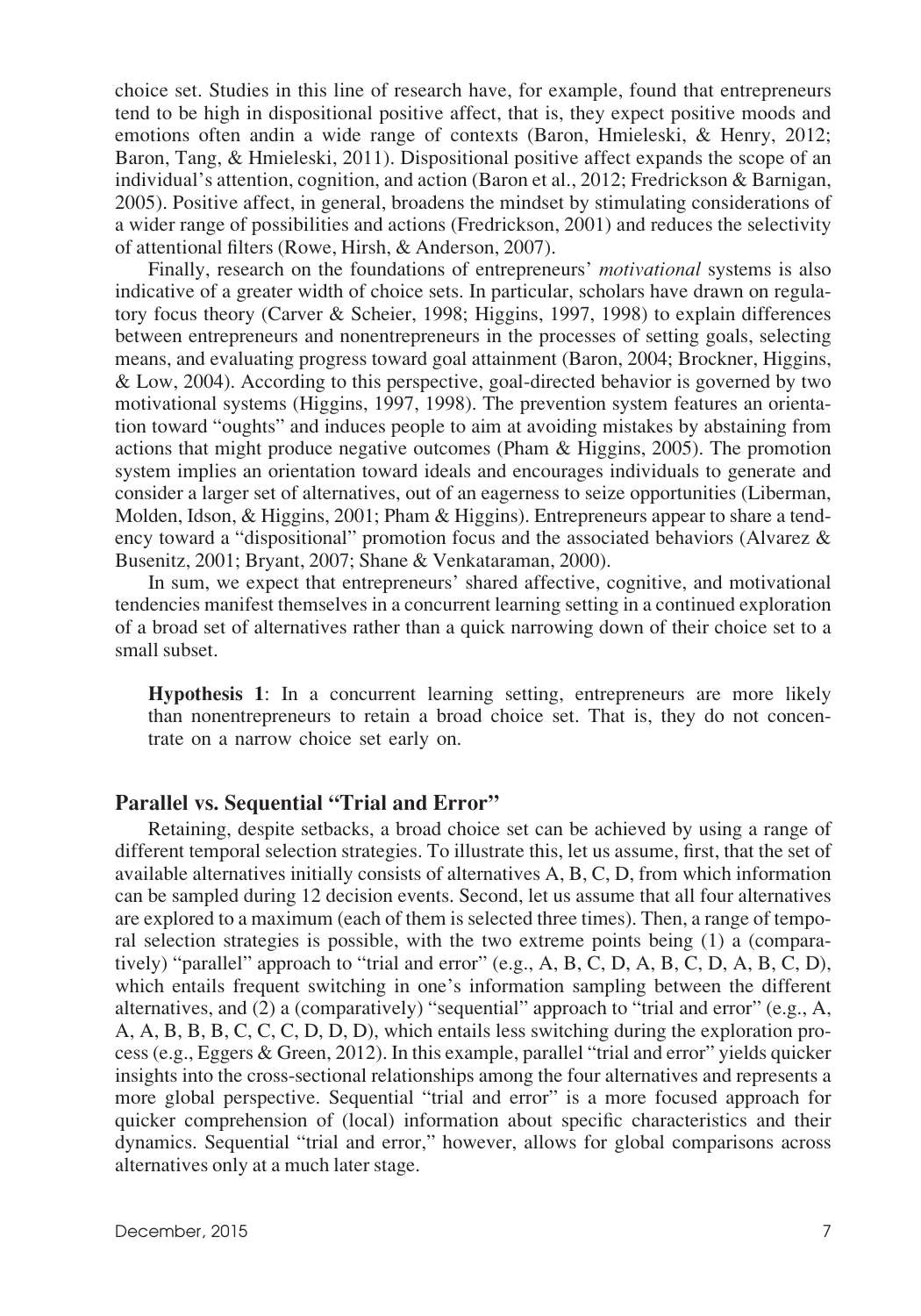Direct empirical evidence on whether entrepreneurs generally tend to use a parallel or sequential "trial-and-error" approach is limited. A few studies address related issues, however. Literature on entrepreneurs' distinct skills offers indirect evidence. Distinct cognitive and affective skills appear to contribute to this greater likelihood of and preference for parallel tasking as well.

Studies into entrepreneurs' *cognitive* breadth (Kim et al., 2010) and their ability to identify potentially complex patterns in business models (Baron & Ensley, 2006; Baron & Ward, 2004) suggest that entrepreneurs and, especially, more experienced entrepreneurs, are better able to cognitively deal with complex patterns and to keep a larger number of potentially conflicting ideas in play. These cognitive tendencies enable and possibly predispose them to favor parallel "trial and error" because a sequential approach can be interpreted as a coping mechanism in response to excessive strain on information-processing capacities.

Distinct *affective* components of entrepreneurial learning, such as higher comparative optimism (cf. Ucbasaran, Westhead, Wright, & Flores, 2010) and higher dispositional positive affect (Baron et al., 2011, 2012), appear to further add to greater cognitive flexibility and scope of attention. Strong, positive affect has been shown to induce cognitive strategies that allow for coping with higher stress levels (Carver & Scheier, 2001), which are associated with simultaneous rather than sequential processing.

*Motivational* factors related to a possible dispositional promotion focus (Alvarez  $\&$ Busenitz, 2001; Bryant, 2007; Shane & Venkataraman, 2000) offer tentative support for entrepreneurs' simultaneous exploration. A promotion focus has been associated with a more global and "top-down" approach to the searching, perception, and processing of information (Förster and Higgins, 2005; Pham & Higgins, 2005; Semin, Higgins, de Montes, Estourget, & Valencia, 2005) and with more variety seeking in search processes as a way of capturing additional opportunities (Pham & Higgins). Zhu and Meyers-Levy (2007) found that individuals engaged in either one of two modes of information processing, depending on their regulatory focus. Promotion-focused individuals tended toward relational processing, that is, the integration of shared aspects and abstracting from differences among dissimilar pieces of information (Hunt & Einstein, 1981). Prevention-focused persons were likely to adopt item-specific processing, which refers to generating precise, context-specific associations for each item in isolation of others (Hunt & Einstein). Because parallel "trial and error" generates relational information more quickly than a sequential approach, it is more consistent with a promotion focus.

Overall and based on previous research, we expect the following:

Hypothesis 2: In a concurrent learning setting, entrepreneurs are more likely than nonentrepreneurs to use a parallel rather than sequential "trial-and-error" approach.

#### Tolerance for Negative Experiences

Tolerance for negative experiences is a key element of perseverance. When applied to exploratory perseverance, this characteristic implies that seemingly inferior alternatives—according to current information and experience history—are not dropped from a choice set at a too-early stage. Prior studies offer indirect evidence—through cognitive, affective, and motivational lenses—that suggests that entrepreneurs may possess a superior tolerance for negative experiences.

First, from *cognitive* and *affective* viewpoints, Parker (2006) found that entrepreneurs were generally comparatively slow in adjusting their expectations in light of new information.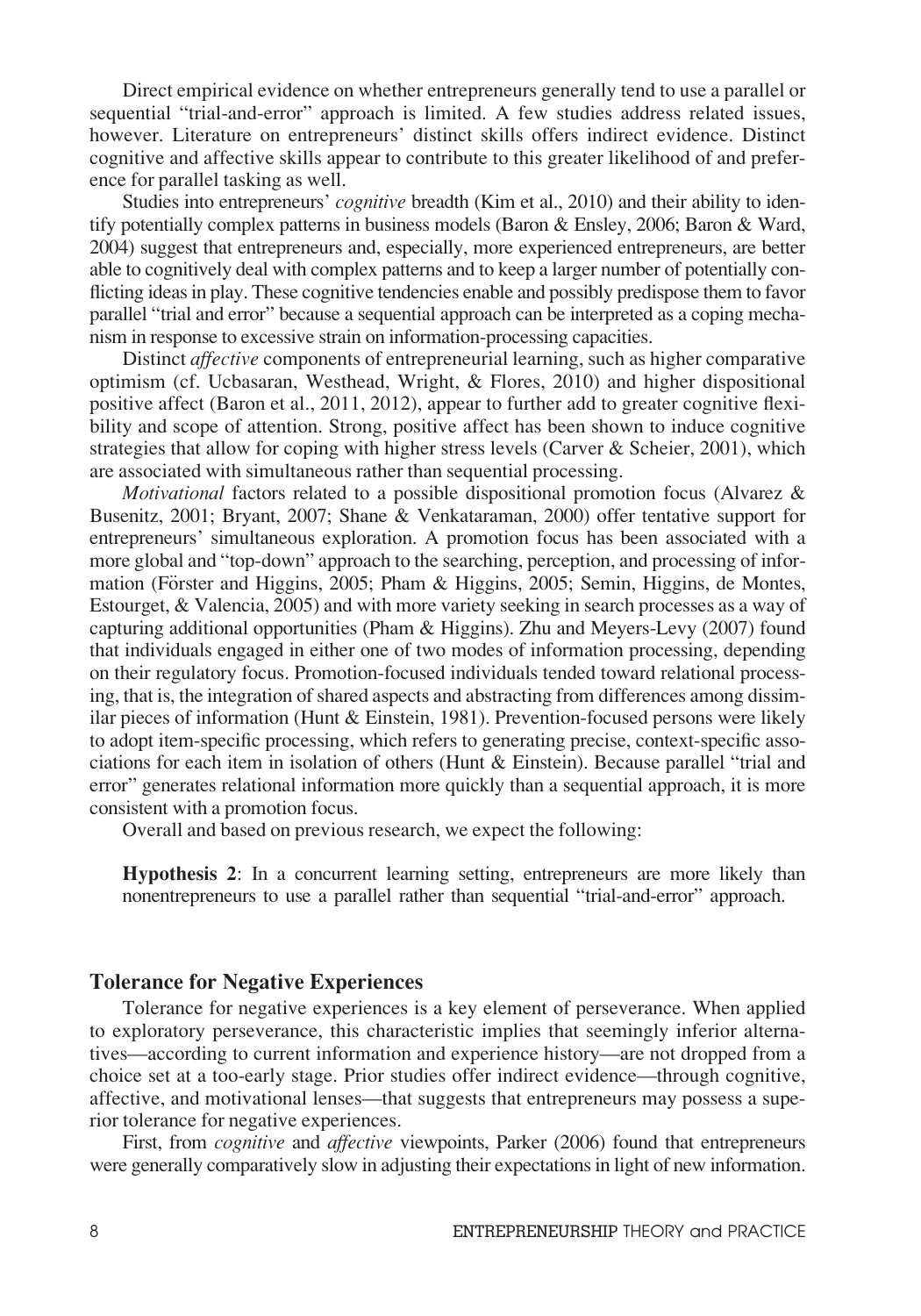More specifically and relating to experiencing and processing negative information, scholars have found that entrepreneurs tend toward a substantially rosier outlook on the future, as indicated by stronger (over-)optimism and comparative optimism (Ucbasaran et al., 2010), as well as dispositional positive affect (Baron et al., 2011, 2012). Interpersonal differences in dispositional affect, for example, influence how information is encoded into memory, implying differences in what is later available for retrieval and use in decision making (Eich, 1995). High levels of positive affect are associated with a tendency to memorize and remember positive information. As a result, biased samples of information may be stored and later used in decision making (Miller, 2008), for example, relating to ideas for a new product (Baron et al., 2012). Also, strong positive affect has been shown to induce cognitive strategies that allow for coping with the higher stress levels (Carver  $\&$  Scheier, 2001) associated with negative experiences.

Second, from a motivational angle, research into the effects of regulatory focus on the nature and magnitude of emotional reactions to success and failure (e.g., Brockner & Higgins, 2001) tentatively suggests that entrepreneurs may be relatively more tolerant and forgiving of negative experiences. Halamish, Liberman, Higgins, and Idson (2008) report that individuals with a prevention focus were more loss-averse. Particularly in ambiguous environments, they restrict the set of alternatives they consider more quickly and strongly in response to a history of negative experiences (Pham & Chang, 2010). Promotionfocused individuals, in turn, are more variety-seeking in their search processes as a way of capturing additional opportunities (Pham & Higgins, 2005). Hence, to the extent that entrepreneurs tend toward a promotion focus (e.g., Bryant, 2007), we expect that the same objective failure probabilities deter entrepreneurs less than nonentrepreneurs from exploring alternatives that performed poorly in the initial stages of the informationsampling process. This proposition is also consistent with evidence that entrepreneurs are less concerned with avoiding failure and instead focus on potential success in a multitude of options (McMullen & Shepherd, 2002). This is also consistent with conceptualizations of entrepreneurial learning as being anticipatory and oriented toward future possibilities rather than past patterns (Crossan et al., 1999).

In sum, we expect that entrepreneurs have a stronger tendency to continue sampling information about alternatives with inferior outcome histories. That is, we expect them to be more likely to give "second chances."

Hypothesis 3: In a concurrent learning setting, entrepreneurs exhibit greater tolerance for negative experiences than nonentrepreneurs.

# **Methods**

#### Experimental Design: The IGT

The IGT is an established, extensively validated, easy-to-administer, and unobtrusive clinical measurement instrument from the domain of neuropsychology (e.g., Bechara & Damasio, 2005; Dunn, Dalgleish, & Lawrence, 2006). The IGT is rather abstract and without particular reference to the entrepreneurial context. Because scholars have shown that thoughts may become increasingly channeled by past experience (Shepherd, Zacharakis, & Baron, 2003), this contextual independence allows us to draw a meaningful comparison between more and less entrepreneurially experienced individuals. The IGT was designed to quantify differences between individuals regarding the degree to which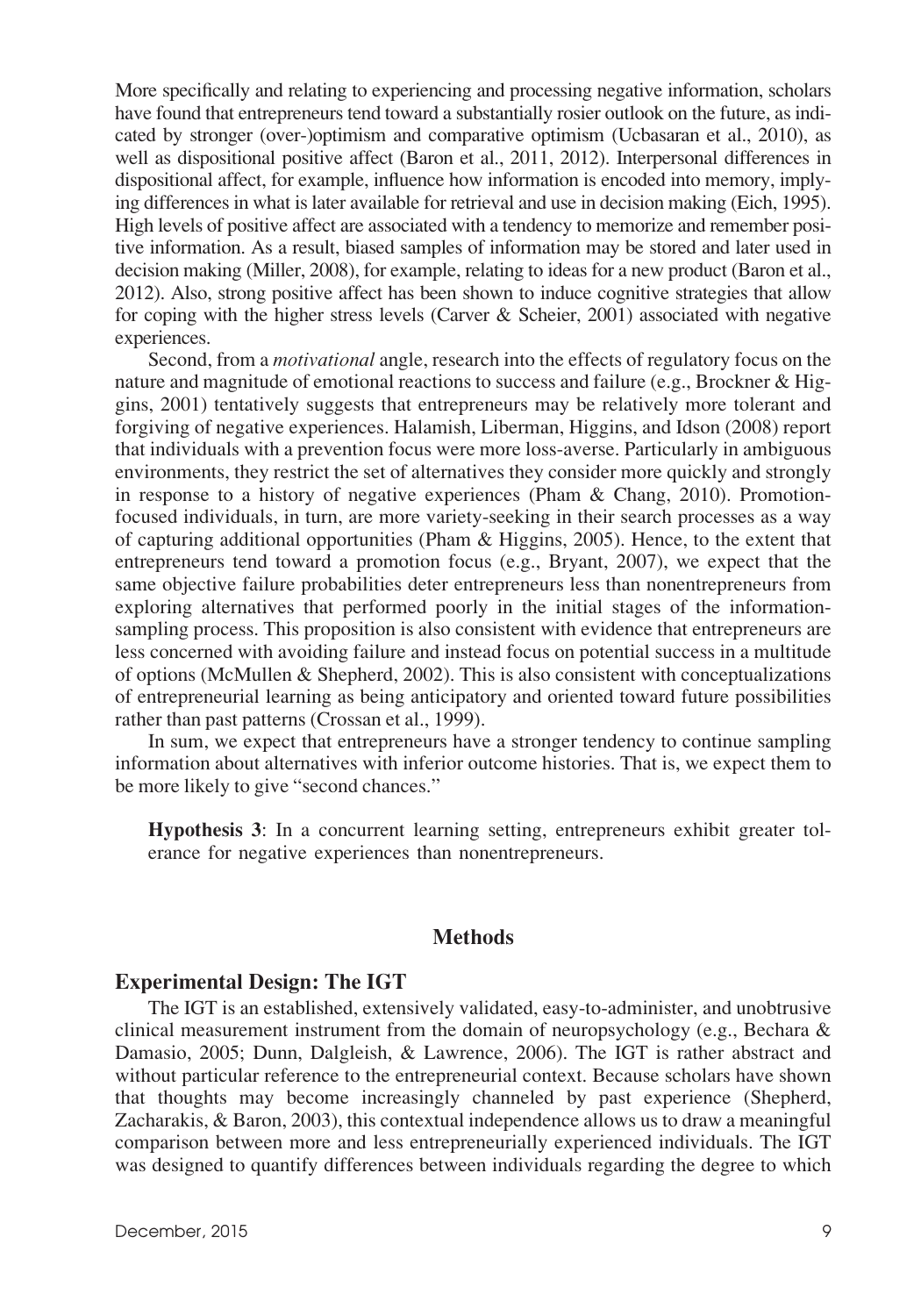Example Screenshot

# Starting total: 2000 Total gains: 550 Total losses: 50 Current total: 2500



their learning and decision making are insensitive toward negative outcomes ("punishment") and thus malleable based on experience and new information (Bechara, Damasio, Damasio, & Anderson, 1994). The IGT resembles a situation in which individuals must learn, through trial-and-error–based exploration, that an option that initially—due to relatively higher immediate payoffs—appears advantageous is, in the long run, inferior because of occasionally high losses.

The IGT's specific experimental design involves four decks of cards (A, B, C, D), which are placed face down. Individuals pick one card at a time from one of the decks and turn it around to see two values (see Figure 1). The first value indicates the immediate and regular gain associated with a deck; the second value indicates a complementary, uncertain, and irregular loss. Two decks (A, B) yield high immediate and regular gains but, at unpredictable points in time, they also include high penalties, turning the net benefit of these decks negative. For decks C and D, the immediate gains and occasional penalties are smaller than for decks A and B, but the occasional penalties are sufficiently small to result in a positive net payoff for decks C and D. Because the positive values are constant, learning in the IGT relates to the frequency and level of penalties. The detailed schedules of payoffs can be found in Bechara et al. (1994). Individuals start without any information about the decks; they may switch at any point in time and as often as they wish. They do not know in advance the number of decisions they make, but the standard version of the game ends after an individual has made 100 selections in total. Note that the design of the IGT penalizes insensitivity toward negative outcomes. Individuals with such a behavioral pattern underperform in the IGT. Because the IGT, therefore, does not reward exploratory perseverance in performance terms, it represents a conservative test of our hypotheses.

In this study, we used an online implementation of the standard instructions for the computerized version of the IGT, as developed and used in the prior research (Bechara, Damasio, Damasio, & Lee, 1999; Bechara et al., 1994). To prevent location effects, the decks A, B, C, D were presented in a random order on the screen for every subject (and not labeled A, B, C, D). The task was incentivized by way of lottery tickets (Starmer  $\&$ Sugden, 1991). Each point earned in the IGT was converted into a lottery ticket. The number of points, therefore, directly determined the probability of winning a prize. Because subjects could lose points, we provided them with an initial endowment of 2,000 points to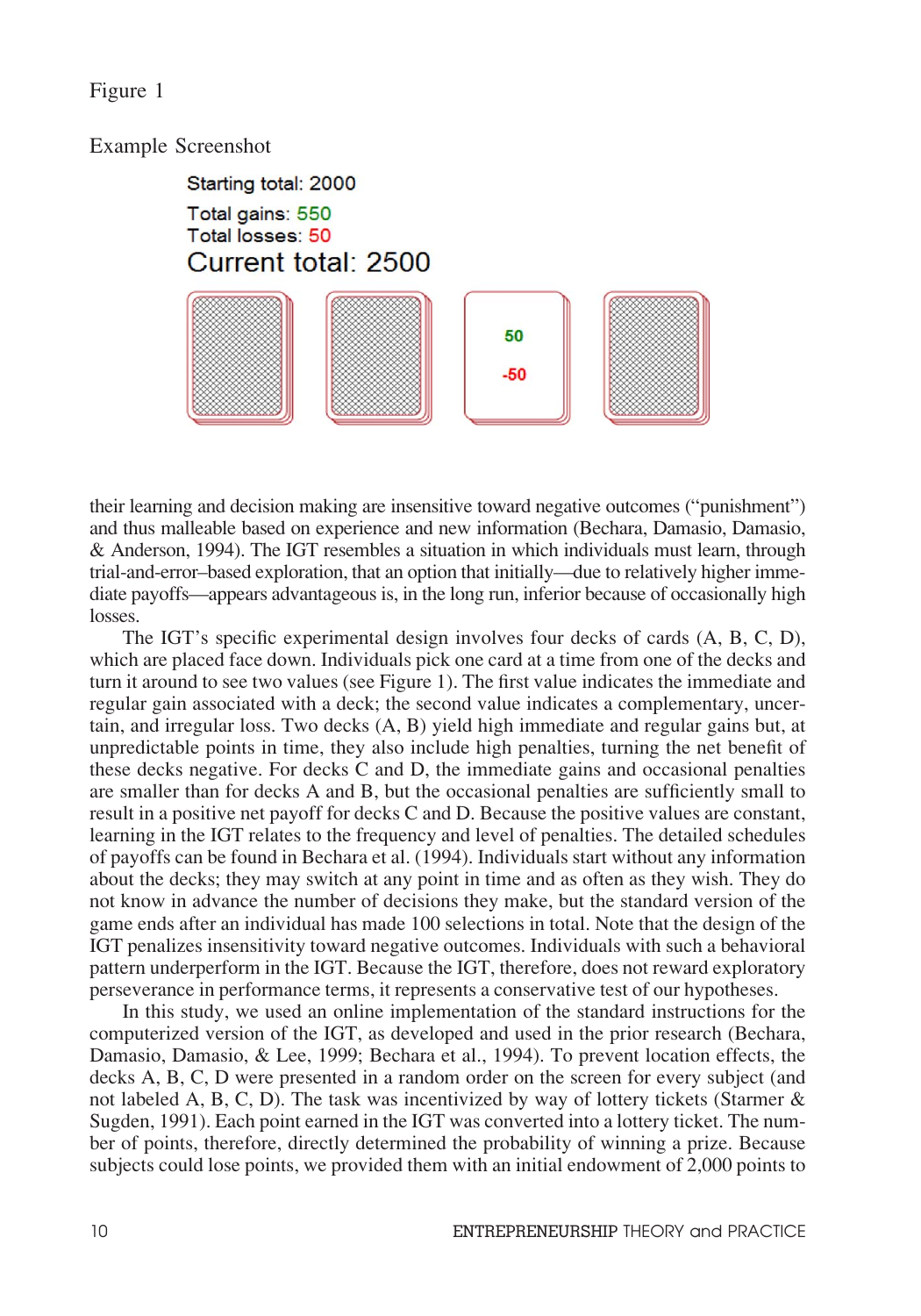ensure nonnegative final scores. For the student sample, there were three lotteries of 150 euros each. In the entrepreneurs' subsample, there were two lotteries: a candlelit dinner  $(\sim 200$  euros) and a choice between Russian caviar and French champagne ( $\sim 100$  euros).

To facilitate a more in-depth interpretation of our experimental findings, we briefly summarize the basic neuropsychological interpretation of individual differences in the IGT. The IGT is often used to test the somatic marker hypothesis (SMH; Bechara et al., 1994; Damasio, 1994). The SMH suggests that experience of reward and punishment evokes bioregulatory processes. Somatic markers are body-related responses that hallmark emotions and are reflective of these bioregulatory processes, which guide behavior in such a way that negative experiences are avoided in the long term (Bechara & Damasio, 2005; Bechara, Damasio, Tranel, & Damasio, 1997; Bechara, Tranel, & Damasio, 2000). In healthy individuals, somatic markers represent the link between past emotional reactions to negative stimuli on the one hand and future responses on the other hand. In patients with certain brain lesions, this link is broken. Specifically, individuals with lesions in the ventromedial prefrontal cortex (VMPFC) and in the bilateral amygdala are argued to suffer from disrupted functioning of somatic markers (Bechara, Tranel, Damasio, & Damasio, 1996; Bechara et al., 1994; Damasio; Horstmann, Villringer, & Neumann,  $2012$ ).<sup>5</sup> The IGT has been used to test this hypothesis.

Studies using the IGT have demonstrated that patients who show severe impairment in real-life decision making (Bechara, Damasio, Tranel, & Anderson, 1998; Damasio, 1994; Eslinger & Damasio, 1985) indeed do not sufficiently respond to the negative experiences in the IGT. Despite normal intellect, memory, and problem-solving abilities, these patients displayed very low performance on the IGT. While the details regarding the SMH are still subject to ongoing debate,  $6$  the IGT's ability to discriminate between people with more or less persistence in response to negative experiences is well established. The benefits of using the IGT to uncover differences between subgroups of healthy people are also illustrated by a growing stream of research that relates IGT performance to personality traits (Franken & Muris, 2005; Harman, 2011) and demographic features (d'Acremont & Van der Linden, 2006).

### Sample

Our sample is composed of 349 students with varying levels of entrepreneurial experience (Sample 1) and 100 nonstudent individuals (Sample 2). Sample 2 consists of "real" entrepreneurs, individuals who have gained actual experience in running their own ventures, and a matched group of people from the pooled normal data published in the IGT manual (Bechara, 2007). While the student sample is relatively homogeneous and large, providing substantial statistical power for our hypothesis tests (cf. Bönte, Procher, & Urbig, 2015; Urbig, Weitzel, Rosenkranz, & van Witteloostuijn, 2012), the second sample offers more heterogeneity across entrepreneurs and nonentrepreneurs and therefore more insight into the extent to which conclusions drawn from the student sample

<sup>5.</sup> Sometimes, the IGT is employed in combination with the analysis of SCRs as physiological indicators of the arousal accompanying bioregulatory processes. Depending on the brain region affected by lesions, individuals underperforming on the IGT fail to produce both reactive and anticipatory SCRs (amygdala patients) or may generate reactive but not anticipatory SCRs (VMPFC patients; Bechara & Damasio, 2005; Bechara, Tranel, Damasio, & Damasio, 1996).

<sup>6.</sup> Such details include, for example, the complementary roles of various other brain regions in the generation of somatic markers (e.g., Bechara et al., 1999; see also Dunn et al., 2006; Toplak, Sorge, Benoit, West, & Stanovich, 2010).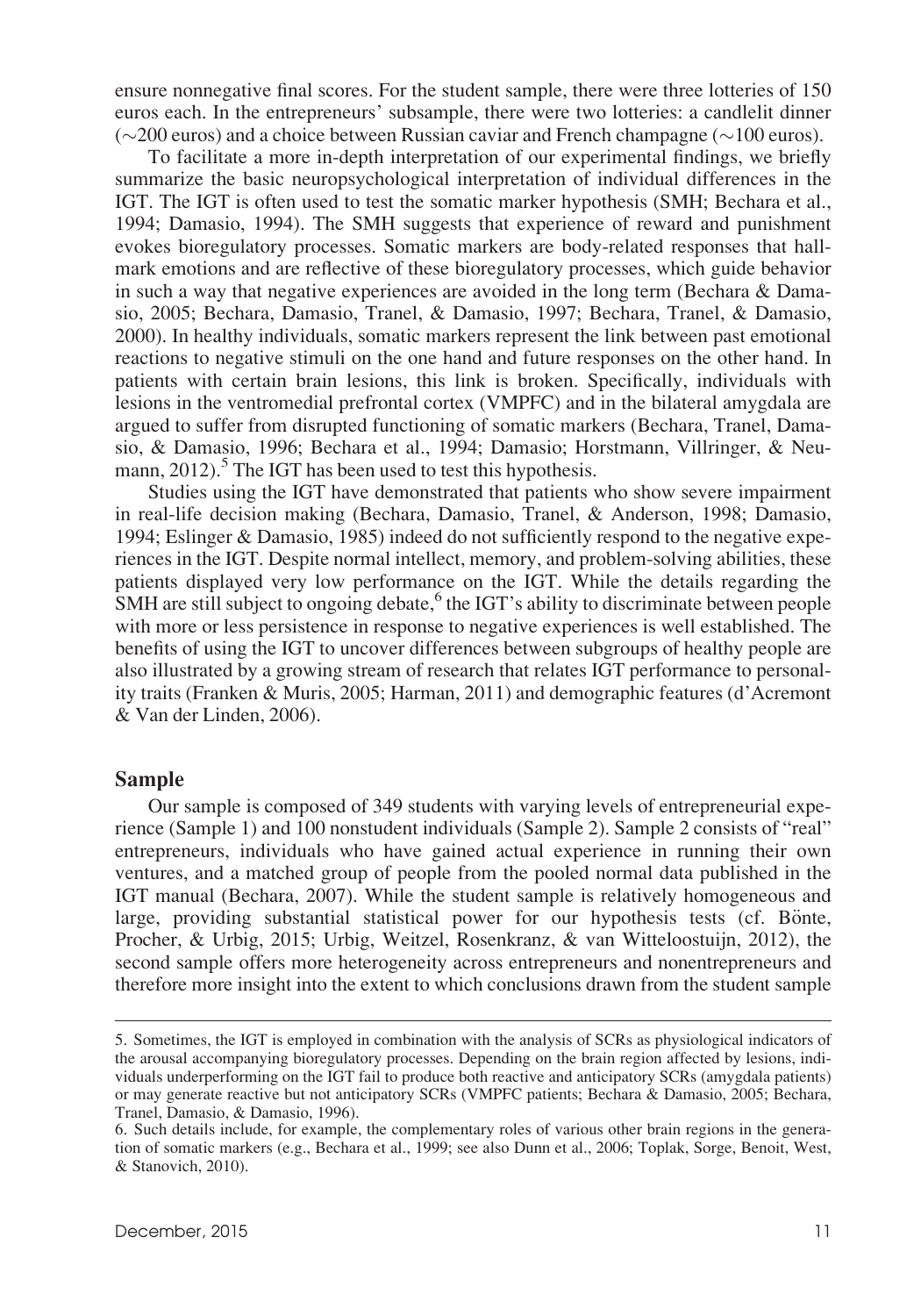can be generalized to other populations. Our sample sizes are similar or even exceed (for Sample 2) the sample sizes reported in comparable IGT studies (e.g., d'Acremont & Van der Linden, 2006; Harman, 2011) and in incentivized experimental studies in entrepreneurship research (e.g., Gatewood, Shaver, Powers, & Gartner, 2002; Sandri et al., 2010).

The student sample is drawn from a database of 1,200 students who had registered for participation in laboratory experiments at Utrecht University, the Netherlands. Each student received an e-mail with an invitation to participate in a web-based experiment, followed by an online survey (see Gatewood et al., 2002, on web-based experiments in entrepreneurship research). Together with the invitation, each recipient received a unique login code that provided one-time access to the website with the IGT task. Three hundred and fifty-eight students completed both the IGT and the subsequent survey. We omitted nine persons who waited more than 5 minutes for at least one decision, suspecting that they were distracted.<sup>7</sup> The final student sample contains 349 students, who participate in about 39 distinct study programs ranging from "Economics" to "Geo Sciences" and "Law." Sixty-four percent of the students are female, and the average age is 23.6 years.

Data on entrepreneurs for the nonstudent sample were collected using a mobile lab (e.g., Harrison, Lau, & Williams, 2002) at an annual entrepreneurship event in Utrecht, the Netherlands ("Week van de Ondernemer").<sup>8</sup> Since its foundation in 1998, this entrepreneurship event has emerged as the major annual venue for entrepreneurs in the Netherlands. It represents a mixture between a platform for networking, presentations, and workshops for entrepreneurs and attracts several thousand entrepreneurs each year. We followed a similar procedure as Elston and Audretsch (2011). We approached participants at random and asked whether or not they had ever started their own new business and, thus, had substantial experience as entrepreneurs. These entrepreneurs were guided to a booth to complete the IGT on a laptop and answered a brief electronic questionnaire. Among the entrepreneurs' sample, 24% had previously been entrepreneurs but did not own their company anymore. Seventy-six percent were still owners at the time of the data collection. Their businesses had an average age of 8.7 years and an average size of 27 employees. Entrepreneurs' data were matched with the pooled normal data<sup>9</sup> published in the IGT manual (Bechara, 2007), kindly provided by Antoine Bechara. Observations from the normative sample were matched based on "age" and "gender" at a ratio 3:1. We do not have specific information on the entrepreneurial experience of these matched data points. However, based on the fact that the normative sample reflects the general population, we are confident that the level of entrepreneurial experience in the matched normative sample is much lower than in the sample of entrepreneurs. Overall, 24% were women, and the average age was 39.7 years.

# Dependent Variables

**Performance.** The standard criterion used for comparisons of performance in the IGT (e.g., Bechara et al., 1999; Chiu and Lin, 2007) is the frequency of choices from objectively advantageous decks. Decks A and B are the ex-post "disadvantageous decks" with high immediate gains and steady payoffs but occasionally very high losses. Decks C and D are the ex-post "advantageous decks" with moderate immediate gains and steady payoffs but

<sup>7.</sup> Results do not change substantially, and conclusions are the same when including these nine observations.

<sup>8.</sup> Further information is available from the website of the event:<http://www.weekvandeondernemer.nl>.

<sup>9.</sup> The underlying design differs slightly from the original IGT but provides comparable behavioral responses (Bechara, Tranel, & Damasio, 2000).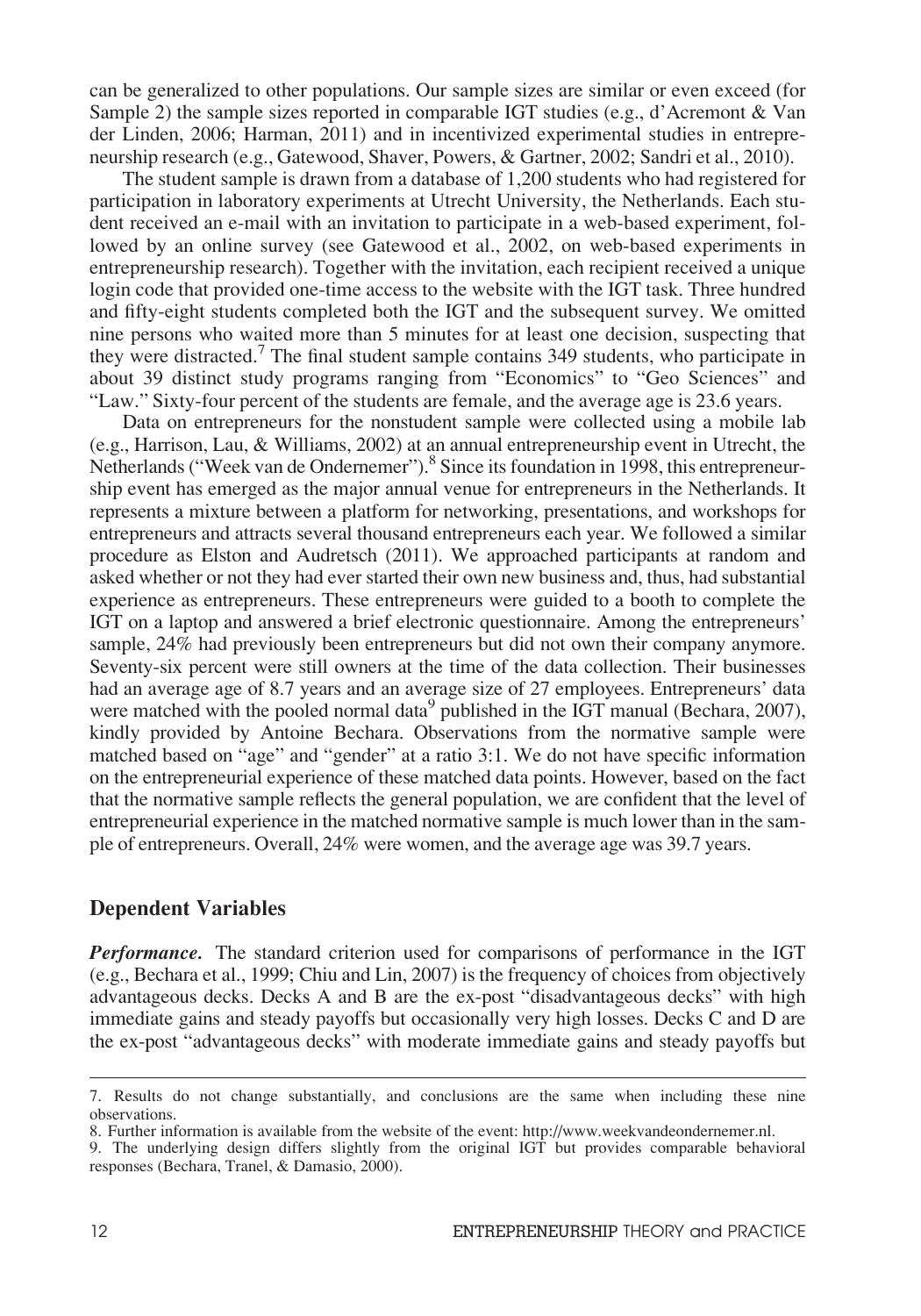only occasional small losses. The more participants select from decks A and B, the poorer their final performance. At the beginning of the IGT, participants do not know which card decks represent decks A, B, C, and D. The speed with which they learn to concentrate on decks C and D reflects the degree to which they actually shy away from decks that generate strong negative experiences (A and B). Following standard practices in evaluating the IGT, we evaluate the relative frequency of selections from decks C and D over blocks of 20 decisions (e.g., Bechara, Tranel, et al., 2000).

**Broad Choice Set vs. Concentration of Choices.** To assess the degree to which participants continued to explore a broad set of alternatives over the course of the total 100 choices they made, we measured the degree of concentration of selections in the IGT by calculating the Herfindahl index (HI) of subjects' choices. The HI is a widely used continuous measure of concentration (e.g., Hitt, Bierman, Shimizu, & Kochhar, 2001), which in our analysis, captures the concentration of choices across all available decks (A, B, C, D). We adopt the frequently used logarithmic form (e.g., Makhija, 2003). As with our measurement of performance, we also calculated the concentration ratio for each block of 20 decisions ("card draws"). Alternative measures to the HI, such as the concentration ratio (Davies, 1979), yield equivalent results.

Parallel vs. Sequential "Trial and Error." We assessed the degree to which participants' adopted a parallel rather than sequential approach by measuring the extent of switching back and forth between alternatives. A parallel approach entails more frequent switching than a more sequential approach. We operationalized this by using a binary variable for Switching (SW) between decks. We computed a dummy indicating the choice of a deck that differed from the immediately preceding deck. This variable is undefined for the first deck choice.

Tolerance for Negative Experiences. The degree to which individuals tolerate negative experiences is measured by the extent to which they deviate from maximizing expected future payoffs based on their specific and imperfect information resulting from their previous selections. Specifically, we calculated the relative disadvantage (RDA) of a deck selected in a particular decision. The RDA is the absolute difference between the past average payoff of this deck (e.g., A) and the maximum past average payoff of all card decks (A, B, C, D). To ensure comparability, we calculate this variable only for decisions where an individual has previously had experiences with all four decks (i.e., has drawn a card from each deck at least once).<sup>10</sup> RDA is either zero or positive. Positive values indicate that selecting from another deck would have increased an individual's expected payoff. Zero indicates that the selected deck maximizes the expected payoff. $11$ 

# Independent Variable: Entrepreneurial Experience

Within the student sample, we measured *entrepreneurial experience* following Zhao, Seibert, and Hills (2005) by asking—on a 5-point scale ranging from very low (1) to very

<sup>10.</sup> Including other decisions would require additional limiting assumptions, such as assuming values for decks with which individuals have not yet collected experiences.

<sup>11.</sup> For example, if a participant has previously chosen five cards each from decks A, B, C, and D, she may have experienced the following past average payoffs per deck: A (10), B (100), C (30), and D (50). If she now selects deck A, the RDA of the selected deck is  $90 = 100$  (B)  $- 10$  (A).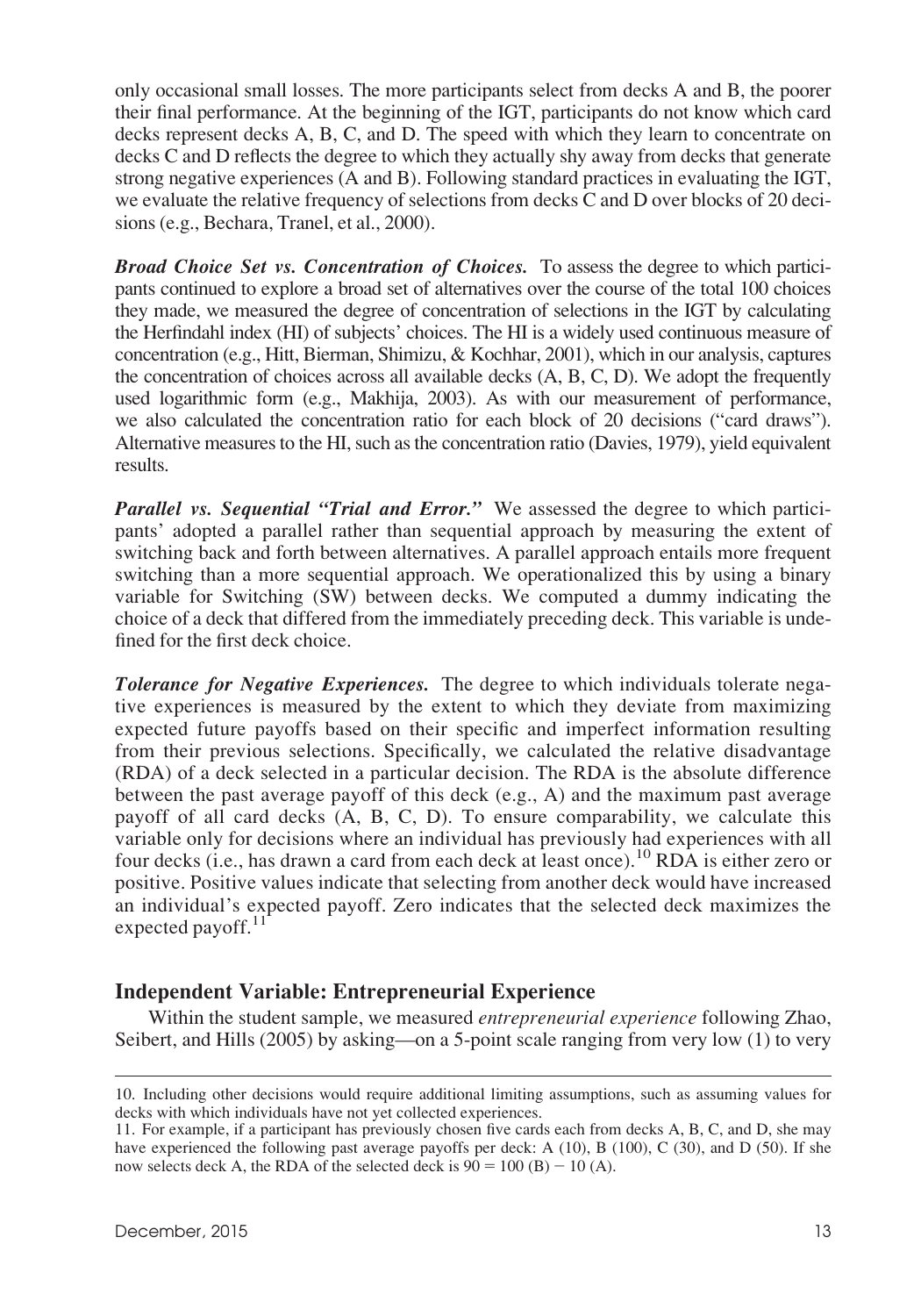high (5)—about the participants' levels of experience in various entrepreneurship-related activities, such as starting a business. We added an item about experience in being selfemployed and the averaged responses. The four items were: What is your level of experience in starting a business? What is your level of experience in new product development? What is your level of experience in new market development? What is your level of experience in being self-employed? A Cronbach's alpha of 0.89 indicates high internal reliability. For our analyses, we used entrepreneurial experience as a continuous variable. For illustration purposes, we also split the sample, based on the median (1.5), into more versus less entrepreneurially experienced students. For the nonstudent sample, a dummy variable indicates the status of the nonstudent participants as current or past entrepreneurs (one) or as members of the comparison group (zero).

## Control Variables

For our analyses, we included various control variables. Entrepreneurial experience is associated with gender and age (Parker, 2004), as is performance on the IGT (e.g., d'Acremont & Van der Linden, 2006; Overman & Pierce, 2013; Van den Bos, Homberg, & de Visser, 2013). We, therefore, include gender and age as demographic control variables. Age is measured in years, and *Gender* is represented with an indicator that is set to 1 if the subject is male.

We also included control variables related to the progress of the game. We defined these control variables, first, at the individual level of a single selection for the analyses of the switching likelihood and the RDA and, second, at the aggregate level of several selections for the analyses of the *Concentration of selections*, which is assessed per block of 20 decisions. To control for the progress of the game in terms of how many cards were drawn, we included the overall number of the cards that were drawn (Card number, CN) or, for the Concentration of selections, the (ascending) number of the block of decisions. To facilitate readability of the interaction terms (Cohen, Cohen, West, & Aiken, 2003), we centered these variables such that  $-1$  reflects the first and  $+1$  the last card and block, respectively. In rare cases, due to the specific design of the IGT, a deck could run empty prior to the end of the game. Then, a participant was not able to draw a card from that deck anymore. We, therefore, included three dummies in analyses that indicated whether decks of cards (B, C, D) were empty (A was never depleted). For the analyses of the Concentration of selections, we included the share of decisions in a block that were made after a deck had run empty.

We expect the effects of entrepreneurial experience to depend on the progress of the experiment. At the start, no participant has experienced negative outcomes. Differences in responses to negative experiences will, therefore, not affect individuals' decision making. The hypothesized effect of entrepreneurial experience on selection behavior, however, will show up later in the game and increase as the experiment proceeds. To account for this time dependency, we also include an interaction between entrepreneurial experience and the progress of the experiment, either in terms of CNs or decision block numbers.

In the student sample, we also have data on individuals' willingness to take risks (Risk taking), which was measured with a 4-item scale (Cronbach's alpha =  $0.68$ ) from Gomez-Mejia and Balkin (1989) that builds on the work of Gupta and Govindarajan (1984). Entrepreneurs might have different risk attitudes (Baron, 1998, 2004), which may affect performance in the IGT (Upton, Bishara, Ahn, & Stout, 2011). We, therefore, control for risk attitudes in our analyses but do not find a significant effect (see the Results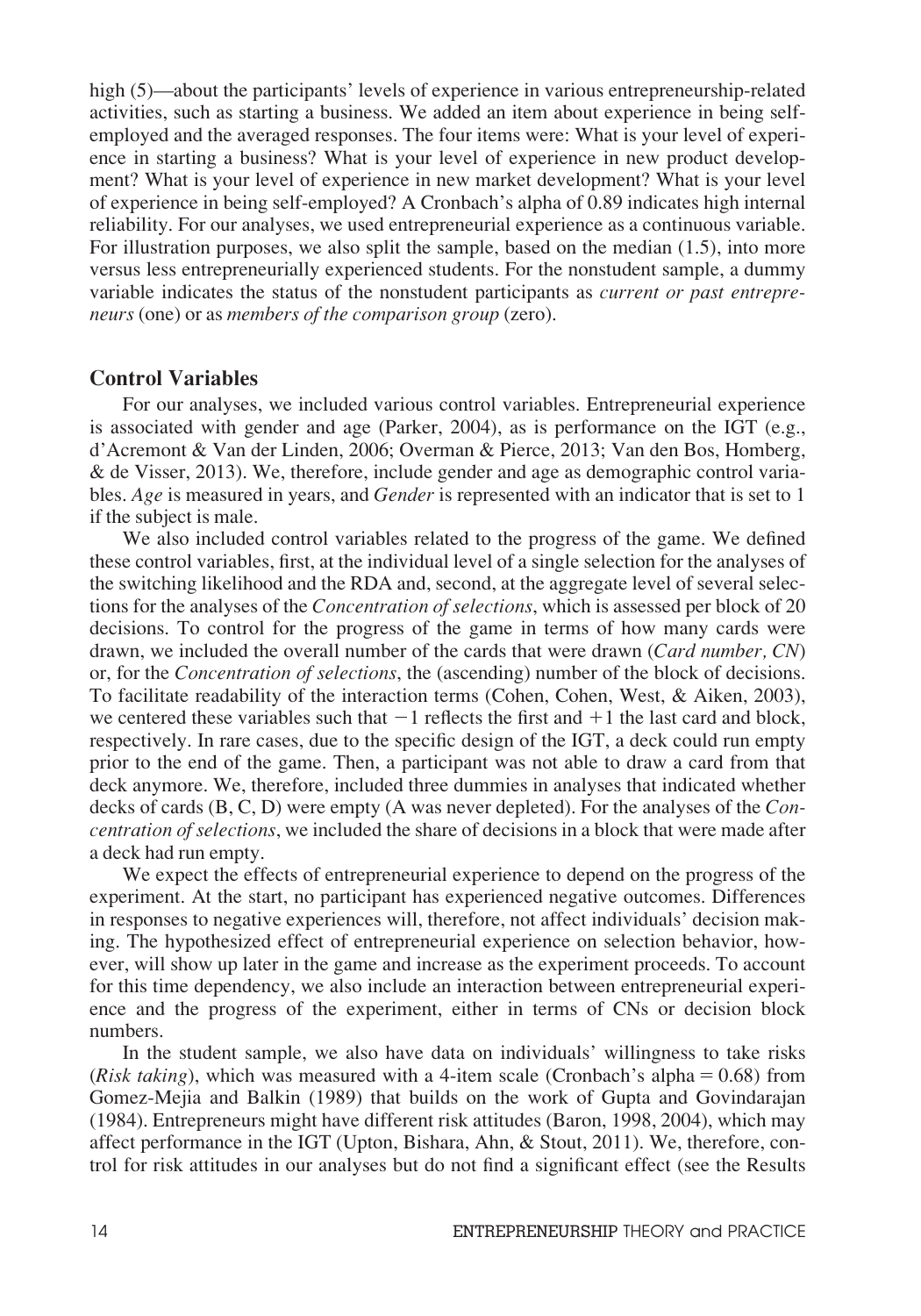section). This is in line with Upton et al., who generally find only a small effect on the part of risk attitudes on behavior in the IGT.

Table 1 reports summary statistics and pairwise correlation coefficients for all variables at the individual level and for variables varying between individuals.

# **Results**

#### Performance in the IGT: Selecting the "Good" Decks, C and D

We observe clear differences between groups: Subjects with more entrepreneurial experience, regardless of whether they are students or not, are less likely to adjust toward selecting from the "advantageous" decks, C and D. Specifically, entrepreneurs selected an average of 48.2 cards from decks C and D and 51.8 cards from decks A and B (3.6 fewer "good" than "bad" cards, a measure usually referred to as the IGT Net Score; here:  $-3.6$ ), the matched control group selected 59.8 cards from decks C and D (IGT Net Score  $= +19.6$ ), entrepreneurially experienced students selected 52.7 "good" cards on average (IGT Net Score  $= +5.4$ ), and students without entrepreneurial experience selected 57.2 cards on average from the "advantageous" decks, C and D (IGT Net Score- $= +14.4$ ). Due to the direct relationship between payoffs and deck selections, cumulative payoffs differ accordingly between groups. On average, students with less entrepreneurial experience (based on a median split) earned 6.62 points, and students with more experience lost 227.59 points. Entrepreneurs lost an average of 538.00 points, while individuals in the matched subsample earned, on average, 178.33 points. The difference between less and more experienced students is significant ( $p = .003$ ), as is the difference between entrepreneurs and their counterparts ( $p < .001$ ). Overall, the performance differential that we observed was rather substantial.

A direct comparison of deck choices between our study and other studies is complicated by substantial variation across samples and study designs, all of which affect IGT outcomes (Overman & Pierce, 2013). Despite this, the frequencies of selections from the "good" decks, C and D, in our study are in line with several previous studies. Lehto and Elorinne (2003), for example, report an average of 56.2 "good" cards, and Petry (2001) reports 59 "good" cards. For the entrepreneurs in our sample, we observe a negative IGT Net Score. That is, they selected more "bad" than "good" cards, which is in the range of results for VMPFC and amygdala patients (Bechara et al., 1999). Our observation that the students, on average, seem to perform worse than the control group from the general population is consistent with Evans, Kemish, and Turnbull (2004), who report a negative influence on the part of education on IGT performance. Our observed group difference between entrepreneurs and the comparison group (11.6) is very similar to the difference of (10.5) between, for example, individuals with and without substance disorders (Barry & Petry, 2008). The difference between entrepreneurially more and less experienced students (4.6), however, is much smaller than in Barry and Petry.

To better illustrate how, over the course of the task, the various subsamples performed, Figure 2A plots the relative frequency of selections from "good" decks C and D for the four groups subjects (students with high vs. low entrepreneurial experience, as well as entrepreneurs and their matched control group) for five blocks of 20 selections each  $(1-20, 21-40, 41-60, 61-80,$  and  $81-100)$ . A one-way between-subjects ANOVA for the two students' subsamples reveals a significant group effect  $(p < .001)$  and, within groups, a significant effect on the part of the blocks ( $p < .001$ ), as well as a significant interaction between groups and blocks ( $p = .010$ ). Comparing entrepreneurs with the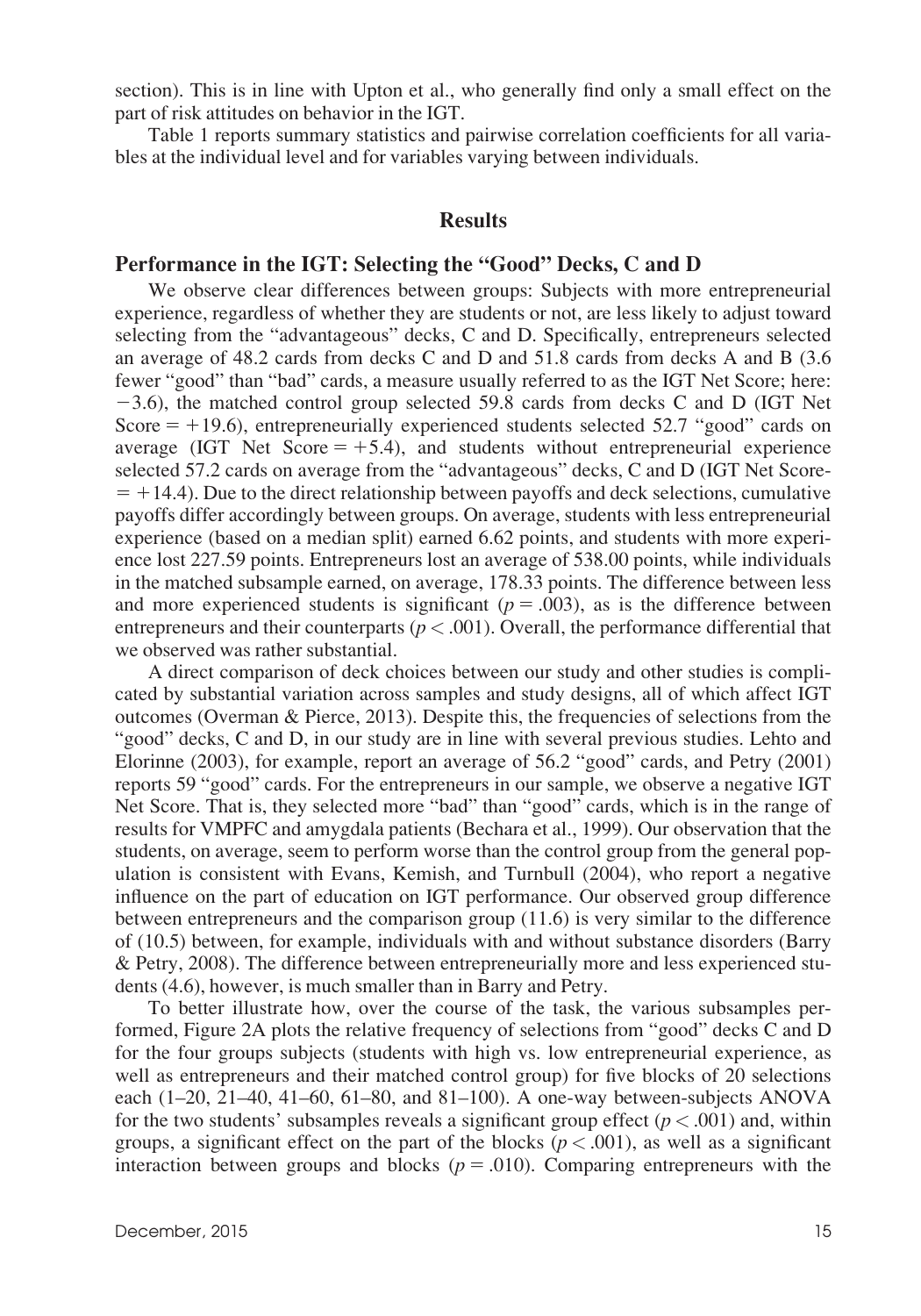Table 1

Summary Statistics and Correlation Table Summary Statistics and Correlation Table

|                                                                                                            |                                  | Summary                          | statistics               |                       |                                                    |                                                    |                                         |                                                  |                                                          |                                                           |                                |                                                              |                                     |                                    |        |                                   |
|------------------------------------------------------------------------------------------------------------|----------------------------------|----------------------------------|--------------------------|-----------------------|----------------------------------------------------|----------------------------------------------------|-----------------------------------------|--------------------------------------------------|----------------------------------------------------------|-----------------------------------------------------------|--------------------------------|--------------------------------------------------------------|-------------------------------------|------------------------------------|--------|-----------------------------------|
|                                                                                                            | Students                         |                                  | students<br>Non-         |                       |                                                    |                                                    |                                         |                                                  |                                                          |                                                           |                                |                                                              |                                     |                                    |        |                                   |
| Sample size                                                                                                | $N =$                            | 349                              | $N =$                    | 100                   |                                                    |                                                    |                                         | Binary correlations at the level of individuals  |                                                          |                                                           |                                |                                                              |                                     |                                    |        |                                   |
| Dependent<br>variables                                                                                     | Mean                             | $_{\rm S}$                       | Mean                     | SD                    |                                                    | $\mathcal{L}$                                      | 3                                       | 4                                                | 5                                                        | $\circ$                                                   | $\overline{ }$                 | $\infty$                                                     | $\circ$                             | $\overline{a}$                     | $\Box$ | 12                                |
| 2. Concentration in selection<br>1. Relative disadvantage<br>3. Switching likelihood                       | $-1.00$<br>27.87<br>0.53         | 10.95<br>0.23<br>0.24            | $-0.94$<br>28.09<br>0.49 | 13.93<br>0.28<br>0.28 | $-51***$<br>$.44***$<br>$\overline{a}$             | $.83***$<br>$-27**$<br>$\overline{a}$              | $-86***$<br>$.32***$                    | $-.56***$<br>$-.52***$<br>****65.                | $-17^{+}$<br>$-0.6$<br>$-0$<br>$-0.00$                   | $-10$<br>$-0$<br>$\equiv$                                 |                                | $\stackrel{+}{\phantom{+}}9$<br>$\overline{a}$<br>$\ddot{q}$ | $-16$<br>$23*$<br>$.24*$            | $-.35***$<br>$-39***$<br>.49***    |        | $-.37***$<br>$.30**$<br>$.29***$  |
| Demographic control variables<br>4. Selection of deck C or D<br>6. Gender (female)<br>5. Age               | 23.63<br>0.55<br>0.64            | 0.12<br>3.42<br>0.48             | 39.69<br>0.57<br>0.24    | 10.16<br>0.43<br>0.15 | $-74***$<br>$-0.06$<br>$\omega$                    | $.56***$<br>$-0.08$<br>$-0.05$                     | $-46***$<br>$-0.02$<br>S.               | $-0.09 +$<br>$\circ$<br>$\overline{\phantom{0}}$ | $-0.06$<br>$\overline{\phantom{0}}$                      | $.30**$<br>$-0.08$<br>$\overline{\phantom{0}}$            |                                | $-28**$<br>$-10$<br>$\equiv$                                 | $-10$<br>$-0.01$<br>$25*$           | $.46***$<br>$-12$<br>$-0$          |        | $-.33***$<br>$-0.01$<br>$\odot$   |
| Game control variables<br>10. Empty deck D<br>8. Empty deck B<br>9. Empty deck C<br>7. Risk taking         | 2.83<br>0.02<br>$0.03\,$<br>0.04 | 0.69<br>$0.08\,$<br>0.10<br>0.07 | 0.00<br>0.02<br>0.01     | 0.03<br>0.06<br>0.04  | $-23***$<br>$-39***$<br>$.33***$<br>$\overline{c}$ | $.47***$<br>$.53***$<br>$\overline{90}$ .<br>$\Xi$ | $-.36***$<br>$-40***$<br>$\Xi$<br>$\Xi$ | $-46***$<br>$42***$<br>$46***$<br>$\rm O$        | $-0.03$<br>$-0.7$<br>$-0.03$<br>$\overline{\mathcal{O}}$ | $-0.03$<br>$^{+60}$<br>$-0.01$<br>$\overline{\mathrm{O}}$ | $-0.3$<br>S.<br>$\ddot{\circ}$ | $-15**$<br>$-11*$                                            | $-0.03$<br>$-0.6$<br>$\overline{a}$ | $-0.6$<br>$-0.4$<br>$\overline{a}$ |        | $30**$<br>$-0.4$<br>$\mathcal{O}$ |
| 11. Entrepreneurial experience<br>Entrepreneurial experience<br>(vs. comparison group)<br>12. Entrepreneur | 1.68                             | 0.77                             | 0.25                     | 0.44                  | $.29***$                                           | $-16**$                                            | $.13*$                                  | $-.26***$                                        | $.15**$                                                  | $-16**$                                                   | $-0.02$                        | $\overline{08}$                                              | $-13*$                              | $-0.02$                            |        |                                   |

*Notes*: Summary and correlation statistics are reported at the individual level; decision-level variables are averaged at the individual level. Only variables that vary between individu-<br>als are reported. The lower left Notes: Summary and correlation statistics are reported at the individual level; decision-level variables are averaged at the individual level. Only variables that vary between individuals are reported. The lower left triangle in the correlation table is based on the student sample; the upper right triangle is based on entrepreneurs and their matched counterparts from the normative sample. Pearson correlations are reported. Significance levels:  $^+p < .0$ ;  $^*p < .05$ ;  $^{**}p < .01$ ;  $^{***}p < .001$ .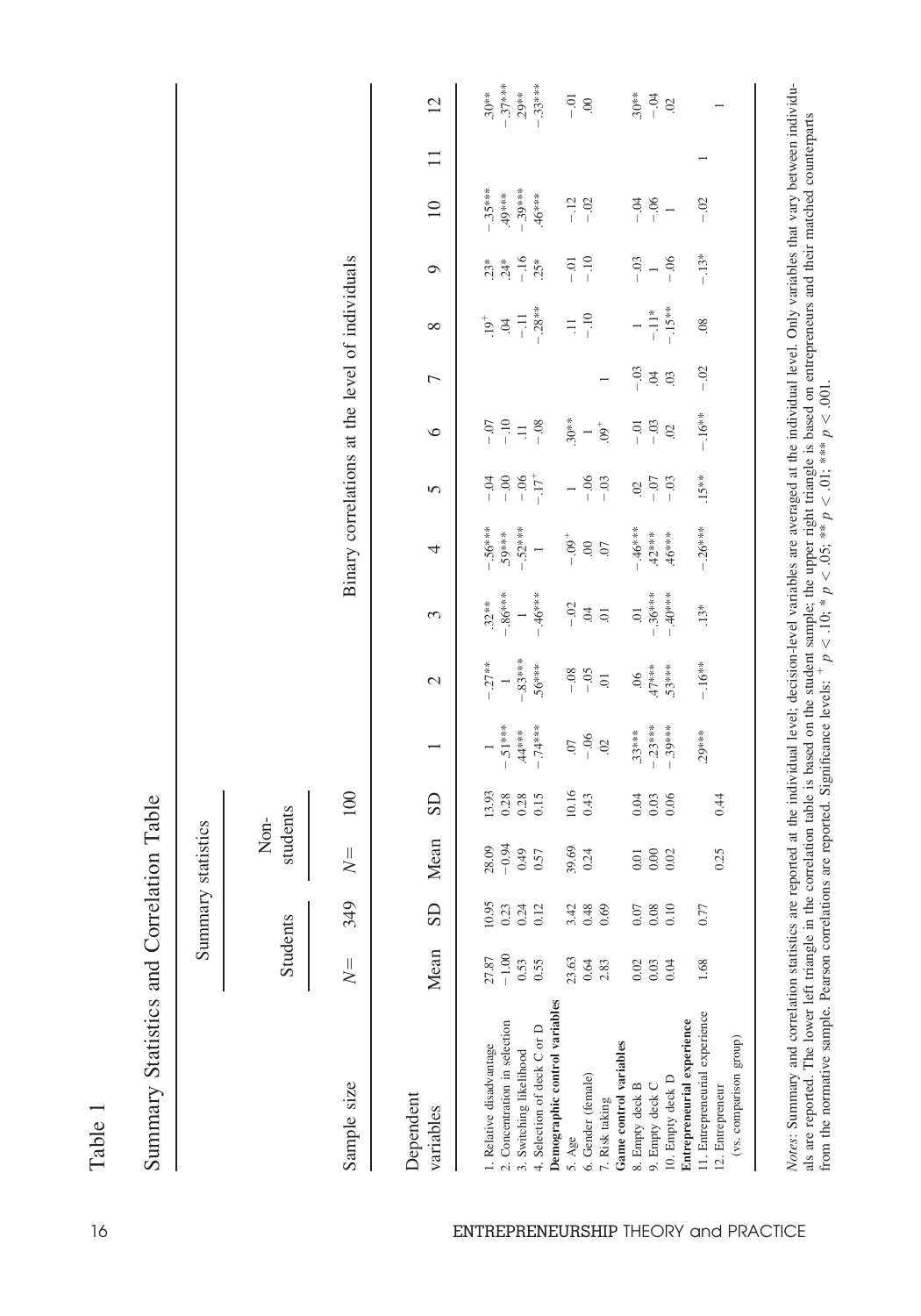Descriptives for Four Groups in Blocks of 20 Selections Each (Mean, Standard Error)



normative group, the group effect is significant  $(p < .001)$ , as are that of the blocks  $(p < .001)$  and the interaction of the two  $(p < .001)$ . Thus, as supported by the visual inspection of Figure 2A, entrepreneurs and entrepreneurially experienced students differ from their comparison groups, and these differences depend on the progression of the game. The observation that overall, all groups tend to shift toward the advantageous decks indicates that the low performance scores of entrepreneurially experienced individuals are likely to result from exploring all decks for a longer period of time, rather than focusing on the "wrong" decks.

# Broad Choice Set vs. Concentration of Choices

Hypothesis 1 predicted that entrepreneurially experienced individuals would retain a broad choice set rather than concentrate their selections. Figure 2B plots the average concentration index (HI) for the student and nonstudent samples for each of the five blocks of 20 decisions that each individual made. Entrepreneurially experienced individuals in both samples show less concentrated choices than their comparison groups. Models 1 in Tables 2 (for the student sample) and 3 (for the nonstudent sample) report ordinary least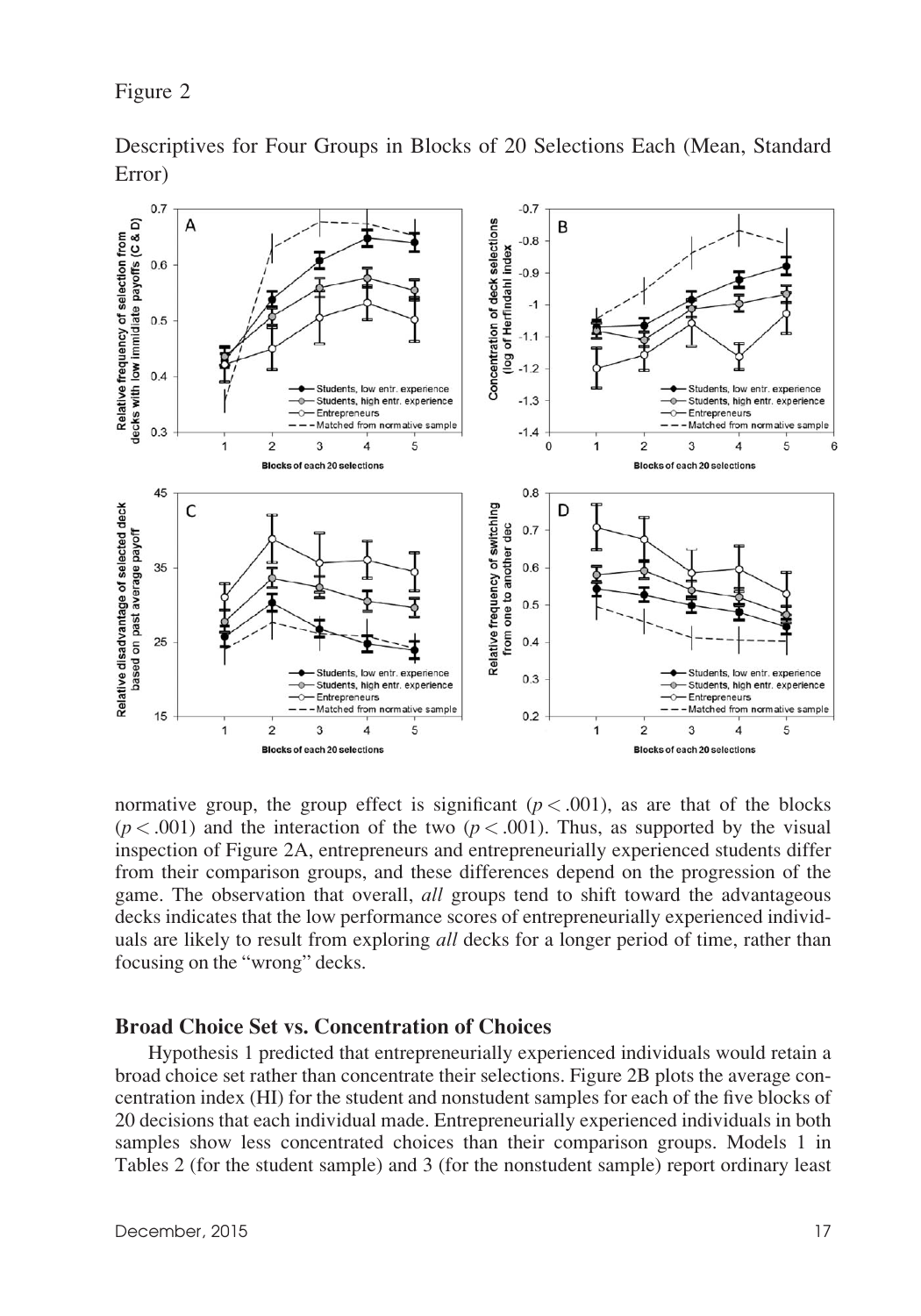square (OLS) regression analyses with the concentration index per 20-decision block as a dependent variable. The tables report bootstrapped standard errors corrected for the clustering of data within participants. Overall, over the course of the game, all participants increasingly concentrated their choices. This occurred, in particular and not surprisingly, when one of the decks had run empty.

Entrepreneurially experienced individuals concentrated their choices less than the subjects in the comparison groups. These effects are statistically significant in both samples. Hypothesis 1 is, therefore, supported. The effects are also quite stable over the course of the task. The corresponding interaction terms with the progress of the task are not statistically significant.

## Parallel vs. Sequential "Trial and Error"

Hypothesis 2 predicted that entrepreneurially experienced individuals would tend toward parallel rather than sequential trial-and-error learning. In the IGT, parallel learning implies more frequent switching between alternatives. Figure 2D plots the average relative frequency of switching on the part of the groups of participants for the five 20 decision blocks. Entrepreneurially experienced individuals switched more often than their comparison groups. The gap between the groups narrows over the course of the game. To explore this switching behavior more thoroughly, we employed logistic regression analyses. Because switching might be more likely when the previously selected deck is perceived as disadvantageous, we included the prior selection's RDA as an additional control variable. Model 3 in Table 2 and Model 3 in Table 3 report the results. As expected, switching became less likely once one or more decks had been depleted. Also, switching became significantly less likely over the course of the task. In addition, the likelihood of switching increased as the prior selection's RDA rose. That is, participants were more likely to switch away from decks with an inferior cumulative payoff history. In support of Hypothesis 2, entrepreneurially experienced individuals had a statistically significant tendency to switch more often. The differences in the probabilities of switching away from a deck, however, are larger at the beginning of the game (3.5% and 21% points for the student and nonstudent samples, respectively) and smaller at the end (0.8% and 11% points for the student and nonstudent samples, respectively).<sup>12</sup>

More frequent switching by more entrepreneurially experienced individuals could be a result of less effort being invested into information processing and decision making or of boredom, implying a reduced interest in finding the best deck. Bored participants might switch between decks simply for sensation seeking. In both of these cases, individuals' decision making would be characterized by a more heuristic instead of a deliberate thinking style and, consequently, shorter reaction times, which can serve as indicators of different types of thinking and decision making (Baron & Ward, 2004; Rubinstein, 2014). Because the software logged the time between decisions, we tested for group differences

<sup>12.</sup> We expect that entrepreneurially experienced individuals are more likely to stick to seemingly worse decks (see hypothesis 3). Given this, we may also expect that less entrepreneurially experienced individuals are more likely to switch to seemingly better decks. Thus, the relatively higher degree to which entrepreneurially more experienced individuals switch is likely to be moderated by the RDA of the previously selected deck. The difference in the probabilities of switching away from a deck should be larger when switching away from decks that maximize one's expected payoffs and smaller for less advantageous decks. In an additional estimation (available on request), we included such a moderation effect and, indeed, found that the difference in switching likelihood is especially large when the previous deck was payoff-maximizing based on an individual's past experiences with these decks.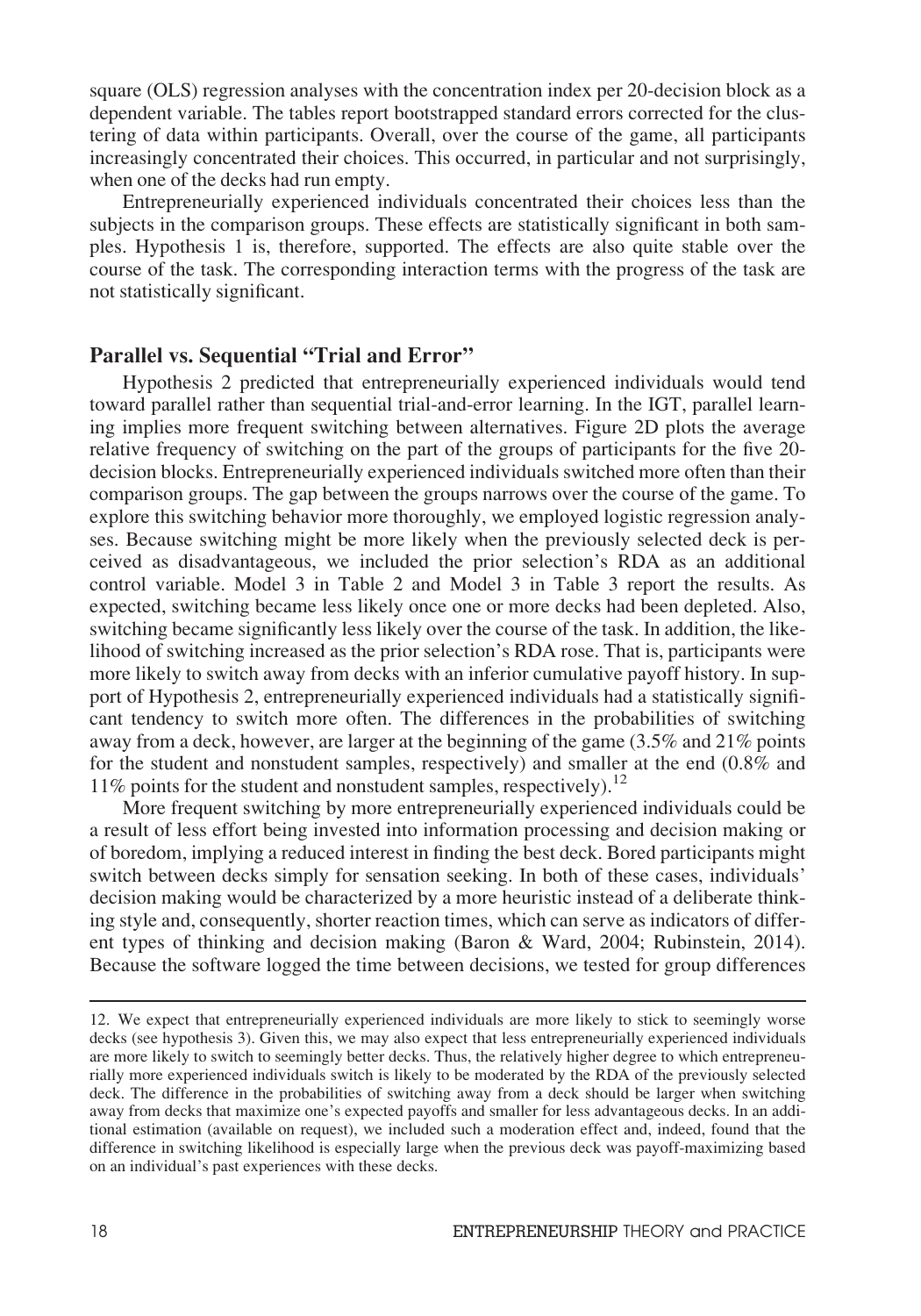| Model                                                                                              |                |                                     |                      | 2<br>Relative                          |                          | 3                            |
|----------------------------------------------------------------------------------------------------|----------------|-------------------------------------|----------------------|----------------------------------------|--------------------------|------------------------------|
| Dependent variable                                                                                 |                | of selections (HI)<br>Concentration |                      | selected deck (RDA)<br>disadvantage of |                          | likelihood (SW)<br>Switching |
| Constant                                                                                           | $-0.93$        | $(0.06)$ ***                        | 28.56                | $(3.59)$ ***                           | 0.21                     | (0.34)                       |
| Demographic control variables<br>Age                                                               | $-0.00$        | $(0.00)$                            | 0.04                 |                                        | $-0.01$                  |                              |
| Gender (female)                                                                                    | $-0.04$        | $(0.02)^{4}$                        | $-0.55$              | $(0.14)$<br>(1.10)                     | 0.12                     | $(0.01)$<br>$(0.10)$         |
| Personality control variables                                                                      |                |                                     |                      |                                        |                          |                              |
| Risk taking                                                                                        | 0.00           | (0.01)                              | 0.41                 | (0.49)                                 | 0.03                     | (0.05)                       |
| Game control variables                                                                             |                |                                     |                      |                                        |                          |                              |
|                                                                                                    | 0.08           | $(0.04)^{4}$                        |                      |                                        |                          |                              |
| Empty deck B (frequency over block)<br>Empty deck B (dummy)<br>Empty deck C (frequency over block) |                |                                     | $-10.46$             | $(1.67)$ ***                           | 0.00                     | (0.14)                       |
|                                                                                                    | 0.40           | $(0.06)$ ***                        |                      |                                        |                          |                              |
| Empty deck C (dummy)                                                                               |                |                                     | $-6.17$              | (4.43)                                 | $-1.07$                  | $(0.20)$ ***                 |
| Empty deck D (frequency over block)                                                                | 0.47           | $(0.05)$ ***                        |                      |                                        |                          |                              |
| Empty deck D (dummy)                                                                               |                |                                     | $-7.75$              | $(2.71)$ **                            | $-0.88$                  | $(0.15)$ ***                 |
| Card block CB                                                                                      | 0.03           | $(0.01)$ **                         | $\frac{1}{\sqrt{2}}$ |                                        | $\overline{\phantom{a}}$ |                              |
| Card CN                                                                                            | $\overline{1}$ |                                     | 0.16                 | (0.84)                                 | $-0.23$                  | $(0.05)$ ***                 |
| Prior selection's RDA                                                                              |                |                                     |                      |                                        | 0.69                     | $(0.07)$ ***                 |
| Entrepreneurship                                                                                   |                |                                     |                      |                                        |                          |                              |
| Entrepreneurial experience EE                                                                      | $-0.03$        | $(0.01)$ ***                        | 2.72                 | $(0.49)$ ***                           | 0.09                     | $(0.04)$ *                   |
| Interactions                                                                                       |                |                                     |                      |                                        |                          |                              |
|                                                                                                    | $-0.01$        | (0.01)                              |                      |                                        |                          |                              |
| EE X CB<br>EE X CN                                                                                 |                |                                     | $1.86\,$             | $(0.71)$ **                            | $-0.06$                  | (0.04)                       |
| Observations (subjects)                                                                            | 1,745          | (349)                               | 31,028               | (349)                                  | 31,028                   | (349)                        |
| $R^2$ /Pseudo-R <sup>2</sup> (Wald $\chi^2$ )                                                      | 0.137          | $(270.59)$ ***                      | 0.014                | $(84.60)$ ***                          | 0.032                    | $(265.91)$ ***               |

Regression Analyses for Student Sample Regression Analyses for Student Sample

 $\gamma^* p < 10$ ; \* $p < 0.05$ ; \*\* $p < 0.01$ ; \*\*\* $p < 0.01$  $\frac{1}{p} p < 0.10$ ; \* $p < 0.05$ ; \*\* $p < 0.01$ ; \*\*\* $p < 0.01$ 

errors, yield similar results (available on request). Herfindahl index (logarithm) is calculated for five blocks of 20 cards. Card number and card block are centered, that is, between -1 for the first card/block and +1 for the last card/block. All significance levels are based on the normal approximation, but percentile-based bias-corrected and accelerated confierrors, yield similar results (available on request). Herfindahl index (logarithm) is calculated for five blocks of 20 cards. Card number and card block are centered, that is, between 21 for the first card/block and 11 for the last card/block. All significance levels are based on the normal approximation, but percentile-based bias-corrected and accelerated confi-Notes: OLS regressions (1, 2) and logistic regression (3) with cluster-bootstrapped (>2,000 repetitions) standard errors in parentheses. Because we have multiple observations per participant, there may be autocorrelation. Notes: OLS regressions (1, 2) and logistic regression (3) with cluster-bootstrapped (>2,000 repetitions) standard errors in parentheses. Because we have multiple observations per participant, there may be autocorrelation. The clustering procedure accounts for these effects. Other estimators, such as OLS and logistic regression with cluster-robust standard dence intervals lead to equivalent levels of confidence. dence intervals lead to equivalent levels of confidence.

Table 2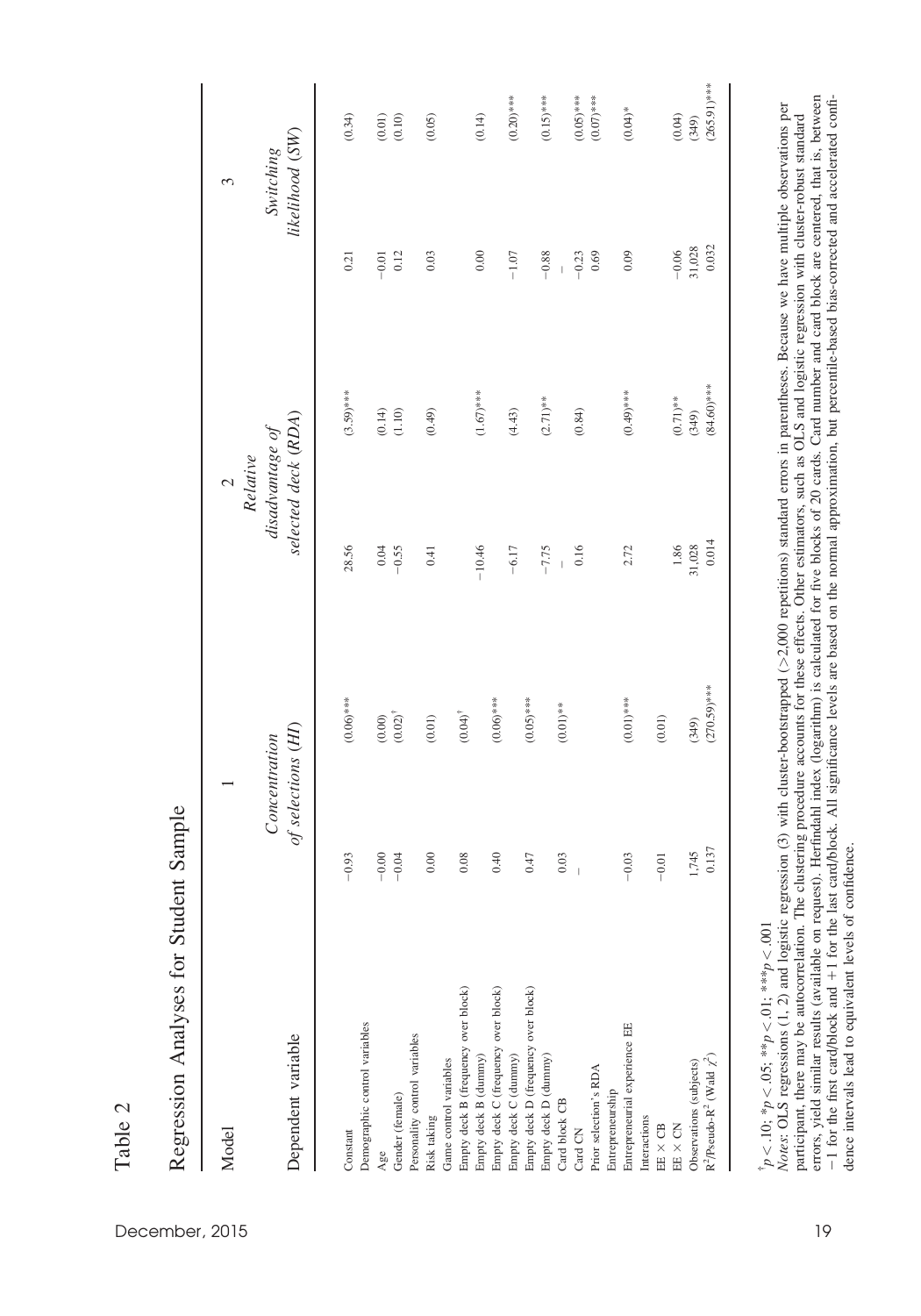| Model                                 | 1       |                                     |          | $\overline{2}$                                        |                 | 3                            |
|---------------------------------------|---------|-------------------------------------|----------|-------------------------------------------------------|-----------------|------------------------------|
|                                       |         | Concentration of<br>selections (HI) |          | Relative<br>disadvantage<br>of selected deck<br>(RDA) |                 | Switching<br>likelihood (SW) |
| Dependent variable                    |         |                                     |          |                                                       |                 |                              |
| Constant                              | $-0.91$ | $(0.11)$ ***                        | 26.64    | $(5.12)$ ***                                          | 0.12            | (0.49)                       |
| Demographic control variables         |         |                                     |          |                                                       |                 |                              |
| Age                                   | 0.00    | (0.00)                              | $-0.00$  | (0.13)                                                | $-0.01$         | (0.01)                       |
| Gender (female)                       | $-0.06$ | (0.05)                              | $-2.27$  | (2.56)                                                | 0.44            | $(0.25)^{\dagger}$           |
| Game control variables                |         |                                     |          |                                                       |                 |                              |
| Empty deck B (frequency over block)   | $-0.01$ | (0.26)                              |          |                                                       |                 |                              |
| Empty deck B (dummy)                  |         |                                     | $-6.77$  | (6.32)                                                | $-0.27$         | (0.36)                       |
| Empty deck C (frequency over block)   | 0.42    | (0.59)                              |          |                                                       |                 |                              |
| Empty deck C (dummy)                  |         |                                     | 14.21    | (16.05)                                               | $-0.30$         | (0.94)                       |
| Empty deck D (frequency over block)   | 0.34    | $(0.20)^{\dagger}$                  |          |                                                       |                 |                              |
| Empty deck D (dummy)                  |         |                                     | $-13.93$ | $(5.00)$ **                                           | $-0.65$         | $(0.36)$ <sup>†</sup>        |
| Card block CB                         | 0.11    | $(0.03)$ ***                        |          |                                                       |                 |                              |
| Card CN<br>Prior selection's RDA      |         |                                     | $-0.41$  | (1.93)                                                | $-0.30$<br>0.75 | $(0.11)$ **<br>$(0.16)$ ***  |
| Entrepreneurship                      |         |                                     |          |                                                       |                 |                              |
| Entrepreneurs versus comparison group | $-0.24$ | $(0.05)$ ***                        | 10.17    | $(2.29)$ ***                                          | 0.71            | $(0.25)$ **                  |
| Interactions                          |         |                                     |          |                                                       |                 |                              |
| $EE \times CB$                        | $-0.06$ | (0.04)                              |          |                                                       |                 |                              |
| $EE \times CN$                        |         |                                     | 1.34     | (2.74)                                                | $-0.23$         | (0.22)                       |
| Observations (subjects)               | 500     | (100)                               | 8,891    | (100)                                                 | 8,891           | (100)                        |
| $R^2$ (Wald $\gamma^2$ )              | 0.136   | $(64.63)$ ***                       | 0.021    | $(42.71)$ ***                                         | 0.048           | $(72.52)$ ***                |

# Table 3

# Regression Analyses for Entrepreneurs and Comparison Group

 $\phi^{\dagger} p < .10; \, \phi^{\dagger} p < .05; \, \phi^{\dagger} p < .01; \, \phi^{\dagger} p < .001$ 

*Notes*: OLS regressions  $(1, 2)$  and logistic regression  $(3)$  with cluster-bootstrapped  $(>2,000$  repetitions) standard errors in parentheses. Because we have multiple observations per participant, there may be autocorrelation. The clustering procedure accounts for these effects. Other estimators, such as OLS and logistic regression with cluster-robust standard errors, yield similar results (available on request). The Herfindahl index (logarithm) is calculated for five blocks of 20 cards. Card number and card block are centered, that is, between  $-1$  for the first card/block and  $+1$  for the last card/ block. All significance levels are based on the normal approximation, but percentile-based bias-corrected and accelerated confidence intervals lead to equivalent levels of confidence.

in reaction times using Poisson regressions, with prior payoff as a control variable. The results (available on request) indicate that more entrepreneurially experienced participants took relatively more time in making their decisions.<sup>13</sup> This would suggest that these people engaged in less heuristic, more deliberate decision making (Baron & Ward; Rubinstein). It is thus unlikely that a lack of deliberation is responsible for the differences between entrepreneurially experienced individuals and their comparison groups.

<sup>13.</sup> Based on the raw data, we observe 4.10 seconds for students with little entrepreneurial experience, 4.93 seconds for students with high levels of entrepreneurial experience, and 6.32 seconds for entrepreneurs. For the matched control group, these data are not available.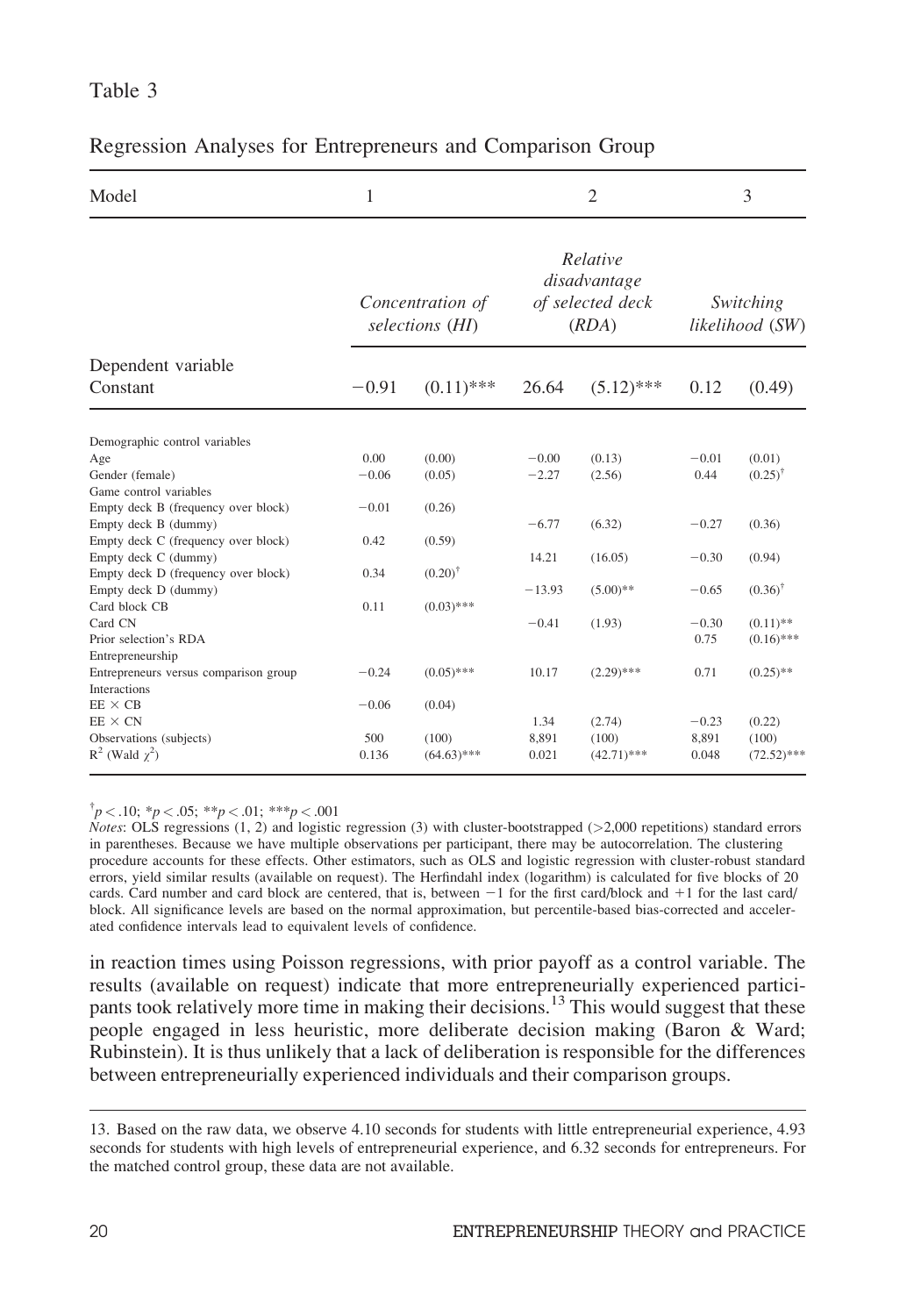# Tolerance for Negative Experiences

Hypothesis 3 predicted that entrepreneurs have a greater tolerance for negative experience histories, and must experience more negative experiences before they remove an alternative from their choice set. Figure 2C plots the average RDA of the selected deck for the four groups and five time blocks. Entrepreneurially experienced individuals scored higher than the less-experienced individuals. To more thoroughly analyze these differences, Model 2 in Table 2 and Model 2 in Table 3 report results of related OLS regression analyses. Estimations indicate that individuals became less likely to accept a RDA for a selected deck once deck B or D was depleted. These decks are more difficult to judge because they feature a low frequency of relatively larger losses, which creates more need for the exploration of these decks. Thus, exploration is less attractive once these decks, which are more difficult to judge, are empty.

Regarding our key model variables and in support of Hypothesis 3, we find that entrepreneurially experienced individuals (in both the student and the nonstudent samples) are more likely than their comparison groups to select alternatives that did not maximize expected future payoffs. They select alternatives that on average deviate more strongly from the payoff-maximizing alternative. The models estimate the average disadvantage of a deck that is selected as compared to other decks based on an individual's past experiences gained in the prior selections. For the student sample, more entrepreneurially experienced students accepted deviations (disadvantages) that were, on average, nine points larger than deviations accepted by less-experienced students. Among the nonstudent sample, entrepreneurs accepted deviations (disadvantages) that were 23 points larger than the deviations accepted by their comparison group. On average, across the course of the game, the advantageous and disadvantageous decks differed in terms of payoffs by 25 points per decision. The observed accepted deviations are thus comparatively large.

The explanatory power of the overall model, in terms of R-squared, however, is relatively low. We attribute this to biases in the OLS model that result from the fact that about 40% of all responses maximized payoffs. Hence, for 40% of the responses, the value for the RDA of the selected deck is equal to the lower bound (zero). This creates a highly skewed distribution. To account for these biases, we estimated Tobit models with a lower limit of zero. The results (available on request) show that the effect sizes, that is, the differences between more and less entrepreneurially experienced individuals, in both samples are larger than in the OLS regressions. For the student sample, the difference is 14 points (more than 50% larger), and for the nonstudent sample, the difference is 28 points (more than 20% larger). This provides further support for hypothesis 3. Our results are also robust when we run logistic regressions with a dependent variable that indicates whether or not a participant deviated from the maximum past average payoff (analyses available on request).

# **Discussion**

#### Summary and Comparison With Neuropsychological Research

The analyses of both the student and the nonstudent samples reveal a clear pattern: more entrepreneurially experienced individuals display inferior performance on the IGT as compared to less entrepreneurially experienced individuals. This poor performance record does not come as a surprise. The IGT penalizes the longer exploration of seemingly inferior decks, which may have initially appeared superior. Because we hypothesized that entrepreneurially experienced individuals would display higher levels of exploratory perseverance, we expect them to show a broader exploration of decks,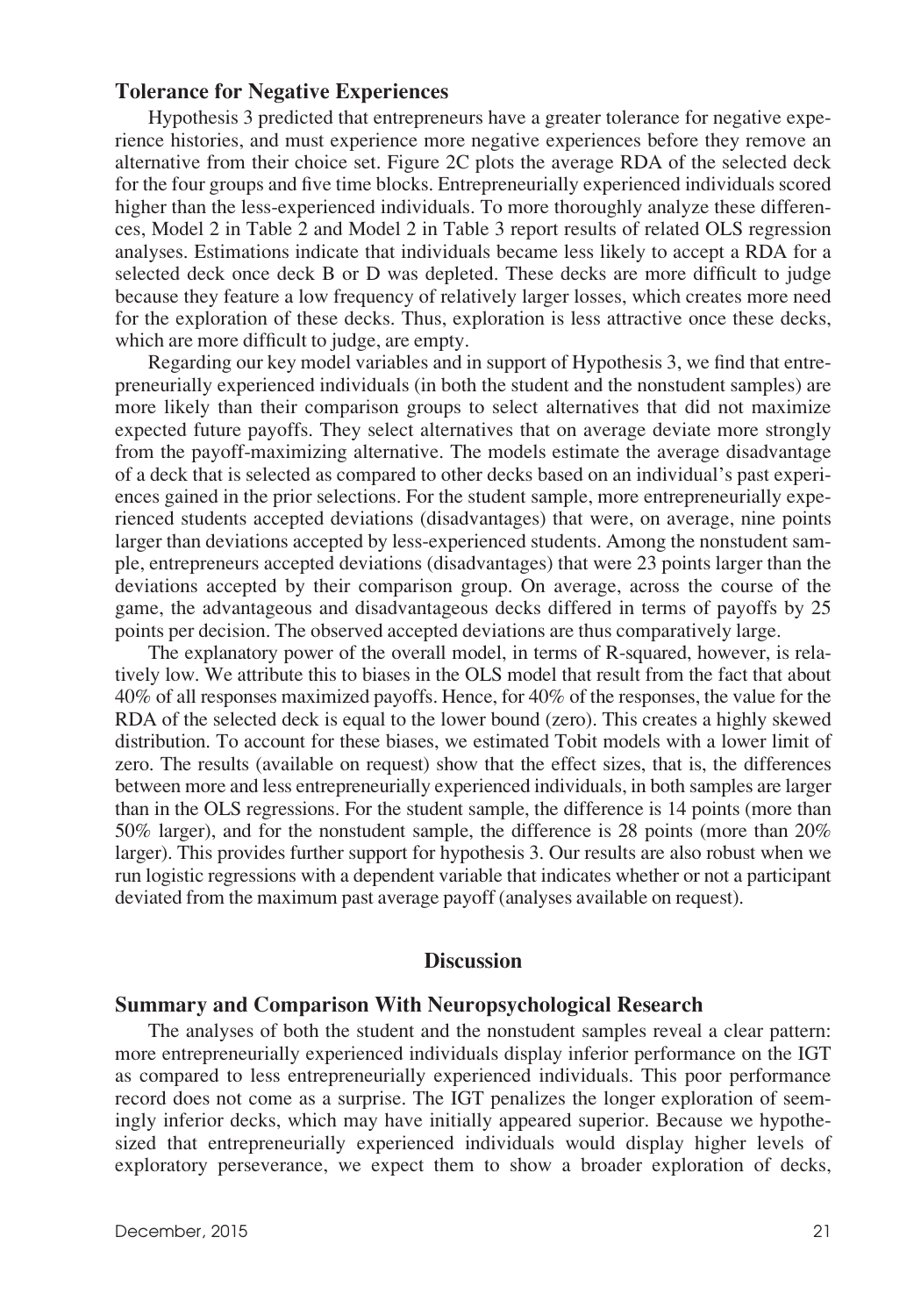including seemingly inferior decks, which naturally results in lower performance scores on the IGT.

The performance of entrepreneurially experienced individuals, in terms of the frequency of selections from the "good" decks and the magnitude of final losses, is in a similar range as the typical performance of patients with lesions in the VMPFC and the bilateral amygdala (Bechara et al., 1999), schizophrenic patients (e.g., Shurman, Horan, & Nuechterlein, 2005), and patients suffering from substance abuse (Barry & Petry, 2008). Does the behavioral similarity of entrepreneurially experienced people and patients imply that both groups suffer from similar problems? Integrating our findings with insights from neuropsychological studies, on the one hand, and with the literature on entrepreneurial metacognition, on the other hand, suggests that—despite the fact that the IGT behavior of entrepreneurially experienced individuals mimics that of patients—the underlying mechanism is likely to be a very different one.

Prior neuropsychological studies using the IGT have reported substantial variability in healthy control participants' performances (for an overview, see Dunn et al., 2006). Most IGT studies that explicitly provide such information (e.g., Bechara et al., 1999; Lehto & Elorinne, 2003; Worthy, Hawthorne, & Otto, 2013) identify a significant subgroup of healthy control participants (e.g., 23% of controls in Bechara et al.; 7.5% in Lehto & Elorinne) who exhibit impaired performance in the IGT, often similar and sometimes even worse than the performance of the patients (e.g., Bechara et al.; Lehto  $\&$ Elorinne). Although the behavior of these healthy underperformers resembled that of the patients, they differed in terms of the physiological results (i.e., skin conductance response, SCR), which reflect emotional reactions. While the patients were virtually unable to generate anticipatory SCRs (and, in the case of some types of lesions, also reactive SCRs), the healthy underperformers generated both anticipatory and reactive SCRs, suggesting a well-functioning somatic system (Bechara et al.; Bechara, Damasio, & Damasio, 2000). Healthy underperformers, thus, do not differ in terms of experiencing emotions; instead, these individuals seem to be able to override their affect-driven impulses or somatic markers by (deliberately) applying higher cognitive processes (Bechara, Tranel, et al., 2000).

Considering the neuropsychological evidence on the subset of healthy IGT underperformers, our own findings of longer decision times and specific behavioral patterns of entrepreneurially experienced individuals, as well as related research on entrepreneurial cognition (e.g., Haynie et al. 2012; Haynie, Shepherd, Mosakowski, & Earley, 2010), we propose that our results are suggestive of entrepreneurs' particular ability to apply higherorder cognitive (meta-cognitive) processes to deliberately override affect-driven impulses. Metacognition has been defined by Schraw and Dennison (1994) as the "ability to reflect on, understand, and control one's learning" (Schraw & Dennison, p. 460). Scholars have suggested potentially superior metacognition as the basis of the "entrepreneurial mindset" (Haynie et al., 2010, 2012). Indeed, entrepreneurs have been found to possess a more versatile thinking style in that they balance both nonlinear (e.g., intuitive, creative) and linear (e.g., analytic, rational) approaches (Groves, Vance, & Choi, 2011). Our finding that entrepreneurially experienced individuals take more time to make their decisions, which indicates a more deliberate thinking mode (Baron & Ward, 2004; Rubinstein, 2014), would support this assertion. Thus, entrepreneurially experienced individuals may not be impaired in terms of the development of affective states. Instead, to explore, they may cognitively overcome interfering affective states. Because our study design does not allow for explicitly testing these arguments, we suggest that future research implements the IGT in a way that allows for disentangling the mechanisms that differentiate healthy underperformers from individuals with neurological impairment.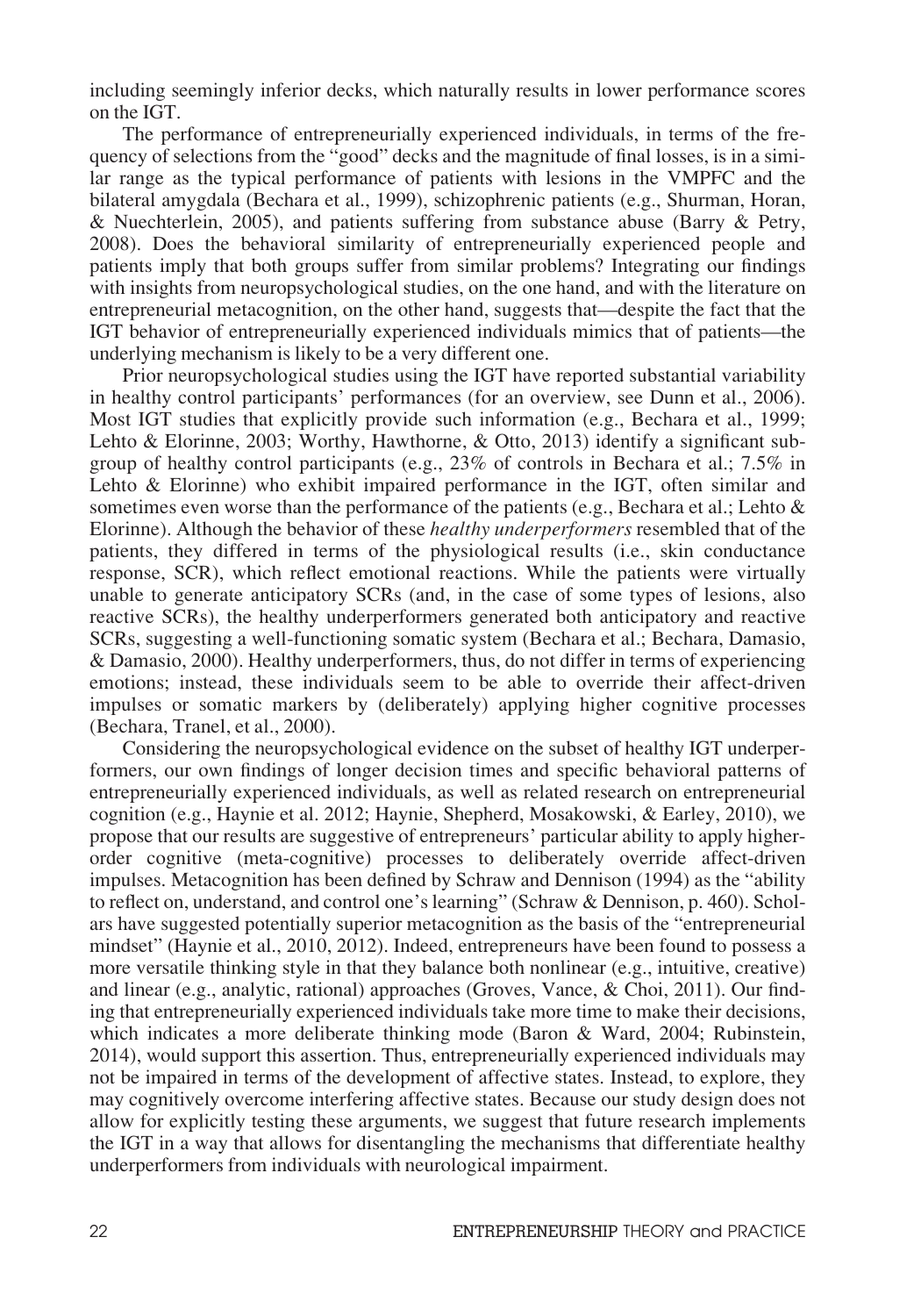# Implications

This study adds to the literature on entrepreneurs' perseverance by advancing exploratory perseverance in concurrent learning settings as a novel construct that complements existing conceptualizations of perseverance (e.g., Baum & Locke, 2004; Holland & Shepherd, 2013; Markman et al., 2005). Our conceptual refinement highlights several important aspects. First, perseverance can be defined at different levels, ranging from a specific action (e.g., continuing to choose one alternative, such as venture operations, over another, such as to exit) to a higher level that relates to specific behaviors that comprise sets of actions (continuing to explore several alternatives such as variants of technological implementation). Second, being perseverant in one way may, depending on the context, preclude perseverance in another way (e.g., exploratory perseverance precluded narrow perseverance in our study). Third, being perseverant in one way (e.g., exploratory perseverance in concurrent learning) may complement another type (e.g., perseverance in sticking to an already founded business, as illustrated by portfolio entrepreneurs).

By offering such a fine-grained conceptualization, this study opens up a new perspective on the discussion of perseverance in the entrepreneurship literature in general (e.g., Gimeno et al., 1997; Holland & Shepherd, 2013). It emphasizes the importance of defining the scope of the behavioral pattern in question, which may or may not be repeated when encountering adversity, and suggests the need to consider the potential divergence between different types of perseverance. The differences in scope when defining perseverance also relate to the work of Van Gelderen (2012), who proposes a process model of perseverance in entrepreneurial goal-striving where goals may refer to different goal levels. In particular and referencing Cope and Watts (2000), Elliot and Dweck (1988), Kaplan and Maehr (2007), and Sitkin (1992), Van Gelderen outlines that "framing issues as learning goals rather than as performance goals has been proven to be related to perseverance [...]. The difference lies in the role that is ascribed to failure: failure makes it more difficult to reach a performance goal, but can in fact enhance learning" (p. 639). Our results lend tentative empirical support to the idea that entrepreneurs may indeed differ in regard to such framing issues.

Future research may also find it worthwhile to go beyond the types of perseverance considered in this study and investigate other conceptualizations of perseverance. Scholars might relax the boundary conditions that we established here to focus on exploratory perseverance (such as a lack of switching costs and an exogenously given set of alternatives). As a result, an even more fine-grained distinction between different types of perseverance would be possible. Such a comprehensive conceptual investigation of the construct might allow researchers to address a variety of questions, such as whether or not different types of perseverance are predominantly associated with specific phases of the entrepreneurial processes (e.g., Choi & Shepherd, 2004) or with distinct behavioral foci (e.g., Brockner et al., 2004). There might also be triggers that switch an entrepreneur's thinking from exploratory perseverance to persisting in execution.

The proposed conceptualization of perseverance allowed us to identify the penchant for exploration that entrepreneurs are noted for as a possible reason for their perseverance. Prior studies have established a heightened level of perceived capacity to control adversity (e.g., Markman et al., 2005) as a potential driver of persisting with an activity despite negative experiences—a feature that the task setting in this study explicitly excluded. Another possible reason for entrepreneurs' superior perseverance might lie in a pronounced susceptibility to status-quo bias—a tendency to opt for a previously chosen alternative disproportionately often—(cf. Shepherd et al., 2015) independent of learning opportunities and of control perceptions. Perseverance driven by status-quo bias would be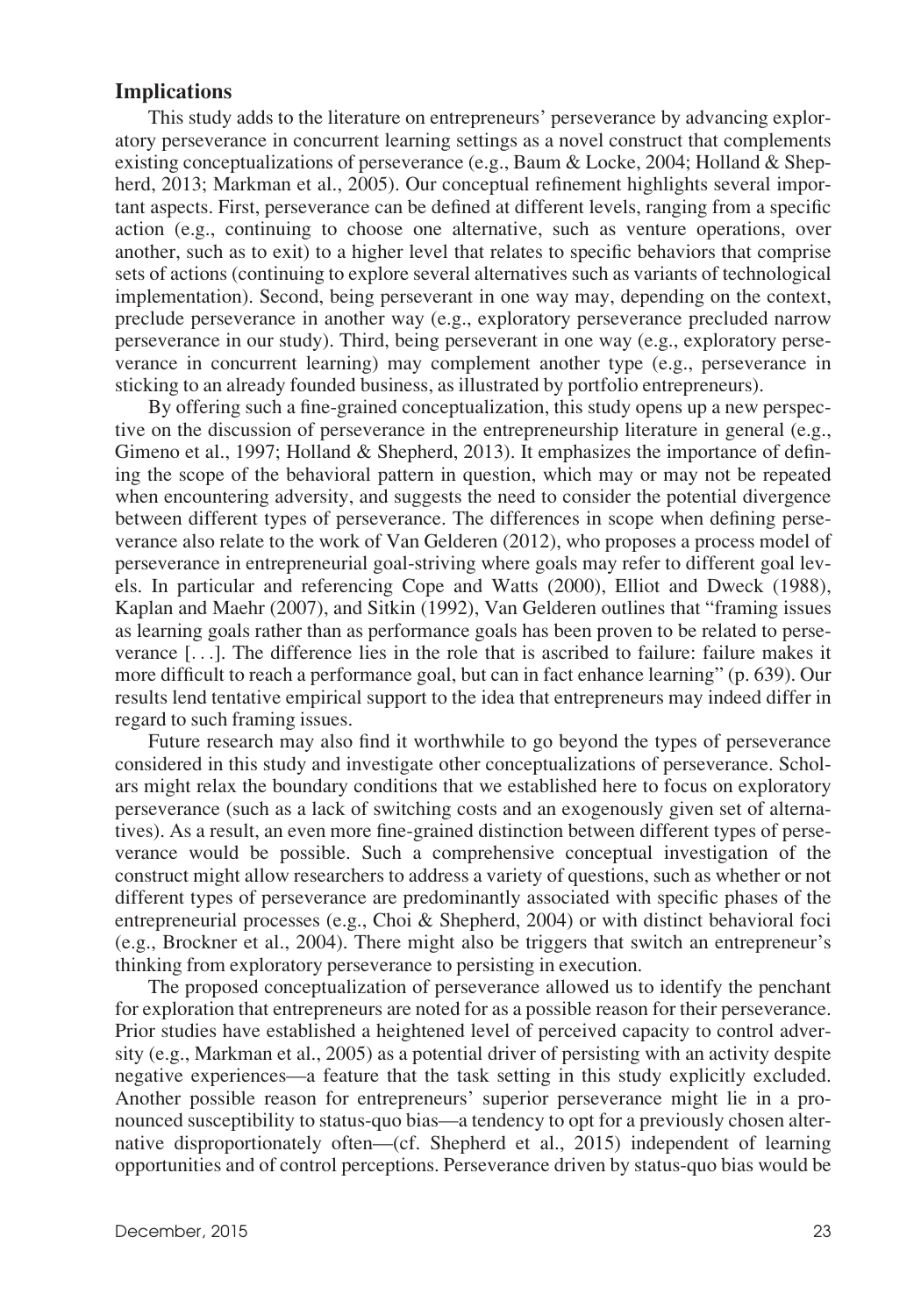reflected in the task setting employed in this study as narrow perseverance. Based on arguments from real options theory, it has also been suggested—although not empirically supported—that entrepreneurs shy away from an irreversible exit decision because they are more likely to value learning opportunities (Sandri et al., 2010). Building a conceptualization of entrepreneurial perseverance around the setting of an irreversible exit decision, however, blurs the distinction between exploration and exploitation motives because the irreversible decision implies both an end to exploration and a denial of any future exploitation of that opportunity. By drawing attention to settings without irreversible choices, we were able to focus on exploratory rather than exploitative motives. Such settings are not only methodologically interesting but also practically relevant. Entrepreneurs face many decisions in which perseverance may matter but which are not characterized by irreversibility: for example, choices about the width of a product or technology portfolio or choices with respect to partners in teams, where the decision to take on one partner does not necessarily exclude another.

We also contribute to research on entrepreneurial learning (e.g., Corbett, 2007) by connecting it to the discussion of entrepreneurial perseverance. Parker (2006) concludes that entrepreneurs are comparatively slow to update their expectations in light of new information and, therefore, tend to be more perseverant. We suggest that entrepreneurs might deliberately seek more evidence before ultimately deciding on the value of an alternative and eventually removing it from their choice set. Thus, their perseverance might not result from a learning weakness but from higher aspirations with respect to the learning outcome. Furthermore, as discussed above, our interpretation suggests that rather than simply being "blind" or less averse to losses, entrepreneurs' perseverance may result from deliberately accepting losses and accompanying negative emotions as part of their learning. Resistance to automatic behavioral reactions to aversive emotions requires a comparatively strong meta-cognitive ability. Our study suggests a specific part of metacognitive ability that might be especially relevant, that is, the ability to deliberately suppress affect-driven reactions to negative experiences (e.g., Hayward, Forster, Sarasvathy, & Frederickson, 2010; Shepherd et al., 2011). Such meta-cognitive ability might make entrepreneurs less susceptible to the "hot stove" effect (Denrell & March, 2001), which leads individuals to erroneously under-sample information about options that have initially yielded negative results.

This study also has a practical implication. The peculiarities of entrepreneurial decision making and learning, as well as their consequences, must be taken into account when designing policy interventions, entrepreneurship programs, and corporate activities that aim to create an "entrepreneurial mindset." By experiencing the IGT as part of their training (e.g., Waters-Wood, Xiao, Denburg, Hernandez, & Bechara, 2012), entrepreneurs could be alerted to their tendency toward exploratory perseverance—and its ambiguous performance implications. It is important to note that the concept of exploratory perseverance can be applied beyond explaining a delayed exit from entrepreneurship. It also applies to the management of broad product or technology portfolios, where entrepreneurs seem to require stronger signals of inferiority than others to remove an option from their portfolios. While the reduced susceptibility to the "hot stove" effect may result in less biased sampling and ultimately superior outcomes (Denrell & March, 2001), the weak performance in the IGT illustrates that exploratory perseverance does not necessarily translate into superior performance in all contexts.

The results also have implications for the relationship between venture capitalists and entrepreneurs (e.g., Busenitz, Fiet, & Moesel, 2004). Anecdotal evidence suggests that disagreement over how long and how extensively entrepreneurs should explore alternatives is a frequent source of conflict in this relationship. As an inherent feature of entrepreneurs' decision making and learning, venture capitalists should be careful not to stymie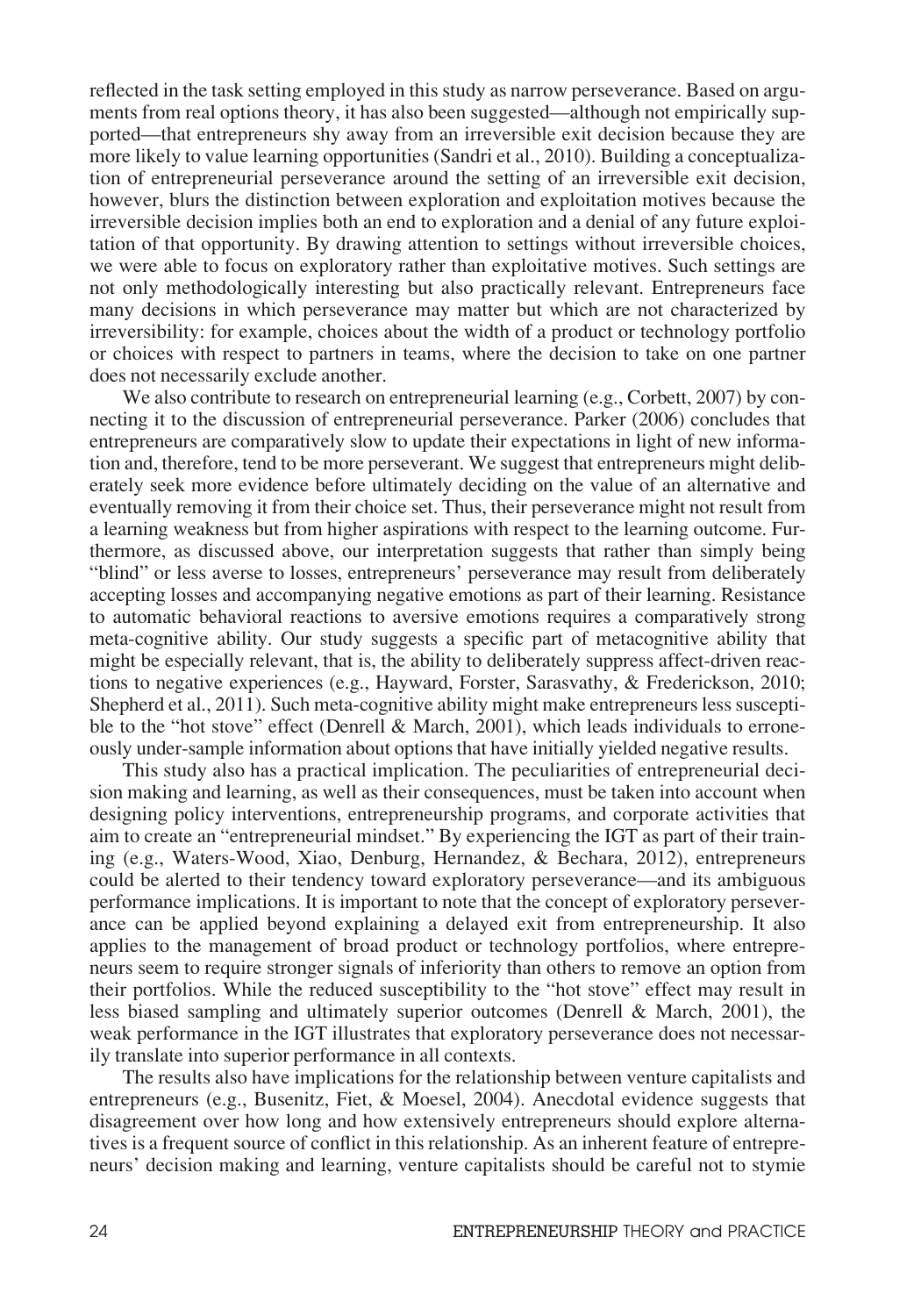exploratory perseverance by strictly imposing financially driven milestones. Entrepreneurs, in turn, should carefully assess the boundary conditions of the particular task settings they face to gauge whether they should put the brakes on their exploratory perseverance.

### Limitations and Opportunities for Future Research

Several limitations of our study must be accounted for in future research. The first and foremost limitation is related to causality and rests on using cross-sectional data. While the IGT has the advantage of being an extensively validated clinical measure (Bechara & Damasio, 2005; Dunn et al., 2006), it remains a quasi-experimental setup (Grant & Wall, 2009). Because we are not able to randomly manipulate entrepreneurial experience, we cannot clearly determine whether people who showed a specific behavior on the IGT were more likely to have gained entrepreneurial experience or whether their entrepreneurial experience caused that specific behavior in the IGT.

A further limitation results from using an abstract and laboratory-like setting. On the one hand, the level of abstraction ensures that behavior of participants is unlikely to be confounded by related experiences in the field. This is important because these experiences would, by definition, differ between more and less entrepreneurially experienced participants. Thereby, the design increases internal validity and reduces threats from endogeneity biases. Experiments, however, are often challenged based on their limited external validity and generalizability, especially with regard to sample size and sample composition. Although the size of our nonstudent sample, including real entrepreneurs, is similar to other sample sizes reported in the entrepreneurship literature (e.g., Gatewood et al., 2002; Sandri et al., 2010), we acknowledge that there could be unobserved variables correlated with the variables of interest, confounding our findings in the nonstudent sample. Furthermore, we do not have much information on the individuals in the normative sample, especially regarding their entrepreneurial experience. The normative sample is drawn from the general population, which is characterized by a relatively low percentage of entrepreneurs. We, therefore, believe that it is safe to assume that the entrepreneurs subsample is characterized by significantly higher levels of entrepreneurial experience than the subsample matched from the normative sample. The larger student sample, which is split solely based on self-reported entrepreneurial experience, provides a setting that is less susceptible to such challenges.

Having both a rather large and homogeneous student sample and a smaller, more heterogeneous sample of entrepreneurs with a matched control group enables us to draw more robust conclusions. A valuable way to continue this research would be to expand the range of entrepreneurial subpopulations included in the sample in future larger-scale studies and collect more extensive background information on participants. Collecting data from different types of entrepreneurs (e.g., novice, serial, portfolio; successful vs. unsuccessful) at different stages of their professional tenure and including detailed background information on participants (e.g., personality traits and profiles; cf. Rauch & Frese, 2007) would probably allow scholars to even more closely link the behavioral patterns observed in the lab to "real-life" implications. Given the specific design of the IGT, with its exploration of multiple options, portfolio entrepreneurs, with their engagement in multiple businesses, are an especially interesting population.

Another sets of limitations relates to the specific design of the IGT. The design has been developed to identify perseverance in behavior that initially appears superior but,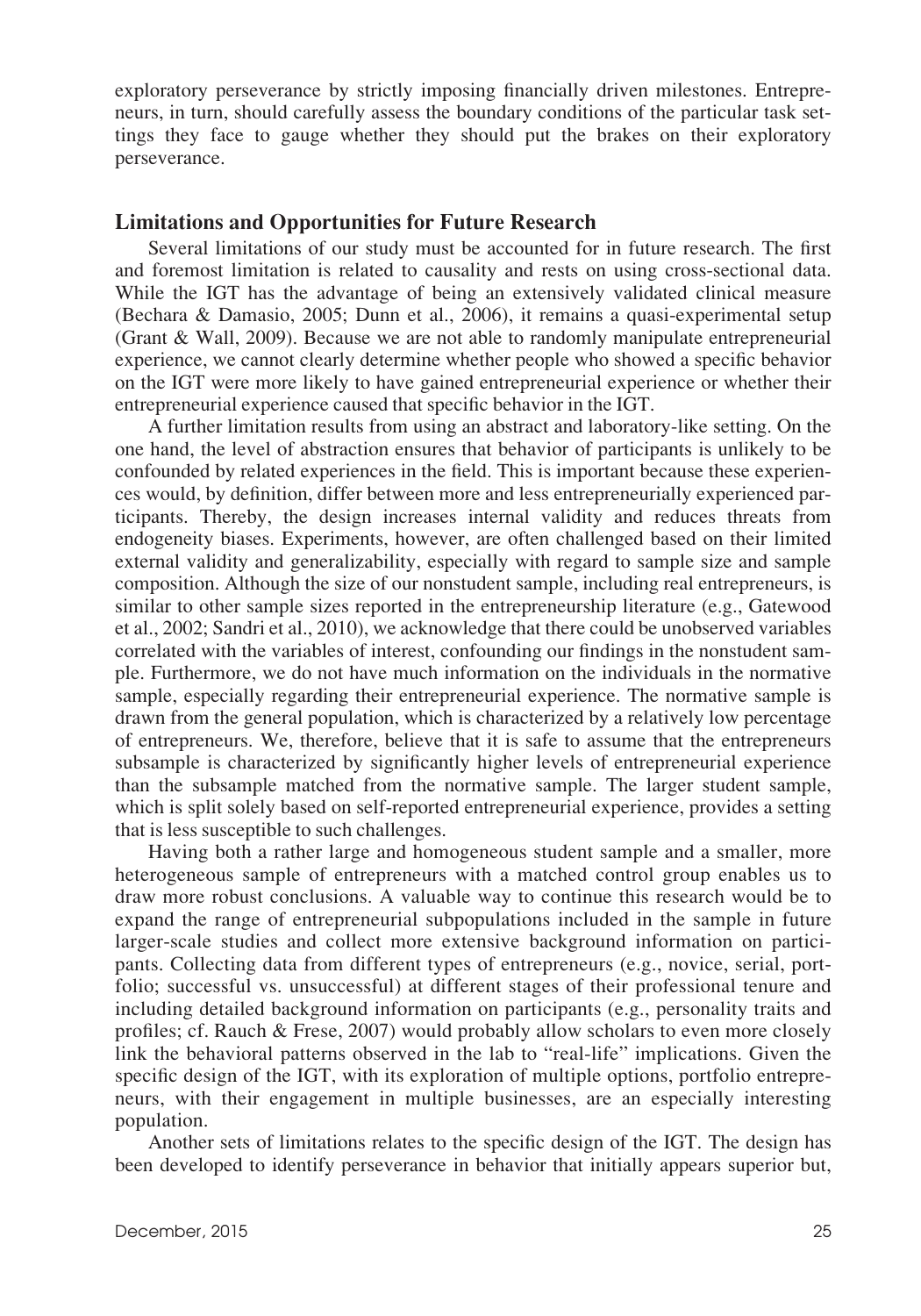over time, reveals its inferiority (e.g., keep selecting from decks A and B).<sup>14</sup> While the design of the IGT deviates from entrepreneurial settings in several respects, it is precisely these deviations that enable us to identify the exploratory motive behind entrepreneurs' perseverance by excluding other possibly confounding motives. Sunk costs and switching costs, including irreversible decisions, are often elements of entrepreneurial contexts. Including them into our experiment, however, would have introduced an additional confounding factor, hampering the clear identification of exploration-motivated perseverance. Furthermore, entrepreneurial settings are often characterized by opportunities that are either created by or at least influenced by an entrepreneur's capabilities; that is, the outcome at least partially depends on an entrepreneur's capabilities (Alvarez & Barney, 2007; Sarasvathy, 2001, 2008). Our research design deliberately focuses on alternatives with externally determined outcomes. Thereby, we can differentiate the exploratory motive of perseverance from an effectuating motive, where people persevere because they believe that they, more so than others, can turn a seemingly inferior alternative into a good one. Both these limitations imply that our results positively identify exploratory perseverance as a typical behavior of entrepreneurs. This behavior, however, may act in concert with or could be leveraged or perhaps mitigated by other mechanisms that might also trigger perseverance, depending on the specific context.

Future studies are likely to benefit from being very precise in regard to what elements of their research design could be responsible for perseverance. We suggest that at least three elements should be differentiated: switching costs (including irreversible decisions reflected by infinite switching cost), endogenous outcomes, and feedback about hidden qualities of the behavioral alternatives. Studies that combine all these characteristics would offer a context that more closely reflects real-life entrepreneurial settings. In doing so, they allow for further insights into the relative importance of the various motives that underlie entrepreneurs' perseverance, ranging from exploration to psychological inertia, such as the status-quo bias, and to overoptimistic beliefs in one's ability to "make it work." At the same time, such a combination of features also creates difficulties in disentangling the various reasons for entrepreneurial perseverance. Scientific progress on this topic is, therefore, likely to rest on the triangulation of studies of different types.

# REFERENCES

Alvarez, S.A. & Barney, J.B. (2007). Discovery and creation: Alternative theories of entrepreneurial action. Strategic Entrepreneurship Journal, 1(1–2), 11–26.

Alvarez, S.A. & Busenitz, L.W. (2001). The entrepreneurship of resource-based theory. Journal of Management, 27(6), 755–776.

Baron, R. (1998). Cognitive mechanisms in entrepreneurship: Why and when entrepreneurs think differently than other people. Journal of Business Venturing, 13, 275–294.

Baron, R. (2004). The cognitive perspective: A valuable tool for answering entrepreneurship's basic "why" questions. Journal of Business Venturing, 19, 221-239.

<sup>14.</sup> The alternatives offered in the IGT are admittedly rather limited (Bechara et al., 1994). There are efforts to modify the standardized version of the IGT by extending its alternatives (e.g., Chiu & Lin, 2007; Horstmann et al., 2012; Tom, Fox, Trepel, & Poldrack, 2007). Such efforts could improve our understanding of the precise features of a set of options that appeals to entrepreneurs—and, possibly, to which types of entrepreneurs these options appeal.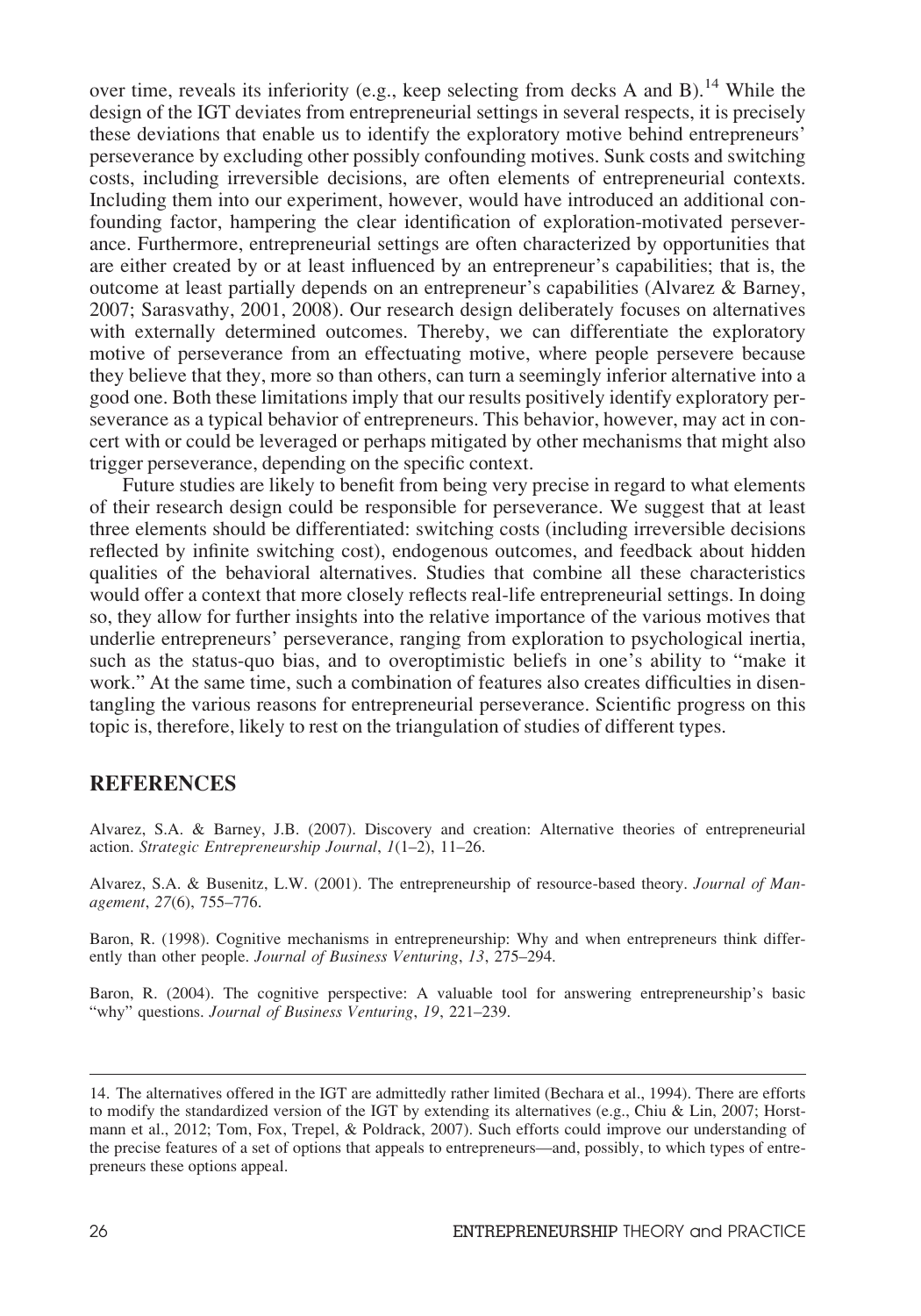Baron, R. & Ensley, M. (2006). Opportunity recognition as the detection of meaningful patterns: Evidence from comparisons of novice and experienced entrepreneurs. Management Science, 52, 1331– 1344.

Baron, R.A., Hmieleski, K.M., & Henry, R.A. (2012). Entrepreneurs' dispositional positive affect: The potential benefits—and potential costs—of being "up." Journal of Business Venturing, 27, 310–324.

Baron, R.A., Tang, J., & Hmieleski, K.M. (2011). The downside of being "up": Entrepreneurs' dispositional positive affect and firm performance. Strategic Entrepreneurship Journal, 5, 101–119.

Baron, R.A. & Ward, T. (2004). Expanding entrepreneurial cognition's toolbox: Potential contributions from the fields of cognitive science. Entrepreneurship Theory & Practice, 28, 553–573.

Barry, D. & Petry, N.M. (2008). Predictors of decision-making on the Iowa Gambling Task: Independent effects of lifetime history of substance use disorders and performance on the Trail Making Test. Brain and Cognition, 66, 243–252.

Baum, J.R. & Locke, E.A. (2004). The relationship of entrepreneurial traits, skill, and motivation to subsequent venture growth. Journal of Applied Psychology, 89(4), 587–598.

Bechara A. (2007). Iowa Gambling Task professional manual. Lutz, FL: Psychological Assessment Resources, Inc.

Bechara, A. & Damasio, A.R. (2005). The somatic marker hypothesis: A neural theory of economic decision. Games and Economic Behavior, 52, 336–372.

Bechara, A., Damasio, H., & Damasio, A.R. (2000). Emotion, decision-making and the orbifrontal cortex. Cerebral Cortex, 10, 295–307.

Bechara, A., Damasio, A.R., Damasio, H., & Anderson, S.W. (1994). Insensitivity to future consequences following damage to human prefrontal cortex. Cognition, 50, 7-15.

Bechara, A., Damasio, H., Damasio, A.R., & Lee, G.P. (1999). Different contributions of the human amygdala and ventromedial prefrontal cortex to decision-making. Journal of Neuroscience, 19, 5473–5481.

Bechara, A., Damasio, H., Tranel, D., & Anderson, S.W. (1998). Dissociation of working memory from decision making within the human prefrontal cortex. Journal of Neuroscience, 18(1), 428-437.

Bechara, A., Damasio, H., Tranel, D., & Damasio, A.R. (1997). Deciding advantageously before knowing the advantageous strategy. Science, 275(5304), 1293–1295.

Bechara, A., Tranel, D., & Damasio, H. (2000). Characterization of the decision-making deficit of patients with ventromedial prefrontal cortex lesions. Brain, 123, 2189–2202.

Bechara, A., Tranel, D., Damasio, H., & Damasio, A.R. (1996). Failure to respond autonomically to anticipated future outcomes following damage to prefrontal cortex. Cerebral Cortex, 6(2), 215–225.

Bibby, P.A. & Ferguson, E. (2011). The ability to process emotional information predicts loss aversion. Personality and Individual Differences, 51(3), 263–266.

Bönte, W., Procher, V., & Urbig, D. (2015). Biology and selection into entrepreneurship: The relevance of prenatal testosterone exposure. Entrepreneurship, Theory & Practice, doi:[10.1111/etap.12165](info:doi/10.1111/etap.12165).

Brockner, J. & Higgins, E.T. (2001). Regulatory focus theory: Implications for the study of emotions at work. Organizational Behavior and Human Decision Processes, 86, 35–66.

Brockner, J., Higgins, E.T., & Low, M.B. (2004). Regulatory focus theory and the entrepreneurial process. Journal of Business Venturing, 19, 203–220.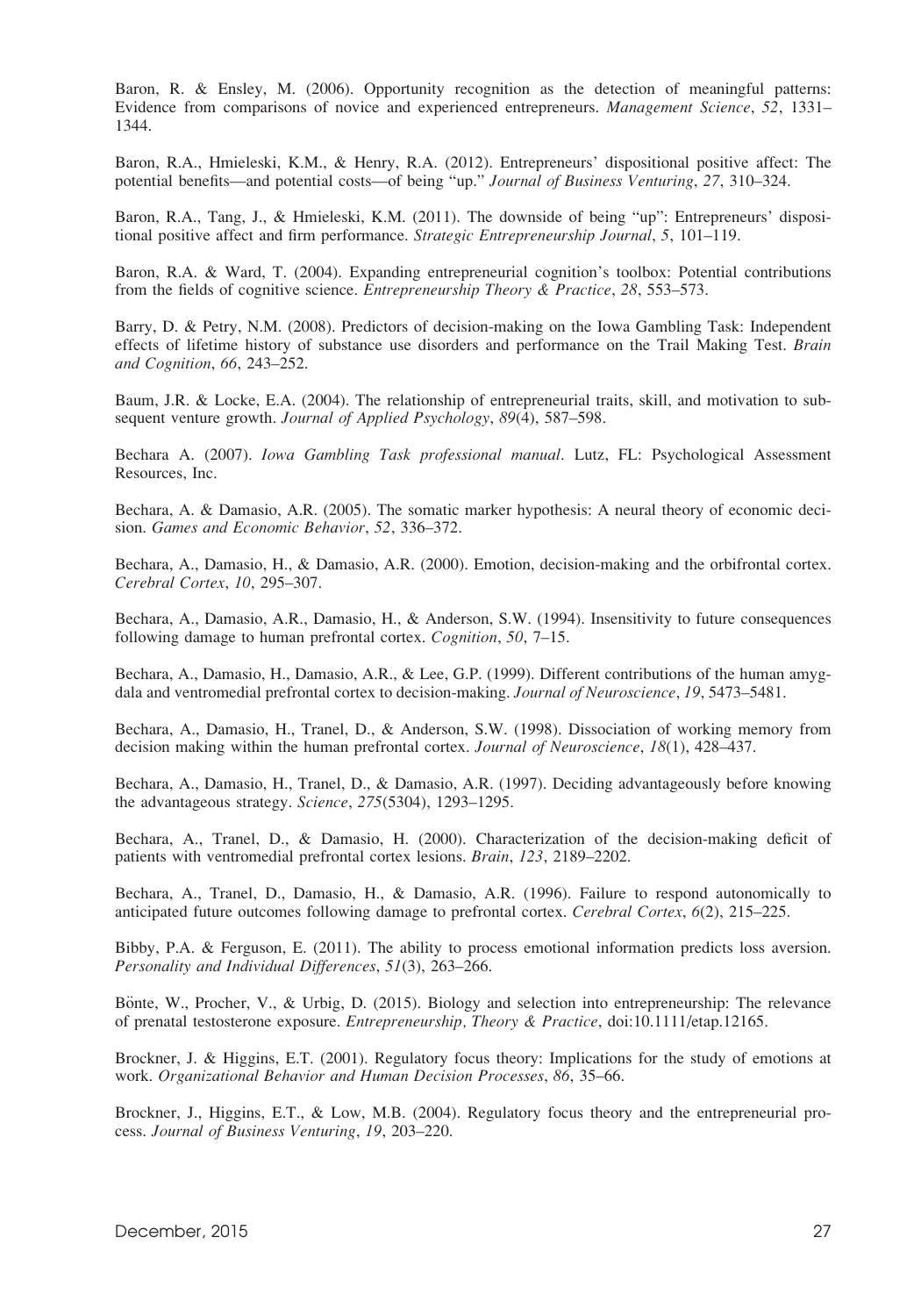Bryant, P. (2007). Self-regulation and decision heuristics in entrepreneurial opportunity evaluation and exploitation. Management Decision, 45, 732–748.

Burmeister, K., Schade, C. (2007). Are entrepreneurs' decisions more biased? An experimental investigation of the susceptibility to status quo bias. Journal of Business Venturing, 22, 340–362.

Burmeister-Lamp, K., Lévesque, M., & Schade, C. (2012). Are entrepreneurs influenced by risk attitude, regulatory focus or both? An experiment on entrepreneurs' time allocation. Journal of Business Venturing, 27(4), 456–476.

Busenitz, L.W. (1996). Research on entrepreneurial alertness: Sampling, measurement, and theoretical issues. Journal of Small Business Management, 34(4), 35–44.

Busenitz, L.W. & Barney, J.B. (1997). Differences between entrepreneurs and managers in large organizations: Biases and heuristics in strategic decision-making. Journal of Business Venturing, 12, 9–30.

Busenitz, L.W., Fiet, J.O., & Moesel, D.D. (2004). Reconsidering the venture capitalists' "value added" proposition: An interorganizational learning perspective. Journal of Business Venturing, 19, 787–807.

Carver, C.S. & Scheier, M.F. (1998). On the self-regulation of behavior. New York: Cambridge University Press.

Carver, C.S. & Scheier, M.F. (2001). Optimism, pessimism, and self-regulation. In E.C. Chang (Ed.), Optimism and pessimism (pp. 31–51). Washington, DC: American Psychological Association.

Chiu Y.-C. & Lin, C.H. (2007). Is deck C an advantageous deck in the Iowa Gambling Task? Behavioral and Brain Functions, 3, 37.

Choi, Y.R. & Shepherd, D.A. (2004). Entrepreneurs' decisions to exploit opportunities. Journal of Management, 30(3), 377–395.

Cohen, J., Cohen, P., West, S.G., & Aiken, L.S. (2003). Applied multiple regression/correlation analysis for the behavioral sciences (3rd ed.). Mahwah, NJ: Lawrence Erlbaum Associates.

Cooper, A.C., Folta, T.B., & Woo, C. (1995). Entrepreneurial information search. Journal of Business Venturing, 10, 107–120.

Cope, J. & Watts, G. (2000). Learning by doing. An exploration of experience, critical incidents and reflection in entrepreneurial learning. International Journal of Entrepreneurial Behaviour and Research, 6(3), 104–124.

Corbett, A.C. (2007). Learning asymmetries and the discovery of entrepreneurial opportunities. Journal of Business Venturing, 22, 97–118.

Crossan, M.M., Lane, H.W., & White, R.E. (1999). An organizational learning framework: From intuition to institution. Academy Management Review, 24, 522–537.

d'Acremont, M. & Van der Linden, M. (2006). Gender differences in two decision-making tasks in a community sample of adolescents. International Journal of Behavioral Development, 30, 352-358.

Damasio, A.R. (1994). *Descartes' error: Emotion, reason, and the human brain.* New York: Grosset/ Putnam.

Davies, S. (1979). Choosing between concentration indices: The iso-concentration curve. Economica, 46(181), 67–75.

Denrell, J. & March, J.G. (2001). Adaptation as information restriction: The hot stove effect. Organization Science, 12, 523–538.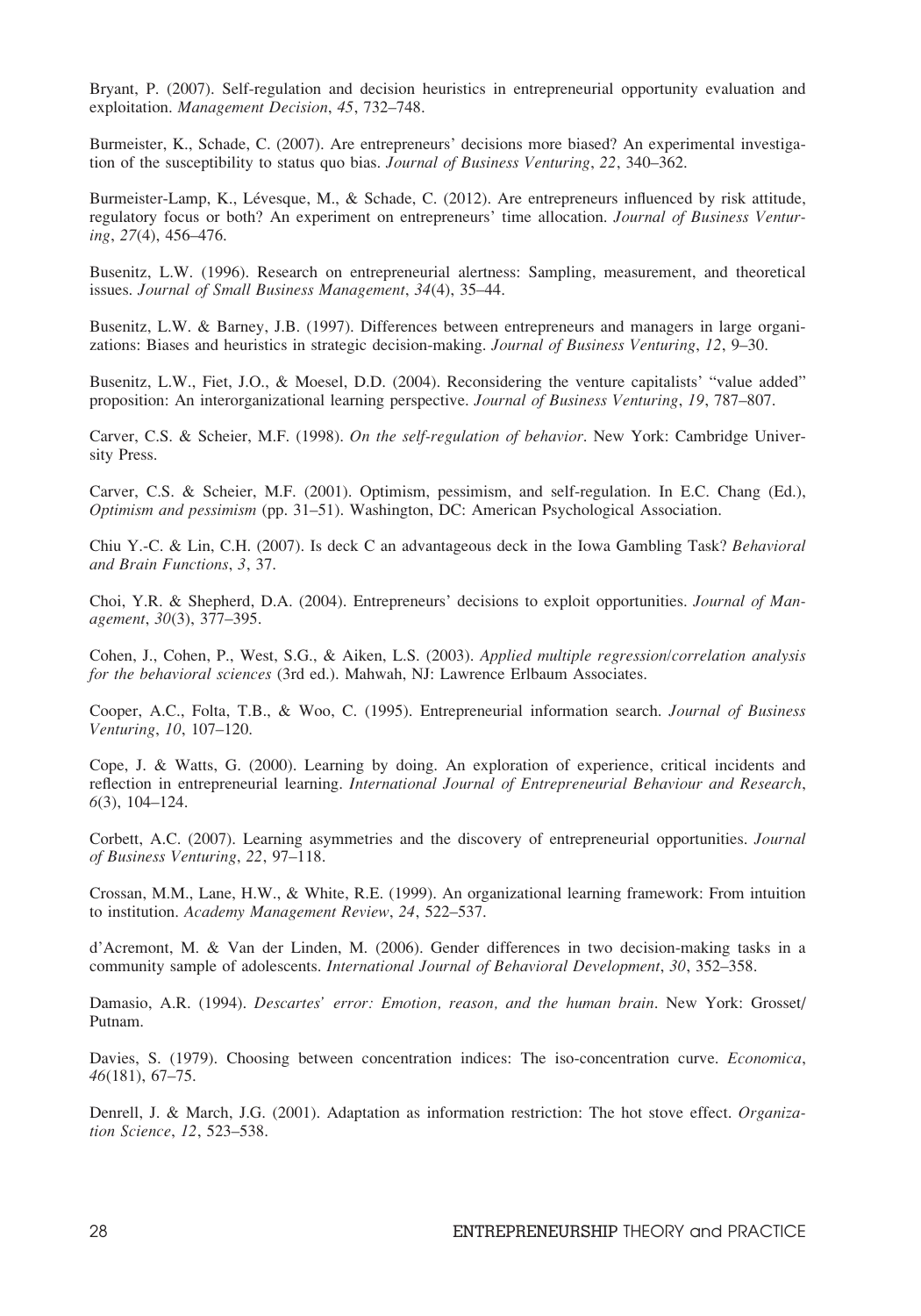DeTienne, D.R., Shepherd, D.A., & De Castro, J.O. (2008). The fallacy of "only the strong survive": The effects of extrinsic motivation on the persistence decisions for under-performing firms. Journal of Business Venturing, 23, 528–546.

Dunn, B.D., Dalgleish, T., & Lawrence, A.D. (2006). The somatic marker hypothesis: A critical evaluation. Neuroscience and Biobehavioral Reviews, 30, 239–271.

Eggers, J.P. & Green, E. (2012). Choosing not to choose: A behavioral perspective on parallel search. Paper presented at the DRUID 2012 Conference, June 19–21, CBS, Copenhagen, Denmark.

Eich, E. (1995). Searching for mood dependent memory. Psychological Science, 6, 67–75.

Elliott, E.S. & Dweck, C.S. (1988). Goals: An approach to motivation and achievement. Journal of Personality and Social Psychology, 54, 5–12.

Elston, J.A. & Audretsch, D.B. (2011). Financing the entrepreneurial decision: An empirical approach using experimental data on risk. Small Business Economics, 36, 209–222.

Eslinger, P.J. & Damasio, A.R. (1985). Severe disturbance of higher cognition after bilateral frontal lobe ablation: Patient EVR. Neurology, 35, 1731–1741.

Evans, C.E., Kemish, K., & Turnbull, O.H. (2004). Paradoxical effects of education on the Iowa Gambling Task. Brain and Cognition, 54(3), 240–244.

Forbes, D.P. (2005). Are some entrepreneurs more overconfident than others? Journal of Business Venturing, 20, 623–640.

Förster, J. & Higgins, E.T. (2005). How global versus local perception fits regulatory focus. *Psychologi*cal Science, 16(8), 631–636.

Franken, I.H.A. & Muris, P. (2005). Individual differences in decision-making. Personality Individual Differences, 39, 991–998.

Fredrickson, B.L. (2001). The role of positive emotions in positive psychology: The broaden-and-build theory of positive emotions. American Psychologist, 56, 218–226.

Fredrickson, B.L. & Branigan, C.A. (2005). Positive emotions broaden the scope of attention and thought-action repertoires. Cognition and Emotion, 19, 313–332.

Gaglio, C.M. (2004). The role of mental simulations and counterfactual thinking in the opportunity identification process. Entrepreneurship Theory & Practice, 28(6), 533–552.

Gaglio, C.M. & Katz, J. (2001). The psychological basis of opportunity identification: Entrepreneurial alertness. Journal of Small Business Economics, 16, 11–95.

Gatewood, E.J., Shaver, K.G., Powers, J.B., & Gartner, W.B. (2002). Entrepreneurial expectancy, task effort, and performance. Entrepreneurship Theory & Practice, 26, 187–206.

Gimeno, J., Folta, T.B., Cooper, A.C., & Woo, C.Y. (1997). Survival of the fittest? Entrepreneurial human capital and the persistence of underperforming firms. Administrative Science Quarterly, 42, 750–783.

Gomez-Mejia, L.R. & Balkin, D.B. (1989). Effectiveness of individual and aggregate compensation strategies. Industrial Relations, 28, 431–445.

Grant, A.M. & Wall, T.D. (2009). The neglected science and art of quasi-experimentation. Why-to, when-to, and how-to advice for organizational researchers. Organizational Research Methods, 12(4), 653–686.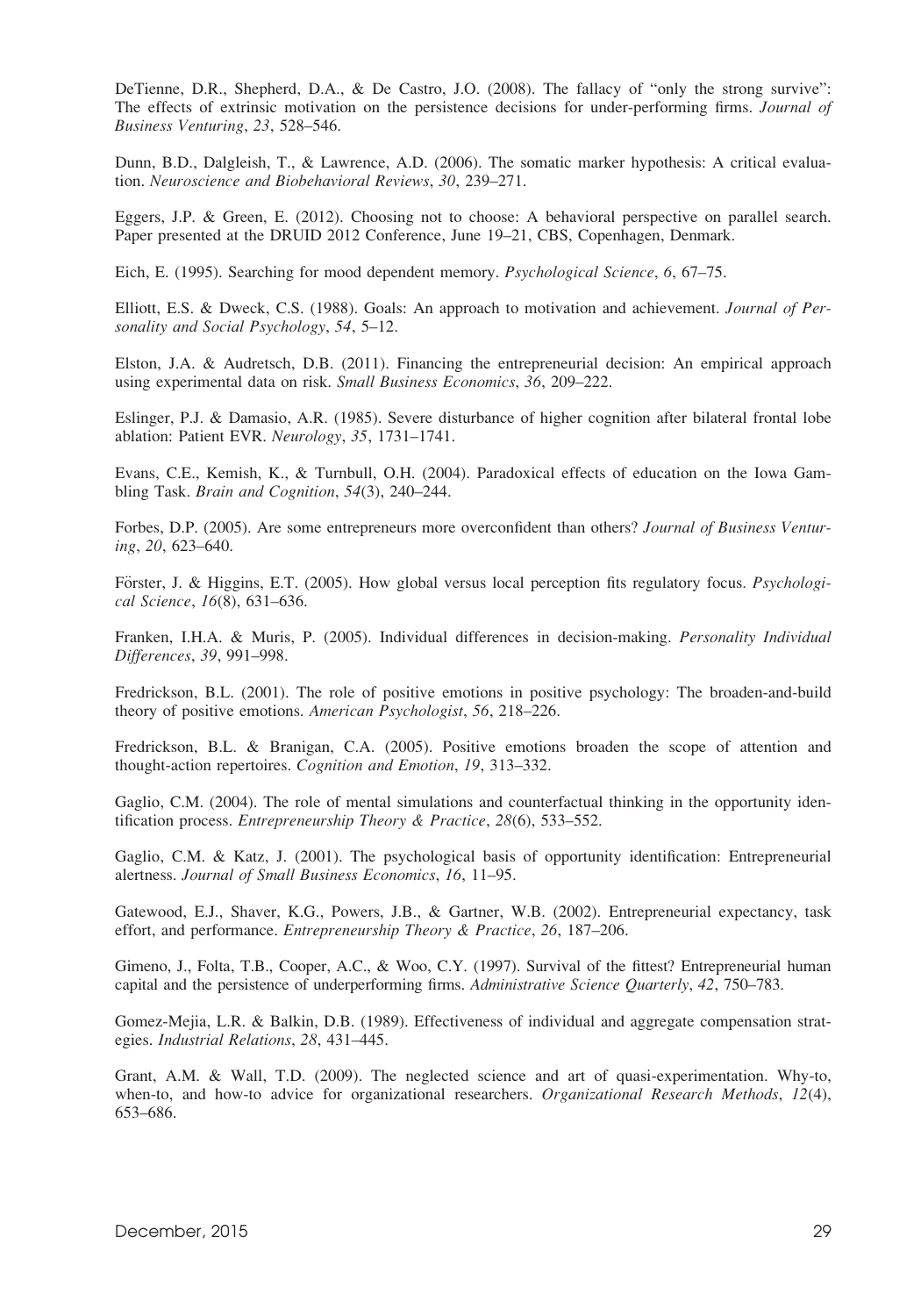Groves, K., Vance, C., & Choi, D. (2011). Examining entrepreneurial cognition: An occupational analysis of balanced linear and nonlinear thinking and entrepreneurship success. Journal of Small Business Management, 49(3), 438–466.

Gupta, A.K. & Govindarajan, V. (1984). Business unit strategy, managerial characteristics, and business unit effectiveness at strategy implementation. Academy of Management Journal, 27, 25–41.

Halamish, V., Liberman, N., Higgins, E.T., & Idson, L.C. (2008). Regulatory focus effects on discounting over uncertainty for losses vs. gains. Journal of Economic Psychology, 29, 654–666.

Harman, J.L. (2011). Individual differences in need for cognition and decision making in the Iowa Gambling Task. Personality and Individual Differences, 51, 112–116.

Harrison, G., Lau, M., & Williams, M.B. (2002). Estimating individual discount rates in Denmark: A field experiment. American Economic Review, 92, 1606–1617.

Haynie, J.M., Shepherd, D.A., Mosakowski, E., & Earley, P.C. (2010). A situated metacognitive model of the entrepreneurial mindset. Journal of Business Venturing, 25(2), 217–229.

Haynie, J.M., Shepherd, D.A., & Patzelt, H. (2012). Cognitive adaptability and an entrepreneurial task: The role of metacognitive ability and feedback. *Entrepreneurship Theory & Practice*, 36, 237–265.

Hayton, J.C. & Cholakova, M. (2012). The role of affect in the creation and intentional pursuit of entrepreneurial ideas. Entrepreneurship Theory & Practice, 26, 41–68.

Hayward, M.L., Forster, W.R., Sarasvathy, S.D., & Frederickson, B.L. (2010). Beyond hubris: How highly confident entrepreneurs rebound to venture again. Journal of Business Venturing, 25, 569–578.

Higgins, E.T. (1997). Beyond pleasure and pain. American Psychologist, 52, 1280–1300.

Higgins, E.T. (1998). Promotion and prevention: Regulatory focus as a motivational principle. In M.P. Zanna (Ed.), Advances in experimental social psychology, Vol. 30 (pp. 1–46). New York: Academic Press.

Hitt, M.A., Bierman, L., Shimizu, K., & Kochhar, R. (2001). Direct and moderating effects of human capital on strategy and performance in professional service firms: A resource-based perspective. Academy of Management Journal, 44, 13–28.

Hogarth, R.M. & Villeval, M.C. (2010). Intermittent reinforcement and the persistence of behavior: Experimental evidence. IZA Discussion Paper No. 5103. Bonn: Institute for the Study of Labor.

Holland, D.V. & Shepherd, D.A. (2013). Deciding to persist: Adversity, values, and entrepreneurs' decision policies. Entrepreneurship Theory & Practice, 37, 331–358.

Horstmann, A., Villringer, A., & Neumann, J. (2012). Iowa Gambling Task: There is more to consider than long-term outcome. Frontiers in Neuroscience, 6(article 61), 1–10.

Hunt, R.R. & Einstein, G.O. (1981). Relational and item-specific information in memory. Journal of Verbal Learning and Verbal Behavior, 20(5), 497–514.

Kaplan, A. & Maehr, M.L. (2007). The contributions and prospects of goal orientation theory. Educational Psychology Review, 19(2), 141–184.

Keh, H.T., Foo, M.D., & Lim, B.C. (2002). Opportunity evaluation under risky conditions: The cognitive processes of entrepreneurs. Entrepreneurship Theory & Practice, 27, 125–148.

Kim, J.-N., Clelland, I., & Bach, S. (2010). Entrepreneurs as parallel processors: An examination of a cognitive model of new venture opportunity evaluation. Academy of Entrepreneurship Journal, 16(2), 57–86.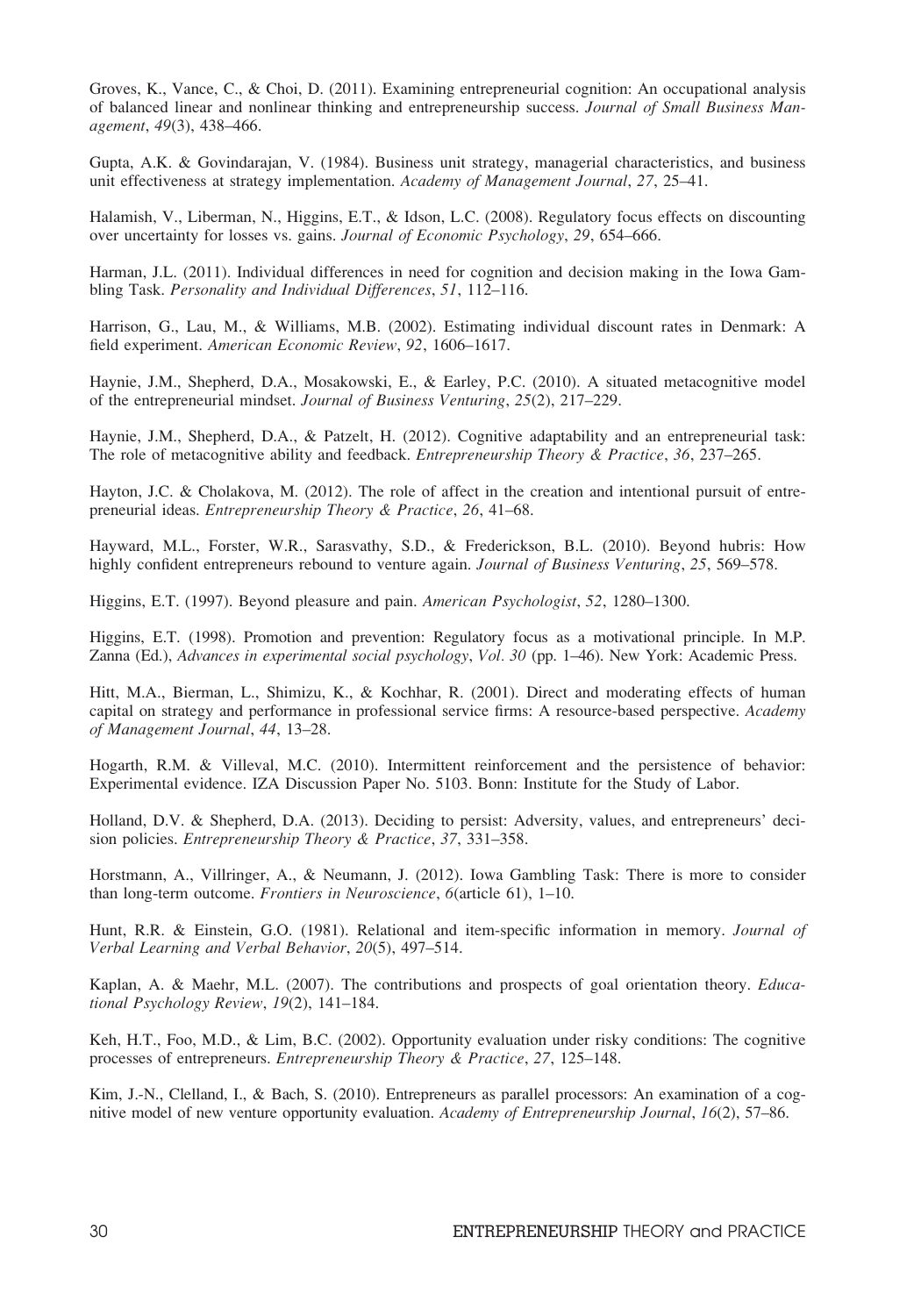Koellinger, P., Minniti, M., & Schade, C. (2007), "I think I can, I think I can": Overconfidence and entrepreneurial behavior. Journal of Economic Psychology, 28(4), 502–527.

Krueger, N.F. (2003). The cognitive psychology of entrepreneurship. In Z.J. Acs & D.B. Audretsch (Eds.). Handbook of entrepreneurship research: An interdisciplinary survey and introduction, International Handbook Series on Entrepreneurship, Vol. 19 (pp. 105–140). Boston, MA: Kluwer Academic Publishers.

Lehto, J.E. & Elorinne, E. (2003). Gambling as an executive function task. Applied Neuropsychology, 10(4), 234–238.

Liberman, N., Molden, D.C., Idson, L.C., & Higgins, T.E. (2001). Promotion and prevention focus on alternative hypotheses: Implications for attributional functions. Journal of Personality and Social Psychology, 80(1), 5–18.

Lowe, R.A. & Ziedonis, A.A. (2006). Overoptimism and the performance of entrepreneurial firms. Management Science, 52(2), 173–186.

Makhija, M. (2003). Comparing the resource-based and market-based views of the firm: Empirical evidence from Czech privatization. Strategic Management Journal, 24, 433–451.

Markman, G.D. & Baron, R.A., (2003). Person-entrepreneurship fit: Why some people are more successful as entrepreneurs than others. Human Resource Management Review, 13, 281–301.

Markman, G.D., Baron, R.A., & Balkin, D.B. (2005). Are perseverance and self-efficacy costless? Assessing entrepreneurs' regretful thinking. Journal of Organizational Behavior, 26(1), 1–19.

McMullen, J.S. & Shepherd, D.A. (2002). Regulatory focus and entrepreneurial intention: Action bias in the recognition and evaluation of opportunities. Wellesley, MA: Frontiers of Entrepreneurship Research, Babson.

Miller, C.C. (2008). Decision comprehensiveness and firm performance: Toward a more complete understanding. Journal of Behavioral Decision Making, 21, 598–620.

Overman, W.H. & Pierce, A. (2013). Iowa Gambling Task with non-clinical participants: Effects of using real  $+$  virtual cards and additional trials. Frontiers in Psychology, 4, 935.

Parker, S. (2004). The economics of self-employment and entrepreneurship. Cambridge, UK: Cambridge University Press.

Parker, S. (2006). Learning about the unknown: How fast do entrepreneurs adjust their beliefs? Journal of Business Venturing, 21, 1–26.

Patel, P.C. & Thatcher, S.M.B. (2012). Sticking it out: Individual attributes and persistence in selfemployment. Journal of Management, 40(7), 1932–1979.

Petry, N.M. (2001). Substance abuse, pathological gambling, and impulsiveness. Drug and Alcohol Dependence, 63, 29–38.

Pham, M.T. & Chang, H.H. (2010). Regulatory focus, regulatory fit, and the search and consideration of choice alternatives. Journal of Consumer Research, 37, 626–640.

Pham, M.T. & Higgins, E.T. (2005). Promotion and prevention in consumer decision-making: The state of the art and theoretical propositions. In S. Ratneshwar & D.G. Mick (Eds.), Inside consumption: Consumer motives, goals, and desires. New York: Routledge.

Rauch, A. & Frese, M. (2007). Let's put the person back into entrepreneurship research: A meta-analysis on the relationship between business owners' personality traits, business creation, and success. European Journal of Work & Organizational Psychology, 16, 353–385.

Rowe, G., Hirsh, J.B., & Anderson, A.J. (2007). Positive affect increases the breadth of attentional selection. Proceedings of the National Academy of Sciences, 104, 383–388.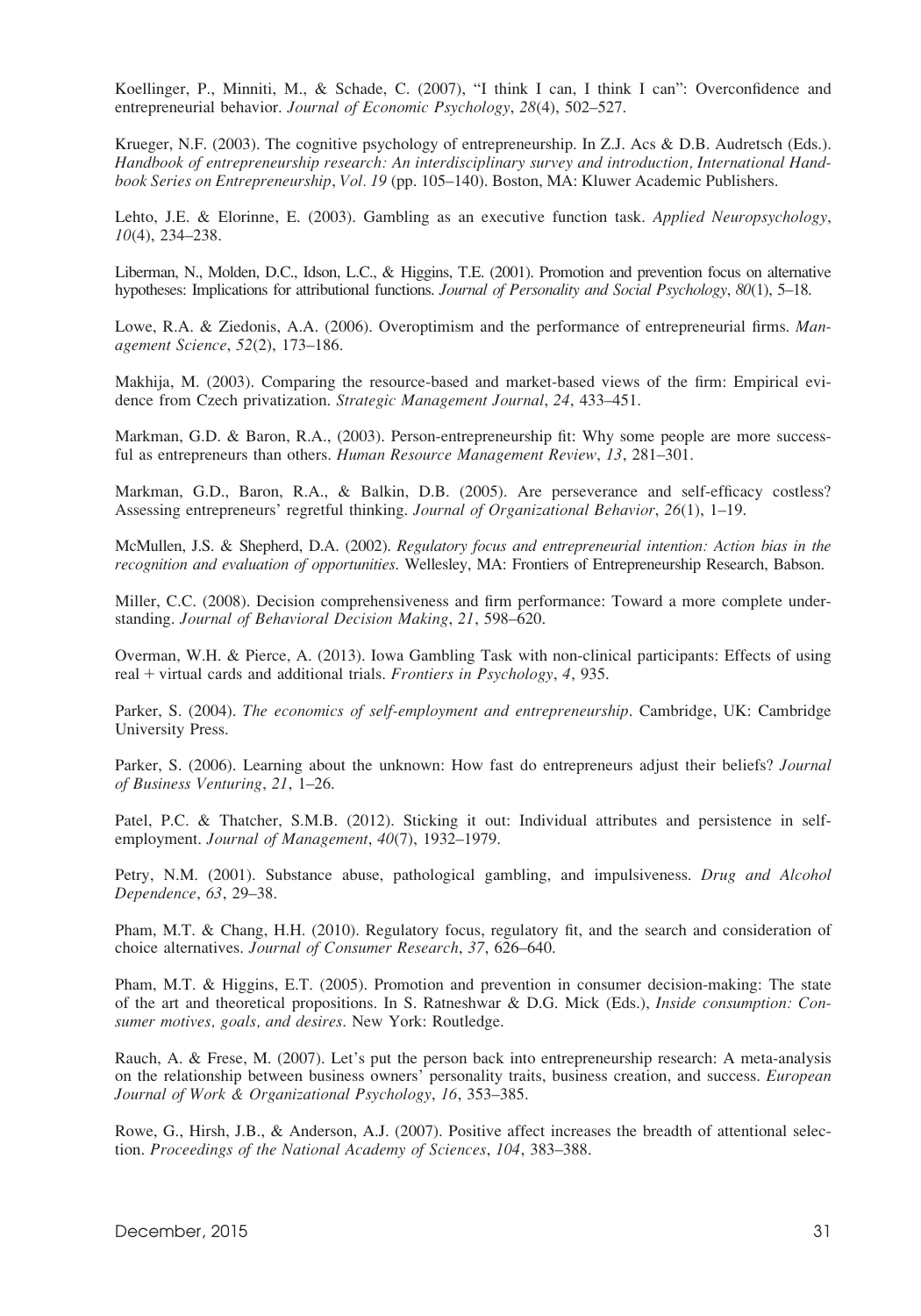Rubinstein, A. (2014). A typology of players: Between instinctive and contemplative. Tel Aviv: Mimeo.

Sandri, S., Schade, C., Mußhoff, O., & Odening, M. (2010). Holding on for too long? An experimental study on inertia in entrepreneurs' and non-entrepreneurs' disinvestment choices. Journal of Economic Behavior & Organization, 76, 30–44.

Sarasvathy, S. (2001). Causation and effectuation: Toward a theoretical shift from economic inevitability to entrepreneurial contingency. Academy of Management Review, 26(2), 243–263.

Sarasvathy, S. (2008). Effectuation: Elements of entrepreneurial expertise. Cheltenham, UK: Edward Elgar Publishing Limited.

Schraw, G., & Dennison, R.S. (1994). Assessing metacognitive awareness. Contemporary Educational Psychology, 19(4), 460–475.

Semin, G.R., Higgins, T., de Montes, L.G., Estourget, Y., & Valencia, J.F. (2005). Linguistic signatures of regulatory focus: How abstraction fits promotion more than prevention. Journal of Personality and Social Psychology, 89(1), 36–45.

Shane, S., Locke, E.A., & Collins, C.J. (2003). Entrepreneurial motivation. Human Resource Management Review, 13(2), 257–279.

Shane, S. & Venkataraman, S. (2000). The promise of entrepreneurship as a field of research. Academy of Management Review, 25, 217–226.

Shepherd, D.A., Wiklund, J., & Haynie, J.M. (2009). Moving forward: Balancing the financial and emotional costs of business failure. Journal of Business Venturing, 24, 134–148.

Shepherd, D.A., Williams, T.A., & Patzelt, H. (2015). Thinking about entrepreneurial decision making: Review and research agenda. Journal of Management, 41(1), 11–46.

Shepherd, D.A., Zacharakis, A., & Baron, R.A. (2003). VC's decision processes: Evidence suggesting more experience may not always be better. Journal of Business Venturing, 18, 381–401.

Shurman, B., Horan, W.P., & Nuechterlein, K.H. (2005). Schizophrenia patients demonstrate a distinctive pattern of decision-making impairment on the Iowa Gambling Task. Schizophrenia Research, 72(2), 215–224.

Simon, M., Houghton, S.M., & Aquino, K. (2000). Cognitive biases, risk perception, and venture formation: How individuals decide to start companies. Journal of Business Venturing, 15, 113–134.

Sitkin, S.B. (1992). Learning through failure: The strategy of small losses. In L.L. Cummings & B.M. Staw (Eds), Research in organizational behavior, Vol. 14 (pp. 231–266). Greenwich, CT: JAI Press.

Starmer, C. & Sugden, R. (1991). Does the random-lottery incentive system elicit true preferences? An experimental investigation. American Economic Review, 81, 971–978.

Toplak, M.E., Sorge, G.B., Benoit, A., West, R.F., & Stanovich, K.E. (2010). Decision-making and cognitive abilities: A review of associations between Iowa Gambling Task performance, executive functions, and intelligence. Clinical Psychology Review, 30(5), 562–581.

Ucbasaran, D., Westhead, P., Wright, M., & Flores, M. (2010). The nature of entrepreneurial experience, business failure, and comparative optimism. Journal of Business Venturing, 25, 541–555.

Upton, D.J., Bishara, A.J., Ahn, W.-Y., & Stout, J.C. (2011). Propensity for risk taking and trait impulsivity in the Iowa Gambling Task. Personality and Individual Differences, 50, 492-495.

Urbig, D., Weitzel, U., Rosenkranz, S., & van Witteloostuijn, A. (2012). Exploiting opportunities at all cost? Entrepreneurial intent and externalities. Journal of Economic Psychology, 33(2), 379–393.